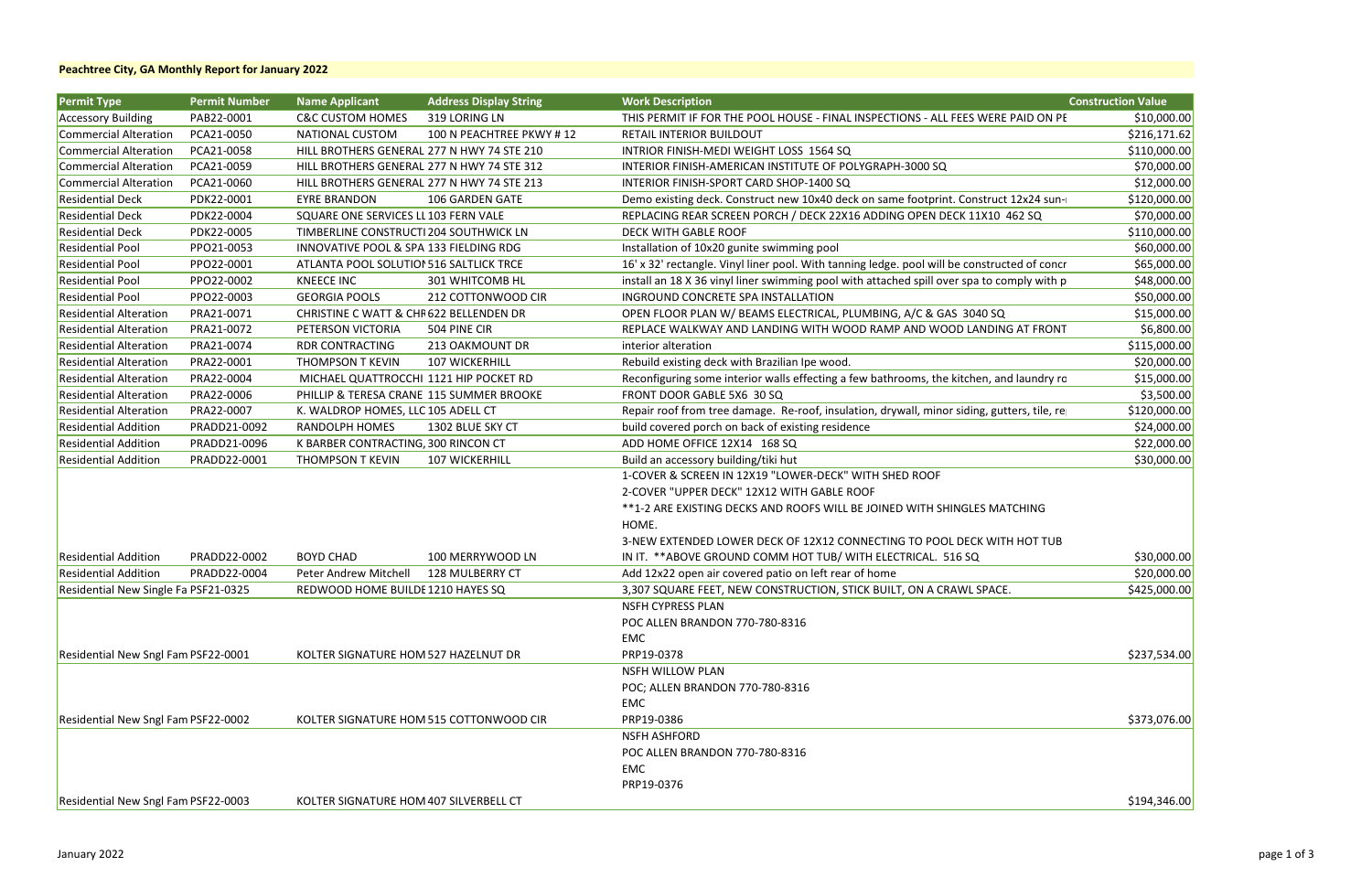| <b>Permit Type</b>                  | <b>Permit Number</b> | <b>Name Applicant</b> | <b>Address Display String</b>           | <b>Work Description</b>                   | <b>Construction Value</b> |
|-------------------------------------|----------------------|-----------------------|-----------------------------------------|-------------------------------------------|---------------------------|
|                                     |                      |                       |                                         | NSFH BEECHWOOD PLAN                       |                           |
|                                     |                      |                       |                                         | POC ALLEN BRANDON 770-780-8316            |                           |
|                                     |                      |                       |                                         | EMC                                       |                           |
| Residential New Sngl Fam PSF22-0004 |                      |                       | KOLTER SIGNATURE HOM 502 HAZELNUT DR    | PRP19-0377                                | \$207,278.00              |
|                                     |                      |                       |                                         | NSFH DOGWOOD PLAN                         |                           |
|                                     |                      |                       |                                         | POC ALLEN BRANDON 770-780-8316            |                           |
|                                     |                      |                       |                                         | EMC                                       |                           |
| Residential New Sngl Fam PSF22-0005 |                      |                       | KOLTER SIGNATURE HOM 531 HAZELNUT DR    | PRP19-0379                                | \$218,136.00              |
|                                     |                      |                       |                                         | POC ALLEN BRANDON 770-780-8316            |                           |
|                                     |                      |                       |                                         | EMC                                       |                           |
| Residential New Sngl Fam PSF22-0006 |                      |                       | KOLTER SIGNATURE HOM 513 COTTONWOOD CIR | PRP19-0385                                | \$398,696.00              |
|                                     |                      |                       |                                         | NSFH DOGWOOD PLAN                         |                           |
|                                     |                      |                       |                                         | POC ALLEN BRANDON 770-780-8316            |                           |
|                                     |                      |                       |                                         | EMC                                       |                           |
| Residential New Sngl Fam PSF22-0007 |                      |                       | KOLTER SIGNATURE HOM 314 BLUE SPRUCE DR | PRP19-0379                                | \$420,656.00              |
|                                     |                      |                       |                                         | <b>NSFH WILLOW PLAN</b>                   |                           |
|                                     |                      |                       |                                         | POC ALLEN BRANDON 770-780-8316            |                           |
|                                     |                      |                       |                                         | EMC                                       |                           |
| Residential New Sngl Fam PSF22-0008 |                      |                       | KOLTER SIGNATURE HOM 148 IRON OAK DR    | PRP19-0386                                | \$657,824.00              |
| Residential New Sngl Fam PSF22-0009 |                      |                       | PULTE HOME COMPANY 1602 FRANCIS AVE     | NEW CONSTRUCTION OF A SINGLE FAMILY HOME. | \$477,662.00              |
| Residential New Sngl Fam PSF22-0010 |                      |                       | PULTE HOME COMPANY I 544 COLEBROOK WAY  | New construction of a single family home. | \$231,780.00              |
| Residential New Sngl Fam PSF22-0011 |                      |                       | PULTE HOME COMPANY 1426 BANDON WAY      | New construction of a single family home. | \$350,216.00              |
| Residential New Sngl Fam PSF22-0012 |                      |                       | PULTE HOME COMPANY I 542 COLEBROOK WAY  | New construction of a single family home. | \$283,881.00              |
| Residential New Sngl Fam PSF22-0013 |                      |                       | PULTE HOME COMPANY 1709 LILYKATE LN     | New construction of a single family home. | \$479,098.00              |
| Residential New Sngl Fam PSF22-0014 |                      |                       | PULTE HOME COMPANY I 145 WESTBERRY ST   | New construction of a single family home. | \$646,240.00              |
| Residential New Sngl Fam PSF22-0015 |                      |                       | PULTE HOME COMPANY 1607 FRANCIS AVE     | New construction of a single family home. | \$373,067.00              |
|                                     |                      |                       |                                         | NSFH-LAUREL                               |                           |
|                                     |                      |                       |                                         | POC ALLEN BRANDON 770-780-8316            |                           |
| Residential New Sngl Fam PSF22-0016 |                      |                       | KOLTER SIGNATURE HOM 507 HAZELNUT DR    | EMC                                       | \$331,108.00              |
|                                     |                      |                       |                                         | <b>NSFH ASHFORD PLAN</b>                  |                           |
|                                     |                      |                       |                                         | POC ALLEN BRANDON 770-780-8316            |                           |
| Residential New Sngl Fam PSF22-0018 |                      |                       | KOLTER SIGNATURE HOM 513 HAZELNUT DR    | EMC                                       | \$224,114.00              |
|                                     |                      |                       |                                         | NSFH DOGWOOD PLAN                         |                           |
| Residential New Sngl Fam PSF22-0019 |                      |                       | KOLTER SIGNATURE HOM 511 HAZELNUT DR    | POC ALLEN BRANDON 770-780-8316            | \$265,960.00              |
|                                     |                      |                       |                                         | <b>NSFH WILLOW PLAN</b>                   |                           |
| Residential New Sngl Fam PSF22-0020 |                      |                       | KOLTER SIGNATURE HOM 202 COTTONWOOD CIR | POC ALLEN BRANDON 770-780-8316            | \$604,266.00              |
|                                     |                      |                       |                                         | NEW SINGLE FAMILY HOME                    |                           |
|                                     |                      |                       |                                         | WILKSMOOR WOODS LOT 86                    |                           |
|                                     |                      |                       |                                         | <b>GREY BIRCH A4</b>                      |                           |
|                                     |                      |                       |                                         |                                           |                           |
| Residential New Sngl Fam PSF22-0023 |                      |                       | CENTURY COMMUNITIES 413 KINROSS LN      | PSF20-0022 EMC                            | \$385,000.00              |
|                                     |                      |                       |                                         | NEW SINGLE FAMILY HOME                    |                           |
|                                     |                      |                       |                                         | WILKSMOOR WOODS LOT 84                    |                           |
|                                     |                      |                       |                                         | <b>GREY BIRCH A4</b>                      |                           |
|                                     |                      |                       |                                         |                                           |                           |
| Residential New Sngl Fam PSF22-0024 |                      |                       | SOUTHSIDE PERMITTING 417 KINROSS LN     | PSF20-0022 EMC                            | \$385,000.00              |

| <b>Construction Value</b>    |  |
|------------------------------|--|
|                              |  |
|                              |  |
| \$207,278.00                 |  |
|                              |  |
|                              |  |
|                              |  |
| \$218,136.00                 |  |
|                              |  |
| \$398,696.00                 |  |
|                              |  |
|                              |  |
|                              |  |
| \$420,656.00                 |  |
|                              |  |
|                              |  |
| \$657,824.00                 |  |
| \$477,662.00                 |  |
| \$231,780.00                 |  |
| \$350,216.00                 |  |
| \$283,881.00<br>\$479,098.00 |  |
| \$646,240.00                 |  |
| \$373,067.00                 |  |
|                              |  |
|                              |  |
| \$331,108.00                 |  |
|                              |  |
| \$224,114.00                 |  |
|                              |  |
| \$265,960.00                 |  |
|                              |  |
| \$604,266.00                 |  |
|                              |  |
|                              |  |
|                              |  |
| \$385,000.00                 |  |
|                              |  |
|                              |  |
|                              |  |

 $$385,000.00$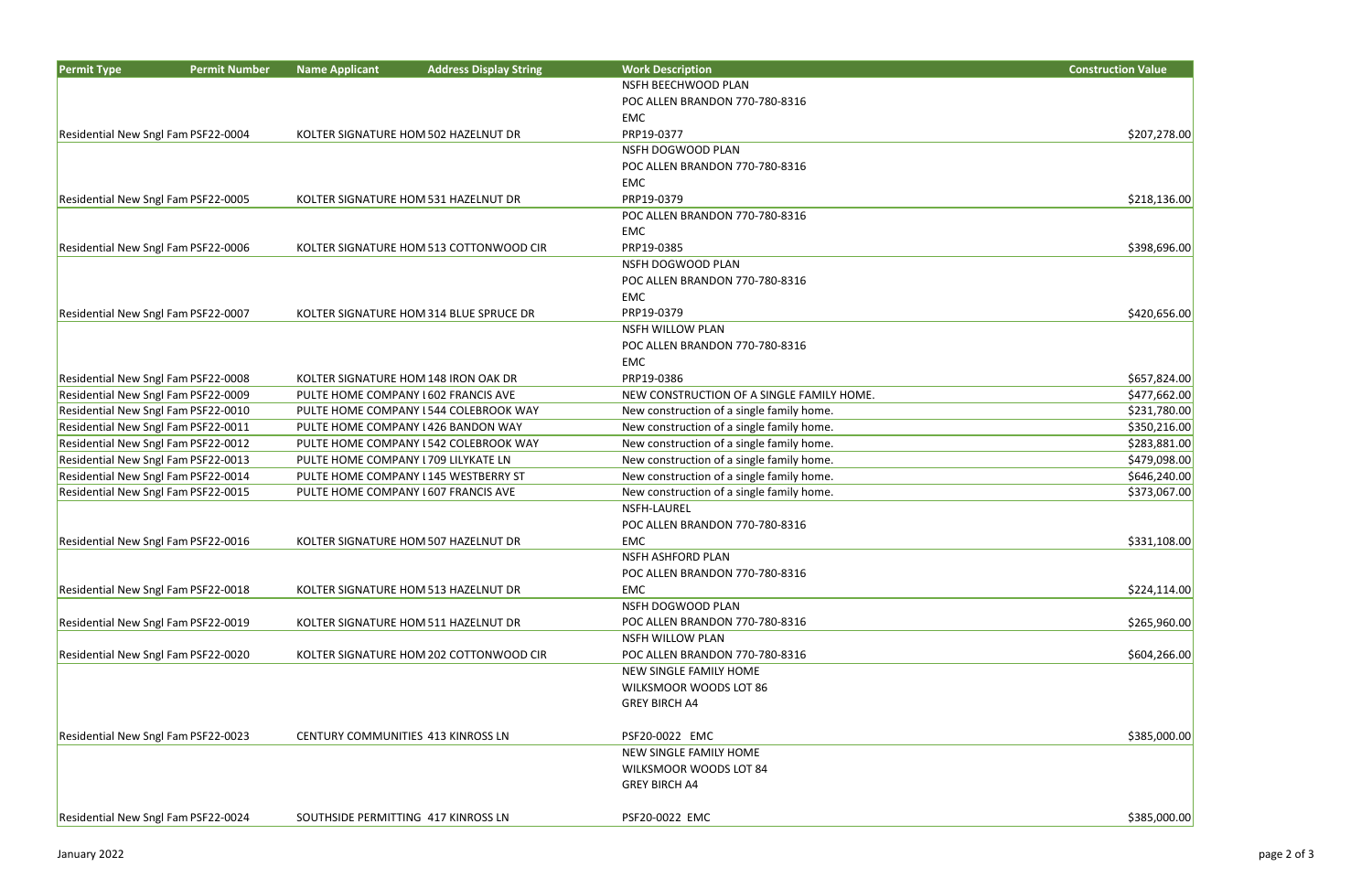| <b>Permit Type</b>                  | <b>Permit Number</b> | <b>Name Applicant</b> | <b>Address Display String</b>      | <b>Work Description</b> | <b>Construction Value</b> |
|-------------------------------------|----------------------|-----------------------|------------------------------------|-------------------------|---------------------------|
|                                     |                      |                       |                                    | NEW SINGLE FAMILY HOME  |                           |
|                                     |                      |                       |                                    | WILKSMOOR WOODS LOT 82  |                           |
|                                     |                      |                       |                                    | <b>GREY BRICH C2</b>    |                           |
| Residential New Sngl Fam PSF22-0025 |                      |                       | CENTURY COMMUNITIES 421 KINROSS LN | PSF20-0022 EMC          | \$388,00                  |

| <b>Construction Value</b> |  |
|---------------------------|--|
|                           |  |

 $$388,000.00$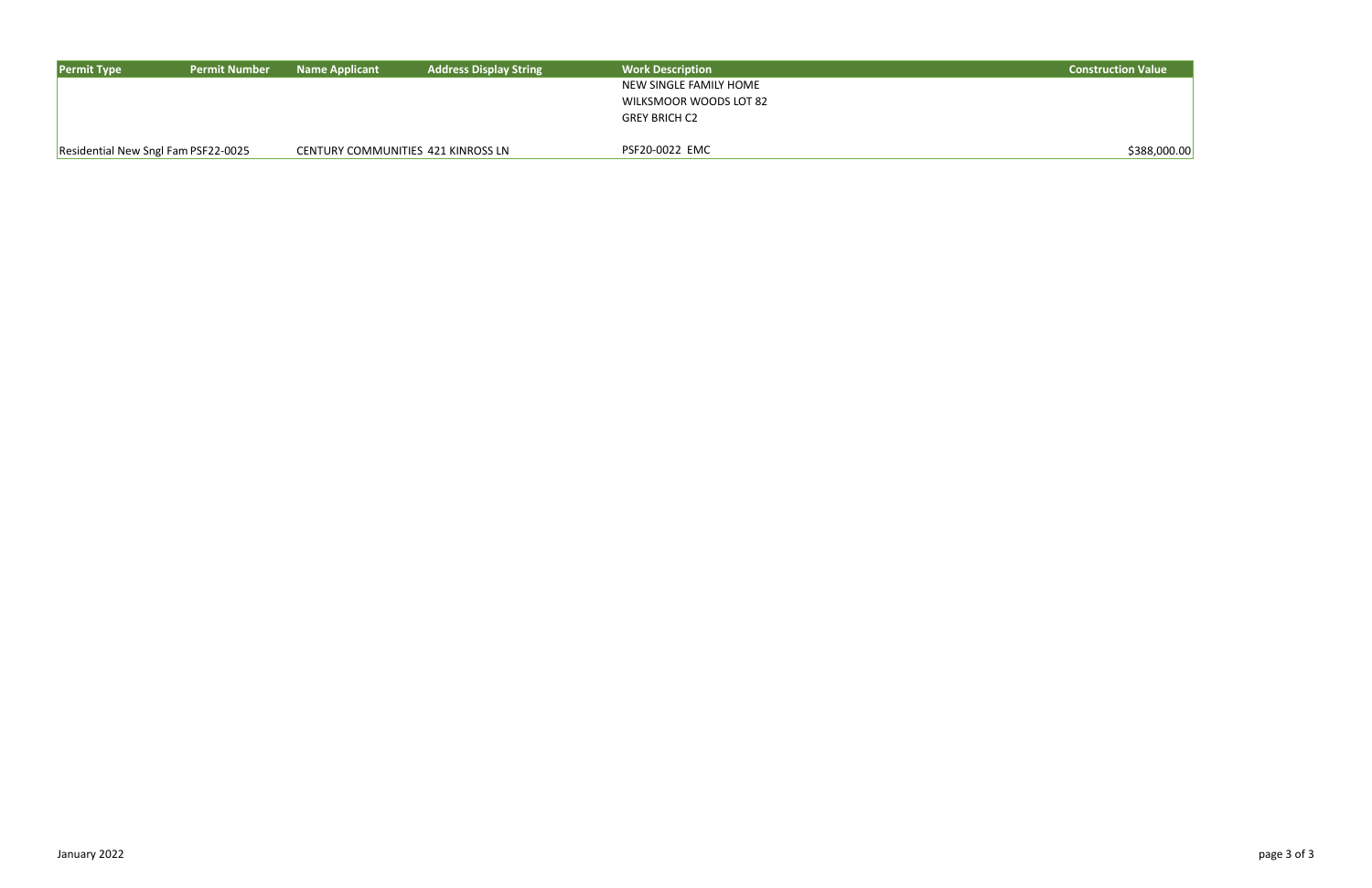

153 WILLOWBEND ROAD, PEACHTREE CITY, GA 30269 PHONE: 770-487-8901 INSPECTION REQUEST LINE: 770-631-2588 EXT 1222 WWW.PEACHTREE-CITY.ORG

PAB22-0001

Issued: 01/07/2022

Expires: 07/06/2022

**This permit conveys no right to occupy any street, alley, multi-use path or sidewalk either temporarily or permanently.**

**Accessory Building**

| <b>LOCATION</b>                                                                                                                                                                                                                                            | <b>OWNER/OCCUPANT</b>                                                                                                      | <b>CONTRACTOR</b>                                                                                                                        |
|------------------------------------------------------------------------------------------------------------------------------------------------------------------------------------------------------------------------------------------------------------|----------------------------------------------------------------------------------------------------------------------------|------------------------------------------------------------------------------------------------------------------------------------------|
| 319 LORING LN<br>Sub: CAVALIER MANOR Lot: 2<br><b>PID:</b> 0729 047<br>$R-43$<br>Zoning:<br><b>Setbacks*: Front: 50.00 Rear: 30.00</b><br>Side Left: 15.00 Side Right: 15.00<br>* Always verify zoning setbacks with the<br>official plat of the property. | ARANGO LUIS G<br>319 LORING LANE<br>Peachtree City GA 30269<br><b>Phone:</b> (404) 323 7397<br>Email: LUIS@ARANGOINSULATIO | <b>C&amp;C CUSTOM HOMES</b><br><b>125 GLENFARE TRCE</b><br>PEACHTREE CITY GA 30269<br><b>Phone:</b><br>Email:<br>Work Done By Owner?: NO |

Work Description: THIS PERMIT IF FOR THE POOL HOUSE - FINAL INSPECTIONS - ALL FEES WERE PAID ON PERMIT PSF21-0048 **Construction Value: Square Footage (00 if not applicable or not known):** \$10,000 400

**Stipulations:**

#### **FOR NEXT BUSINESS DAY INSPECTION CALL 770-631-2588 EXT. 1222 - BEFORE 3:30 P.M. A.M. (8:00 - 12:00) OR P.M. (1:00 - 4:00) MAY BE REQUESTED ALL PERMITS ARE REQUIRED TO HAVE AN INSPECTION**

**A Foundation Survey is required for ALL new commercial construction and residential construction that will be within 5 feet of a required setback line. This survey must be submited after the foundation phase of the project, and no work shall be done on that structure beyond the foundation phase until the survey is approved. (Section 18-120 of the Peachtree City Code of Ordinances)**

| Fee Total:          | \$0.00 |
|---------------------|--------|
| Amount Paid:        | \$0.00 |
| <b>Balance Due:</b> | \$0.00 |

**THIS PERMIT BECOMES NULL AND VOID IF WORK OR CONSTRUCTION AUTHORIZED IS NOT COMMENCED WITHIN 6 MONTHS OR IS SUSPENDED OR ABANDONED FOR A PERIOD OF 6 MONTHS AT ANY TIME AFTER WORK IS STARTED. SEPARATE TRADE AFFIDAVITS ARE REQUIRED FOR ELECTRICAL, PLUMBING, HEATING, AND AIR CONDITIONING PRIOR TO PERFORMANCE OF CONSTRUCTION. ALL PROVISIONS OF LAWS AND ORDINANCES GOVERNING THIS TYPE OF WORK WILL BE COMPLIED WITH WHETHER SPECIFIED HEREIN OR NOT. GRANTING OF A PERMIT DOES NOT PERSUME TO GIVE AUTHORITY TO VIOLATE OR CANCEL THE PROVISIONS OF ANY OTHER STATE OR LOCAL LAW REGULATING CONSTRUCTION.**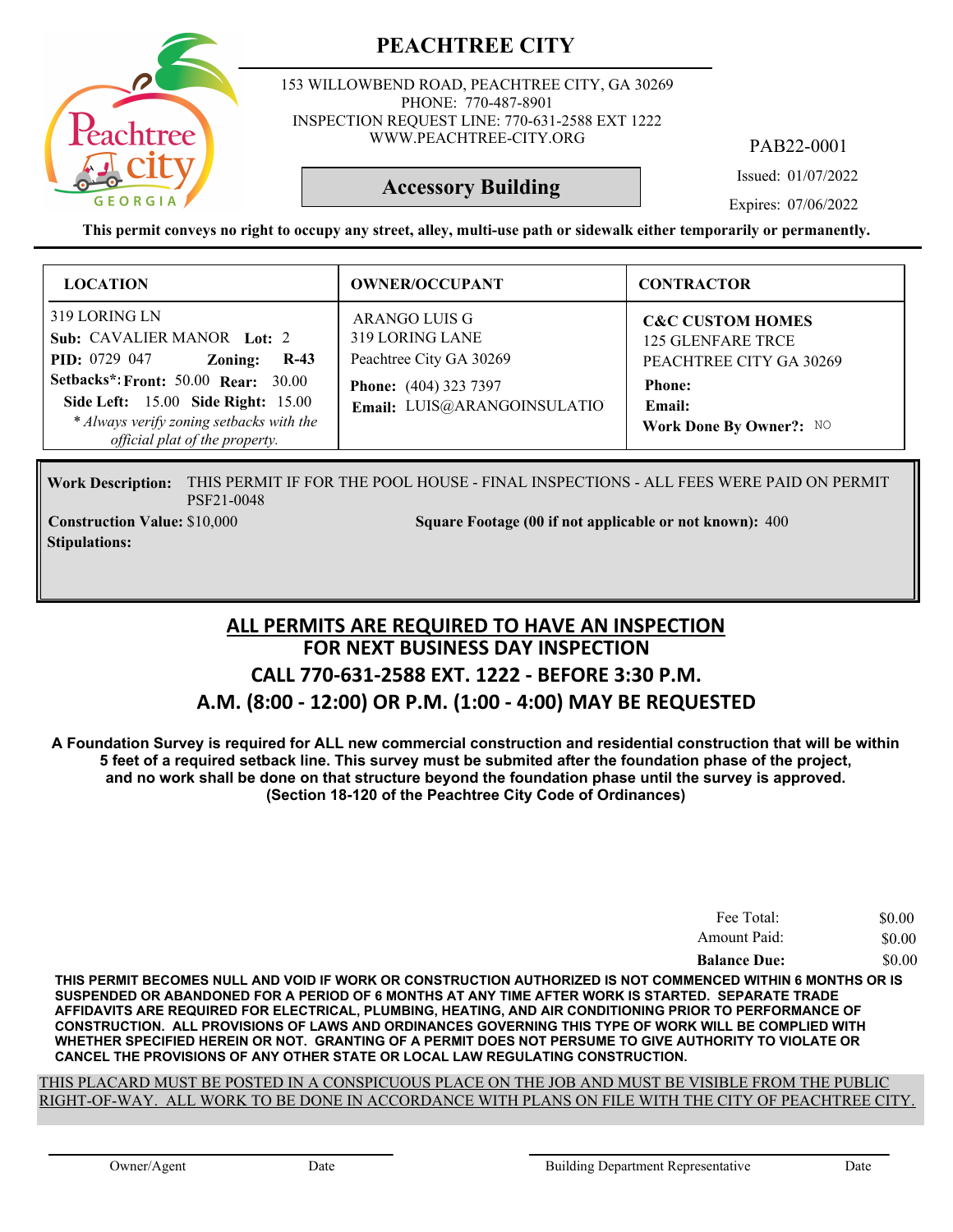

153 WILLOWBEND ROAD, PEACHTREE CITY, GA 30269 PHONE: 770-487-8901 INSPECTION REQUEST LINE: 770-631-2588 EXT 1222 WWW.PEACHTREE-CITY.ORG

PCA21-0050

Issued: 01/05/2022

Expires: 07/04/2022

**This permit conveys no right to occupy any street, alley, multi-use path or sidewalk either temporarily or permanently.**

**Commercial Alteration**

| <b>LOCATION</b>                                                                                                                                                                                                                                                     | <b>OWNER/OCCUPANT</b>                                                                    | <b>CONTRACTOR</b>                                                                                                                  |
|---------------------------------------------------------------------------------------------------------------------------------------------------------------------------------------------------------------------------------------------------------------------|------------------------------------------------------------------------------------------|------------------------------------------------------------------------------------------------------------------------------------|
| 100 N PEACHTREE PKWY $\#$ 12<br>Sub: PEACHTREE CROSSIL Lot:<br><b>PID:</b> $0731$ 016<br>- GC<br>Zoning:<br>Setbacks*: Front: 40.00 Rear: 20.00<br>Side Left: 10.00 Side Right: 10.00<br>* Always verify zoning setbacks with the<br>official plat of the property. | PEACHTREE CROSSING ASSOC<br>PO BOX 28129<br>ATLANTA GA 30,358<br><b>Phone:</b><br>Email: | <b>NATIONAL CUSTOM</b><br>3120 MEDLOCK BRIDGE RD BLDG I<br>NORCROSS GA 30071<br><b>Phone:</b><br>Email:<br>Work Done By Owner?: NO |

RETAIL INTERIOR BUILDOUT **Work Description: Stipulations:**

**Construction Value:** \$216,172 54,135 **Square Footage (00 if not applicable or not known):** 4,135

#### **FOR NEXT BUSINESS DAY INSPECTION CALL 770-631-2588 EXT. 1222 - BEFORE 3:30 P.M. A.M. (8:00 - 12:00) OR P.M. (1:00 - 4:00) MAY BE REQUESTED ALL PERMITS ARE REQUIRED TO HAVE AN INSPECTION**

**A Foundation Survey is required for ALL new commercial construction and residential construction that will be within 5 feet of a required setback line. This survey must be submited after the foundation phase of the project, and no work shall be done on that structure beyond the foundation phase until the survey is approved. (Section 18-120 of the Peachtree City Code of Ordinances)**

| Fee Total:          | \$2,107.00 |
|---------------------|------------|
| Amount Paid:        | \$2,107.00 |
| <b>Balance Due:</b> | \$0.00     |

**THIS PERMIT BECOMES NULL AND VOID IF WORK OR CONSTRUCTION AUTHORIZED IS NOT COMMENCED WITHIN 6 MONTHS OR IS SUSPENDED OR ABANDONED FOR A PERIOD OF 6 MONTHS AT ANY TIME AFTER WORK IS STARTED. SEPARATE TRADE AFFIDAVITS ARE REQUIRED FOR ELECTRICAL, PLUMBING, HEATING, AND AIR CONDITIONING PRIOR TO PERFORMANCE OF CONSTRUCTION. ALL PROVISIONS OF LAWS AND ORDINANCES GOVERNING THIS TYPE OF WORK WILL BE COMPLIED WITH WHETHER SPECIFIED HEREIN OR NOT. GRANTING OF A PERMIT DOES NOT PERSUME TO GIVE AUTHORITY TO VIOLATE OR CANCEL THE PROVISIONS OF ANY OTHER STATE OR LOCAL LAW REGULATING CONSTRUCTION.**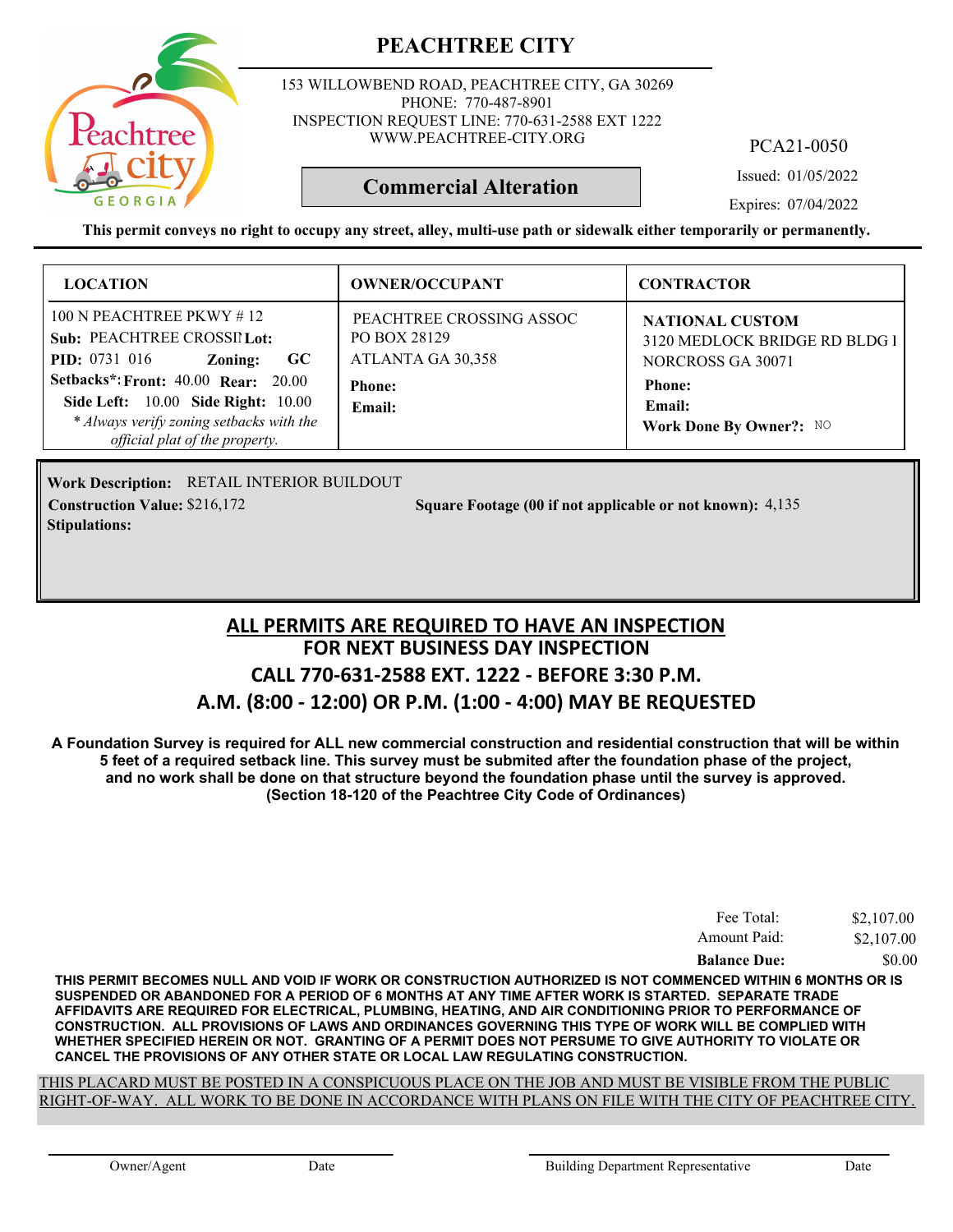

153 WILLOWBEND ROAD, PEACHTREE CITY, GA 30269 PHONE: 770-487-8901 INSPECTION REQUEST LINE: 770-631-2588 EXT 1222 WWW.PEACHTREE-CITY.ORG

PCA21-0058

Issued: 01/03/2022

Expires: 07/26/2022

**This permit conveys no right to occupy any street, alley, multi-use path or sidewalk either temporarily or permanently.**

**Commercial Alteration**

| <b>LOCATION</b>                                                                                                                                                                                                                                                                   | <b>OWNER/OCCUPANT</b>                                                                                                  | <b>CONTRACTOR</b>                                                                                                                       |
|-----------------------------------------------------------------------------------------------------------------------------------------------------------------------------------------------------------------------------------------------------------------------------------|------------------------------------------------------------------------------------------------------------------------|-----------------------------------------------------------------------------------------------------------------------------------------|
| 277 N HWY 74 STE 210<br>Sub: WISDOM POINTE II Lot:<br><b>PID:</b> 0734 065<br>$\bf GC$<br>Zoning:<br><b>Setbacks*: Front: 40.00 Rear: 20.00</b><br><b>Side Left:</b> 10.00 <b>Side Right:</b> 10.00<br>* Always verify zoning setbacks with the<br>official plat of the property. | WISDOM POINTE INVESTMENTS LI<br>128 MIDDLETON DR<br>PEACHTREE CITY GA 30,269<br><b>Phone:</b> (770) 527 2796<br>Email: | <b>HILL BROTHERS GENERAL CONTI</b><br>1003 ELAINE CT<br>MCDONOUGH GA 30252<br><b>Phone:</b><br><b>Email:</b><br>Work Done By Owner?: NO |

Work Description: INTRIOR FINISH-MEDI WEIGHT LOSS 1564 SQ **Construction Value:** \$110,000 1,564 Square Footage (00 if not applicable or not known): 1,564 **Stipulations:**

#### **FOR NEXT BUSINESS DAY INSPECTION CALL 770-631-2588 EXT. 1222 - BEFORE 3:30 P.M. A.M. (8:00 - 12:00) OR P.M. (1:00 - 4:00) MAY BE REQUESTED ALL PERMITS ARE REQUIRED TO HAVE AN INSPECTION**

**A Foundation Survey is required for ALL new commercial construction and residential construction that will be within 5 feet of a required setback line. This survey must be submited after the foundation phase of the project, and no work shall be done on that structure beyond the foundation phase until the survey is approved. (Section 18-120 of the Peachtree City Code of Ordinances)**

| Fee Total:          | \$2,835.00 |
|---------------------|------------|
| Amount Paid:        | \$2,835.00 |
| <b>Balance Due:</b> | \$0.00     |

**THIS PERMIT BECOMES NULL AND VOID IF WORK OR CONSTRUCTION AUTHORIZED IS NOT COMMENCED WITHIN 6 MONTHS OR IS SUSPENDED OR ABANDONED FOR A PERIOD OF 6 MONTHS AT ANY TIME AFTER WORK IS STARTED. SEPARATE TRADE AFFIDAVITS ARE REQUIRED FOR ELECTRICAL, PLUMBING, HEATING, AND AIR CONDITIONING PRIOR TO PERFORMANCE OF CONSTRUCTION. ALL PROVISIONS OF LAWS AND ORDINANCES GOVERNING THIS TYPE OF WORK WILL BE COMPLIED WITH WHETHER SPECIFIED HEREIN OR NOT. GRANTING OF A PERMIT DOES NOT PERSUME TO GIVE AUTHORITY TO VIOLATE OR CANCEL THE PROVISIONS OF ANY OTHER STATE OR LOCAL LAW REGULATING CONSTRUCTION.**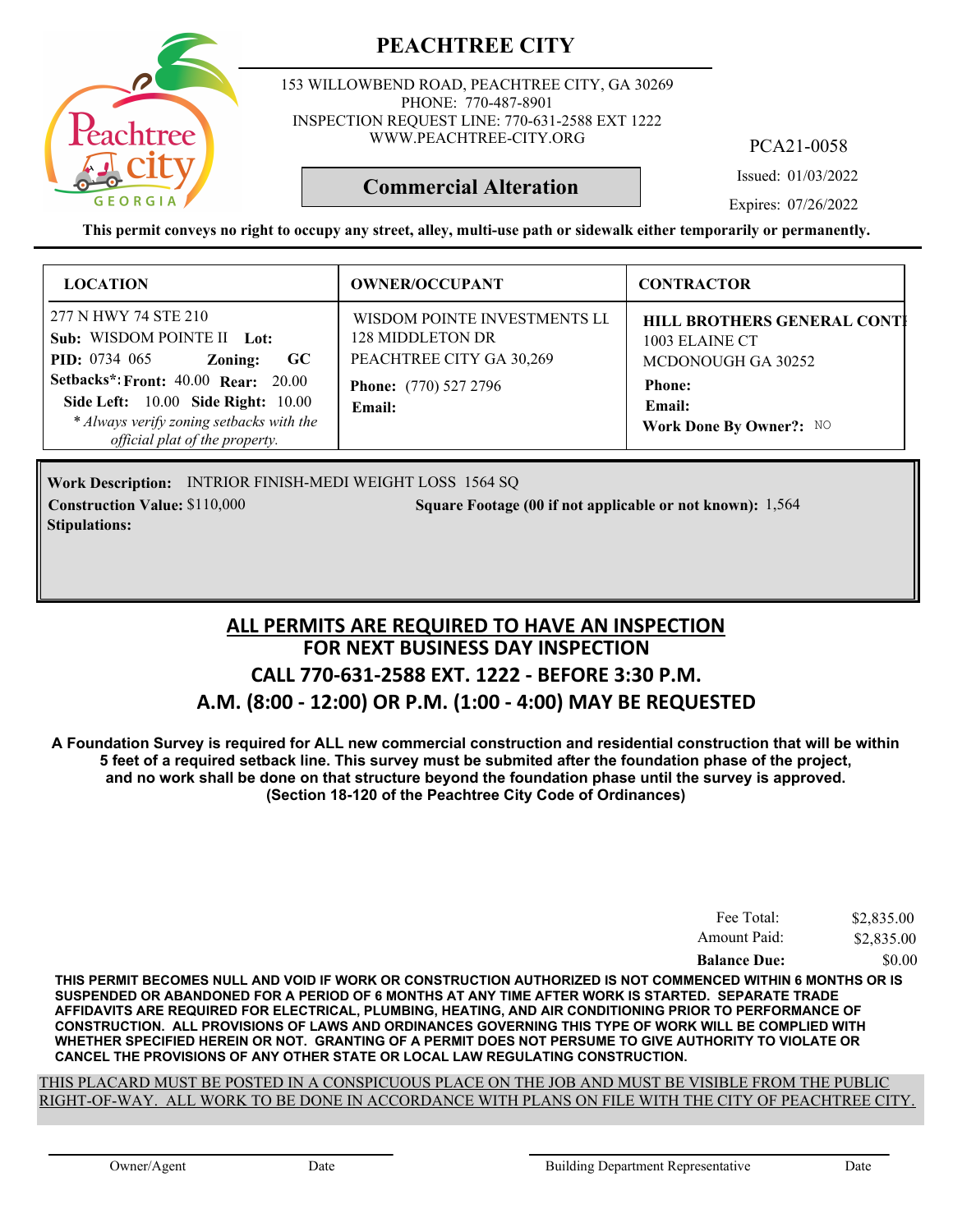

153 WILLOWBEND ROAD, PEACHTREE CITY, GA 30269 PHONE: 770-487-8901 INSPECTION REQUEST LINE: 770-631-2588 EXT 1222 WWW.PEACHTREE-CITY.ORG

PCA21-0059

Issued: 01/03/2022

**Commercial Alteration**

Expires: 07/12/2022

**This permit conveys no right to occupy any street, alley, multi-use path or sidewalk either temporarily or permanently.**

| <b>LOCATION</b>                                                                                                                                                                                                                                                          | <b>OWNER/OCCUPANT</b>                                                                                                  | <b>CONTRACTOR</b>                                                                                                                       |
|--------------------------------------------------------------------------------------------------------------------------------------------------------------------------------------------------------------------------------------------------------------------------|------------------------------------------------------------------------------------------------------------------------|-----------------------------------------------------------------------------------------------------------------------------------------|
| 277 N HWY 74 STE 312<br>Sub: WISDOM POINTE Lot: HWY 7.<br><b>PID:</b> 0734 065<br><b>GC</b><br>Zoning:<br><b>Setbacks*: Front: 40.00 Rear: 20.00</b><br>Side Left: 10.00 Side Right: 10.00<br>* Always verify zoning setbacks with the<br>official plat of the property. | WISDOM POINTE INVESTMENTS LI<br>128 MIDDLETON DR<br>PEACHTREE CITY GA 30,269<br><b>Phone:</b> (770) 527 2796<br>Email: | <b>HILL BROTHERS GENERAL CONTI</b><br>1003 ELAINE CT<br>MCDONOUGH GA 30252<br><b>Phone:</b><br><b>Email:</b><br>Work Done By Owner?: NO |

Work Description: INTERIOR FINISH-AMERICAN INSTITUTE OF POLYGRAPH-3000 SQ **Construction Value:** \$70,000 3,000 Square Footage (00 if not applicable or not known): 3,000 **Stipulations:**

#### **FOR NEXT BUSINESS DAY INSPECTION CALL 770-631-2588 EXT. 1222 - BEFORE 3:30 P.M. A.M. (8:00 - 12:00) OR P.M. (1:00 - 4:00) MAY BE REQUESTED ALL PERMITS ARE REQUIRED TO HAVE AN INSPECTION**

**A Foundation Survey is required for ALL new commercial construction and residential construction that will be within 5 feet of a required setback line. This survey must be submited after the foundation phase of the project, and no work shall be done on that structure beyond the foundation phase until the survey is approved. (Section 18-120 of the Peachtree City Code of Ordinances)**

| Fee Total:          | \$2,160.00 |
|---------------------|------------|
| Amount Paid:        | \$2,160.00 |
| <b>Balance Due:</b> | \$0.00     |

**THIS PERMIT BECOMES NULL AND VOID IF WORK OR CONSTRUCTION AUTHORIZED IS NOT COMMENCED WITHIN 6 MONTHS OR IS SUSPENDED OR ABANDONED FOR A PERIOD OF 6 MONTHS AT ANY TIME AFTER WORK IS STARTED. SEPARATE TRADE AFFIDAVITS ARE REQUIRED FOR ELECTRICAL, PLUMBING, HEATING, AND AIR CONDITIONING PRIOR TO PERFORMANCE OF CONSTRUCTION. ALL PROVISIONS OF LAWS AND ORDINANCES GOVERNING THIS TYPE OF WORK WILL BE COMPLIED WITH WHETHER SPECIFIED HEREIN OR NOT. GRANTING OF A PERMIT DOES NOT PERSUME TO GIVE AUTHORITY TO VIOLATE OR CANCEL THE PROVISIONS OF ANY OTHER STATE OR LOCAL LAW REGULATING CONSTRUCTION.**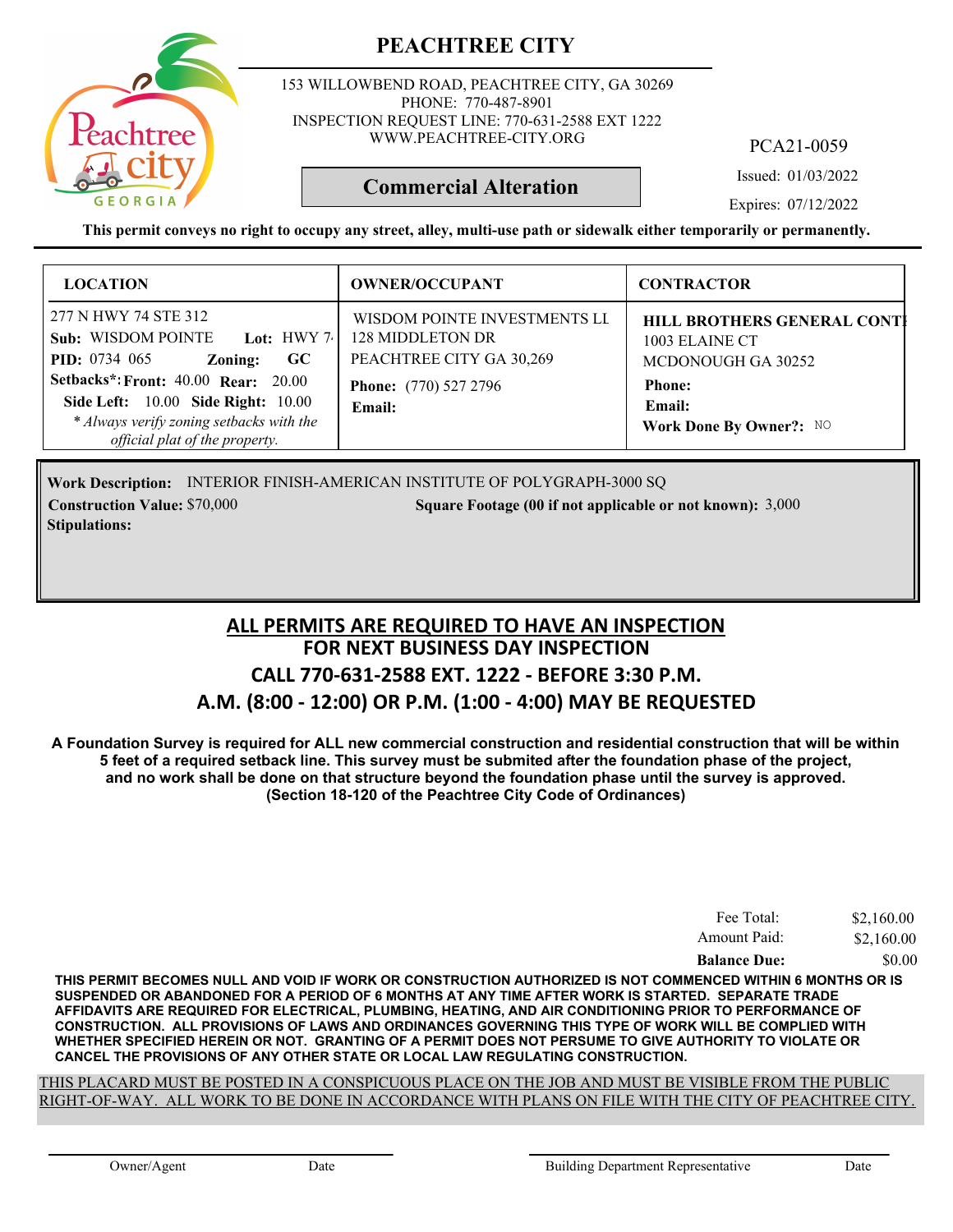

153 WILLOWBEND ROAD, PEACHTREE CITY, GA 30269 PHONE: 770-487-8901 INSPECTION REQUEST LINE: 770-631-2588 EXT 1222 WWW.PEACHTREE-CITY.ORG

PCA21-0060

Issued: 01/04/2022

Expires: 07/13/2022

**This permit conveys no right to occupy any street, alley, multi-use path or sidewalk either temporarily or permanently.**

**Commercial Alteration**

| <b>LOCATION</b>                                                                                                                                                                                                                                                       | <b>OWNER/OCCUPANT</b>                                                                                                  | <b>CONTRACTOR</b>                                                                                                                       |
|-----------------------------------------------------------------------------------------------------------------------------------------------------------------------------------------------------------------------------------------------------------------------|------------------------------------------------------------------------------------------------------------------------|-----------------------------------------------------------------------------------------------------------------------------------------|
| 277 N HWY 74 STE 213<br>Sub: WISDOM POINTE BLILot:<br><b>PID:</b> $0734$ 065<br>$\bf GC$<br>Zoning:<br><b>Setbacks*: Front: 40.00 Rear: 20.00</b><br>Side Left: 10.00 Side Right: 10.00<br>* Always verify zoning setbacks with the<br>official plat of the property. | WISDOM POINTE INVESTMENTS LI<br>128 MIDDLETON DR<br>PEACHTREE CITY GA 30,269<br><b>Phone:</b> (770) 527 2796<br>Email: | <b>HILL BROTHERS GENERAL CONTI</b><br>1003 ELAINE CT<br>MCDONOUGH GA 30252<br><b>Phone:</b><br><b>Email:</b><br>Work Done By Owner?: NO |

Work Description: INTERIOR FINISH-SPORT CARD SHOP-1400 SQ **Construction Value:** \$12,000 1,400 Square Footage (00 if not applicable or not known): 1,400 **Stipulations:**

#### **FOR NEXT BUSINESS DAY INSPECTION CALL 770-631-2588 EXT. 1222 - BEFORE 3:30 P.M. A.M. (8:00 - 12:00) OR P.M. (1:00 - 4:00) MAY BE REQUESTED ALL PERMITS ARE REQUIRED TO HAVE AN INSPECTION**

**A Foundation Survey is required for ALL new commercial construction and residential construction that will be within 5 feet of a required setback line. This survey must be submited after the foundation phase of the project, and no work shall be done on that structure beyond the foundation phase until the survey is approved. (Section 18-120 of the Peachtree City Code of Ordinances)**

| Fee Total:          | \$910.00 |
|---------------------|----------|
| Amount Paid:        | \$910.00 |
| <b>Balance Due:</b> | \$0.00   |

**THIS PERMIT BECOMES NULL AND VOID IF WORK OR CONSTRUCTION AUTHORIZED IS NOT COMMENCED WITHIN 6 MONTHS OR IS SUSPENDED OR ABANDONED FOR A PERIOD OF 6 MONTHS AT ANY TIME AFTER WORK IS STARTED. SEPARATE TRADE AFFIDAVITS ARE REQUIRED FOR ELECTRICAL, PLUMBING, HEATING, AND AIR CONDITIONING PRIOR TO PERFORMANCE OF CONSTRUCTION. ALL PROVISIONS OF LAWS AND ORDINANCES GOVERNING THIS TYPE OF WORK WILL BE COMPLIED WITH WHETHER SPECIFIED HEREIN OR NOT. GRANTING OF A PERMIT DOES NOT PERSUME TO GIVE AUTHORITY TO VIOLATE OR CANCEL THE PROVISIONS OF ANY OTHER STATE OR LOCAL LAW REGULATING CONSTRUCTION.**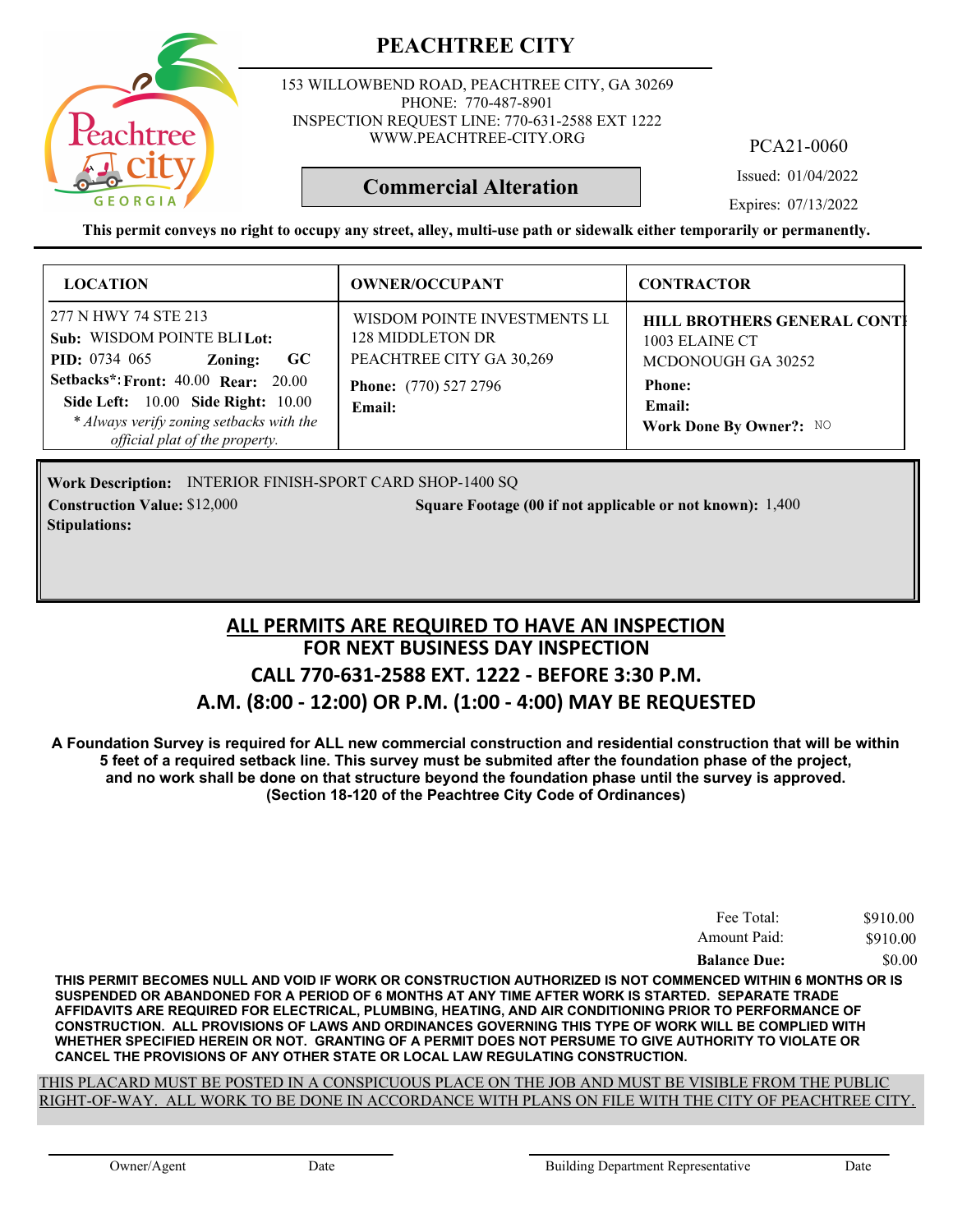153 WILLOWBEND ROAD, PEACHTREE CITY, GA 30269 PHONE: 770-487-8901 INSPECTION REQUEST LINE: 770-631-2588 EXT 1222 WWW.PEACHTREE-CITY.ORG

PDK22-0001

Issued: 01/14/2022

Expires: 07/25/2022

**This permit conveys no right to occupy any street, alley, multi-use path or sidewalk either temporarily or permanently.**

**Residential Deck**

| <b>LOCATION</b>                                                                                                                                                                                                                                            | <b>OWNER/OCCUPANT</b>                                                                       | <b>CONTRACTOR</b>                                                                                                                                                                                   |
|------------------------------------------------------------------------------------------------------------------------------------------------------------------------------------------------------------------------------------------------------------|---------------------------------------------------------------------------------------------|-----------------------------------------------------------------------------------------------------------------------------------------------------------------------------------------------------|
| 106 GARDEN GATE<br>Sub: ROSEMONT<br>Lot: $20$<br><b>PID:</b> 073118020<br>$R-1$<br>Zoning:<br><b>Setbacks*: Front: 30.00 Rear: 30.00</b><br>Side Left: 7.50 Side Right: 7.50<br>* Always verify zoning setbacks with the<br>official plat of the property. | EDWARDS RICHARD C<br>106 GARDEN GATE<br>PEACHTREE CITY GA 30,269<br><b>Phone:</b><br>Email: | <b>REFLECTIONS CONTRACTING LLC</b><br>415 ROBINSON RD<br>PEACHTREE CITY GA 30269<br><b>Phone:</b> (770) 900 8154<br><b>Email:</b> reflections contracting $@)$ gmail.com<br>Work Done By Owner?: NO |

Work Description: Demo existing deck. Construct new 10x40 deck on same footprint. Construct 12x24 sun-room. The new deck and sun-room will be constructed on the same footprint as the existing deck structure.

**Stipulations:**

**Construction Value: Square Footage (00 if not applicable or not known):** \$120,000 800 **MUST HAVE ALL INSPECTIONS ASSOCIATED WITH A BUILDING ADDITION IN**

**ADDITION TO THE TYPICAL DECK INSPECTIONS**

#### **FOR NEXT BUSINESS DAY INSPECTION CALL 770-631-2588 EXT. 1222 - BEFORE 3:30 P.M. A.M. (8:00 - 12:00) OR P.M. (1:00 - 4:00) MAY BE REQUESTED ALL PERMITS ARE REQUIRED TO HAVE AN INSPECTION**

**A Foundation Survey is required for ALL new commercial construction and residential construction that will be within 5 feet of a required setback line. This survey must be submited after the foundation phase of the project, and no work shall be done on that structure beyond the foundation phase until the survey is approved. (Section 18-120 of the Peachtree City Code of Ordinances)**

| Fee Total:          | \$180.00 |
|---------------------|----------|
| Amount Paid:        | \$180.00 |
| <b>Balance Due:</b> | \$0.00   |

**THIS PERMIT BECOMES NULL AND VOID IF WORK OR CONSTRUCTION AUTHORIZED IS NOT COMMENCED WITHIN 6 MONTHS OR IS SUSPENDED OR ABANDONED FOR A PERIOD OF 6 MONTHS AT ANY TIME AFTER WORK IS STARTED. SEPARATE TRADE AFFIDAVITS ARE REQUIRED FOR ELECTRICAL, PLUMBING, HEATING, AND AIR CONDITIONING PRIOR TO PERFORMANCE OF CONSTRUCTION. ALL PROVISIONS OF LAWS AND ORDINANCES GOVERNING THIS TYPE OF WORK WILL BE COMPLIED WITH WHETHER SPECIFIED HEREIN OR NOT. GRANTING OF A PERMIT DOES NOT PERSUME TO GIVE AUTHORITY TO VIOLATE OR CANCEL THE PROVISIONS OF ANY OTHER STATE OR LOCAL LAW REGULATING CONSTRUCTION.**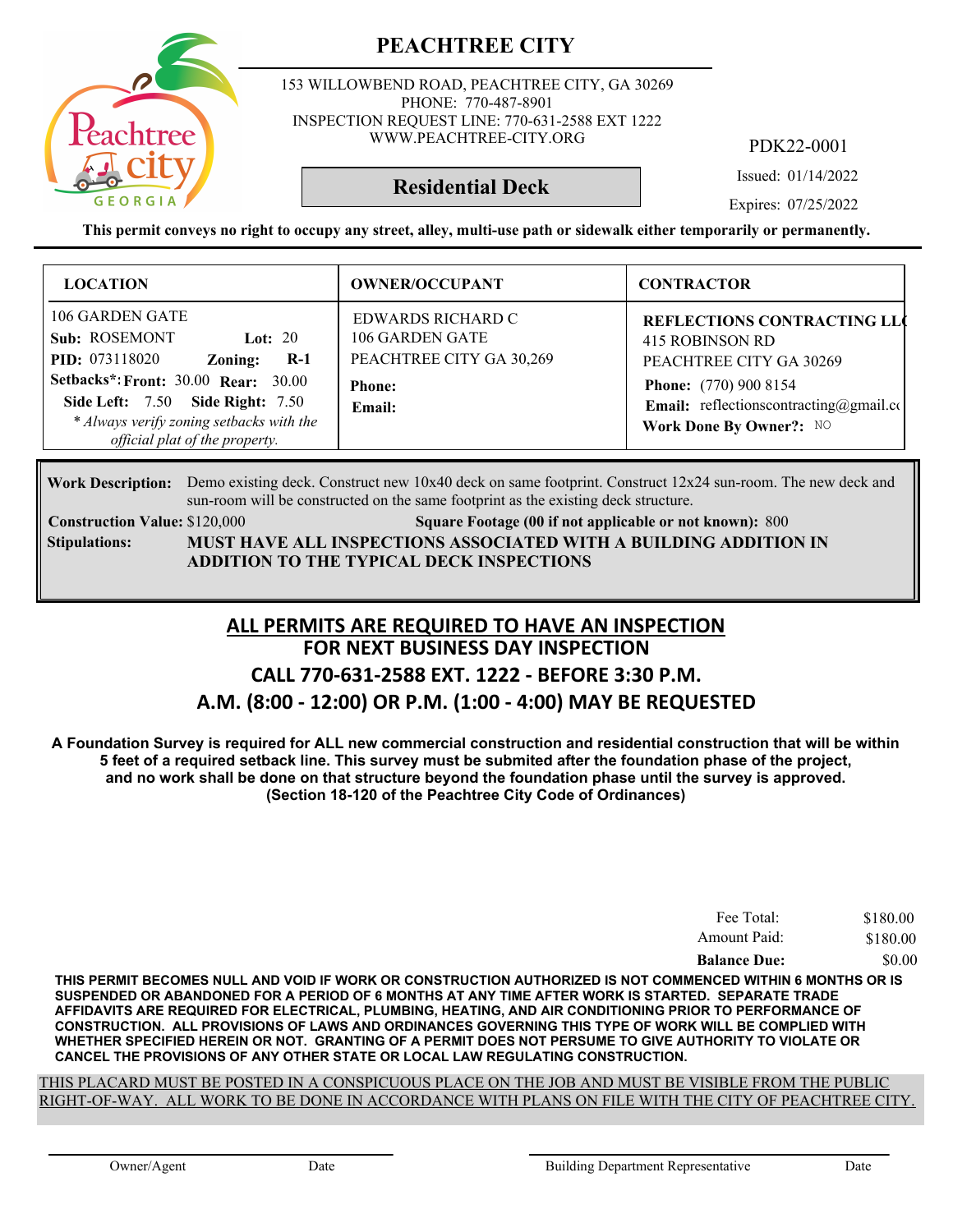153 WILLOWBEND ROAD, PEACHTREE CITY, GA 30269 PHONE: 770-487-8901 INSPECTION REQUEST LINE: 770-631-2588 EXT 1222 WWW.PEACHTREE-CITY.ORG

PDK22-0004

Issued: 01/19/2022

Expires: 07/30/2022

**This permit conveys no right to occupy any street, alley, multi-use path or sidewalk either temporarily or permanently.**

**Residential Deck**

| <b>LOCATION</b>                                                                                                                                                                                                                                            | <b>OWNER/OCCUPANT</b>                                                                                                | <b>CONTRACTOR</b>                                                                                                                                               |
|------------------------------------------------------------------------------------------------------------------------------------------------------------------------------------------------------------------------------------------------------------|----------------------------------------------------------------------------------------------------------------------|-----------------------------------------------------------------------------------------------------------------------------------------------------------------|
| 103 FERN VALE<br>Sub: FERNWOOD<br>Lot: $9$<br><b>PID:</b> 071722009<br>$R-10$<br>Zoning:<br><b>Setbacks*: Front: 30.00 Rear: 30.00</b><br>Side Left: 10.00 Side Right: 10.00<br>* Always verify zoning setbacks with the<br>official plat of the property. | <b>SUSAN &amp; TOM MCBROOM</b><br>105 FERN VALE<br>Peachtree City GA 30269<br><b>Phone:</b> (678) 446 4234<br>Email: | <b>SQUARE ONE SERVICES LLC</b><br>815 HUNTER RD<br>WILLIAMSON GA 30292<br><b>Phone:</b> (404) 217 1363<br>Email: MARKM.SHS@GMAIL.COM<br>Work Done By Owner?: NO |

Work Description: REPLACING REAR SCREEN PORCH / DECK 22X16 ADDING OPEN DECK 11X10 462 SQ **Construction Value:** \$70,000 **5000 5000 50000 50000 50000 462 50000 462 50000 60000 462 60000 50000 60000 462 60000 60000 60000 60000 60000 60000 60000 60000 60000 60000 60000 60000 60000 60000 60000 60000 60000 60000 600 Stipulations:**

#### **FOR NEXT BUSINESS DAY INSPECTION CALL 770-631-2588 EXT. 1222 - BEFORE 3:30 P.M. A.M. (8:00 - 12:00) OR P.M. (1:00 - 4:00) MAY BE REQUESTED ALL PERMITS ARE REQUIRED TO HAVE AN INSPECTION**

**A Foundation Survey is required for ALL new commercial construction and residential construction that will be within 5 feet of a required setback line. This survey must be submited after the foundation phase of the project, and no work shall be done on that structure beyond the foundation phase until the survey is approved. (Section 18-120 of the Peachtree City Code of Ordinances)**

| Fee Total:          | \$950.00 |
|---------------------|----------|
| Amount Paid:        | \$950.00 |
| <b>Balance Due:</b> | \$0.00   |

**THIS PERMIT BECOMES NULL AND VOID IF WORK OR CONSTRUCTION AUTHORIZED IS NOT COMMENCED WITHIN 6 MONTHS OR IS SUSPENDED OR ABANDONED FOR A PERIOD OF 6 MONTHS AT ANY TIME AFTER WORK IS STARTED. SEPARATE TRADE AFFIDAVITS ARE REQUIRED FOR ELECTRICAL, PLUMBING, HEATING, AND AIR CONDITIONING PRIOR TO PERFORMANCE OF CONSTRUCTION. ALL PROVISIONS OF LAWS AND ORDINANCES GOVERNING THIS TYPE OF WORK WILL BE COMPLIED WITH WHETHER SPECIFIED HEREIN OR NOT. GRANTING OF A PERMIT DOES NOT PERSUME TO GIVE AUTHORITY TO VIOLATE OR CANCEL THE PROVISIONS OF ANY OTHER STATE OR LOCAL LAW REGULATING CONSTRUCTION.**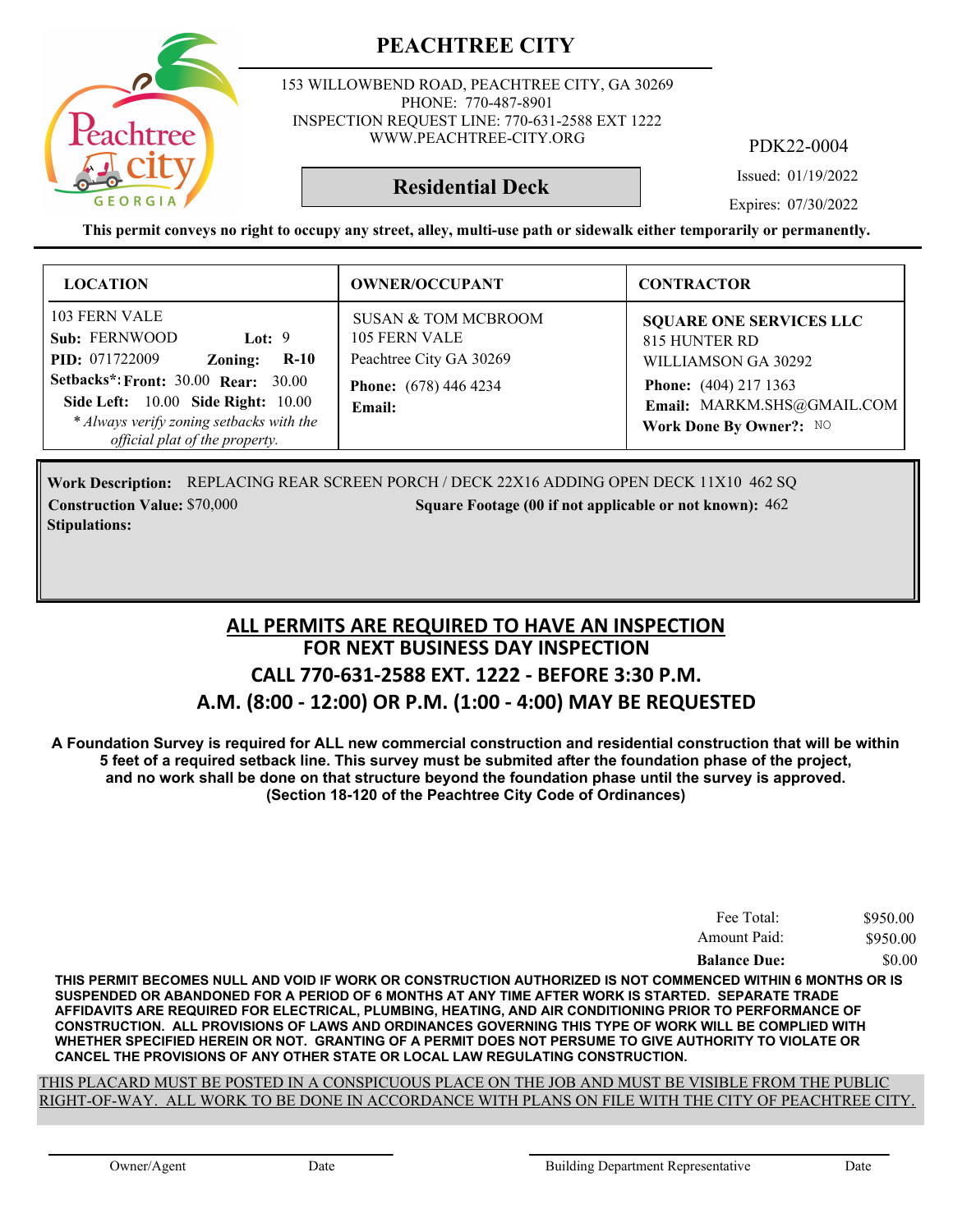

153 WILLOWBEND ROAD, PEACHTREE CITY, GA 30269 PHONE: 770-487-8901 INSPECTION REQUEST LINE: 770-631-2588 EXT 1222 WWW.PEACHTREE-CITY.ORG

PDK22-0005

Issued: 01/26/2022

**Residential Deck**

Expires: 07/25/2022

**This permit conveys no right to occupy any street, alley, multi-use path or sidewalk either temporarily or permanently.**

| <b>LOCATION</b>                                                                                                                                                              | <b>OWNER/OCCUPANT</b>                                                     | <b>CONTRACTOR</b>                                                           |
|------------------------------------------------------------------------------------------------------------------------------------------------------------------------------|---------------------------------------------------------------------------|-----------------------------------------------------------------------------|
| 204 SOUTHWICK LN<br>Sub: HERITAGE, THE<br><b>Lot: 25</b><br><b>PID:</b> 073511025<br>$R-12$<br>Zoning:                                                                       | <b>WRIGHT JAMES ROBIN</b><br>204 SOUTHWICK LN<br>PEACHTREE CITY GA 30,269 | <b>TIMBERLINE CONSTRUCTION</b><br>135B SHAMROCK IND BLVD<br>TYRONE GA 30290 |
| <b>Setbacks*: Front: 40.00 Rear: 30.00</b><br><b>Side Left:</b> 10.00 <b>Side Right:</b> 10.00<br>* Always verify zoning setbacks with the<br>official plat of the property. | <b>Phone:</b><br>Email:                                                   | <b>Phone:</b><br><b>Email:</b><br>Work Done By Owner?: NO                   |

Work Description: DECK WITH GABLE ROOF **Stipulations:**

**Construction Value: Square Footage (00 if not applicable or not known):** \$110,000 280

#### **FOR NEXT BUSINESS DAY INSPECTION CALL 770-631-2588 EXT. 1222 - BEFORE 3:30 P.M. A.M. (8:00 - 12:00) OR P.M. (1:00 - 4:00) MAY BE REQUESTED ALL PERMITS ARE REQUIRED TO HAVE AN INSPECTION**

**A Foundation Survey is required for ALL new commercial construction and residential construction that will be within 5 feet of a required setback line. This survey must be submited after the foundation phase of the project, and no work shall be done on that structure beyond the foundation phase until the survey is approved. (Section 18-120 of the Peachtree City Code of Ordinances)**

| <b>Balance Due:</b> | \$0.00     |
|---------------------|------------|
| Amount Paid:        | \$1,230.00 |
| Fee Total:          | \$1,230.00 |

**THIS PERMIT BECOMES NULL AND VOID IF WORK OR CONSTRUCTION AUTHORIZED IS NOT COMMENCED WITHIN 6 MONTHS OR IS SUSPENDED OR ABANDONED FOR A PERIOD OF 6 MONTHS AT ANY TIME AFTER WORK IS STARTED. SEPARATE TRADE AFFIDAVITS ARE REQUIRED FOR ELECTRICAL, PLUMBING, HEATING, AND AIR CONDITIONING PRIOR TO PERFORMANCE OF CONSTRUCTION. ALL PROVISIONS OF LAWS AND ORDINANCES GOVERNING THIS TYPE OF WORK WILL BE COMPLIED WITH WHETHER SPECIFIED HEREIN OR NOT. GRANTING OF A PERMIT DOES NOT PERSUME TO GIVE AUTHORITY TO VIOLATE OR CANCEL THE PROVISIONS OF ANY OTHER STATE OR LOCAL LAW REGULATING CONSTRUCTION.**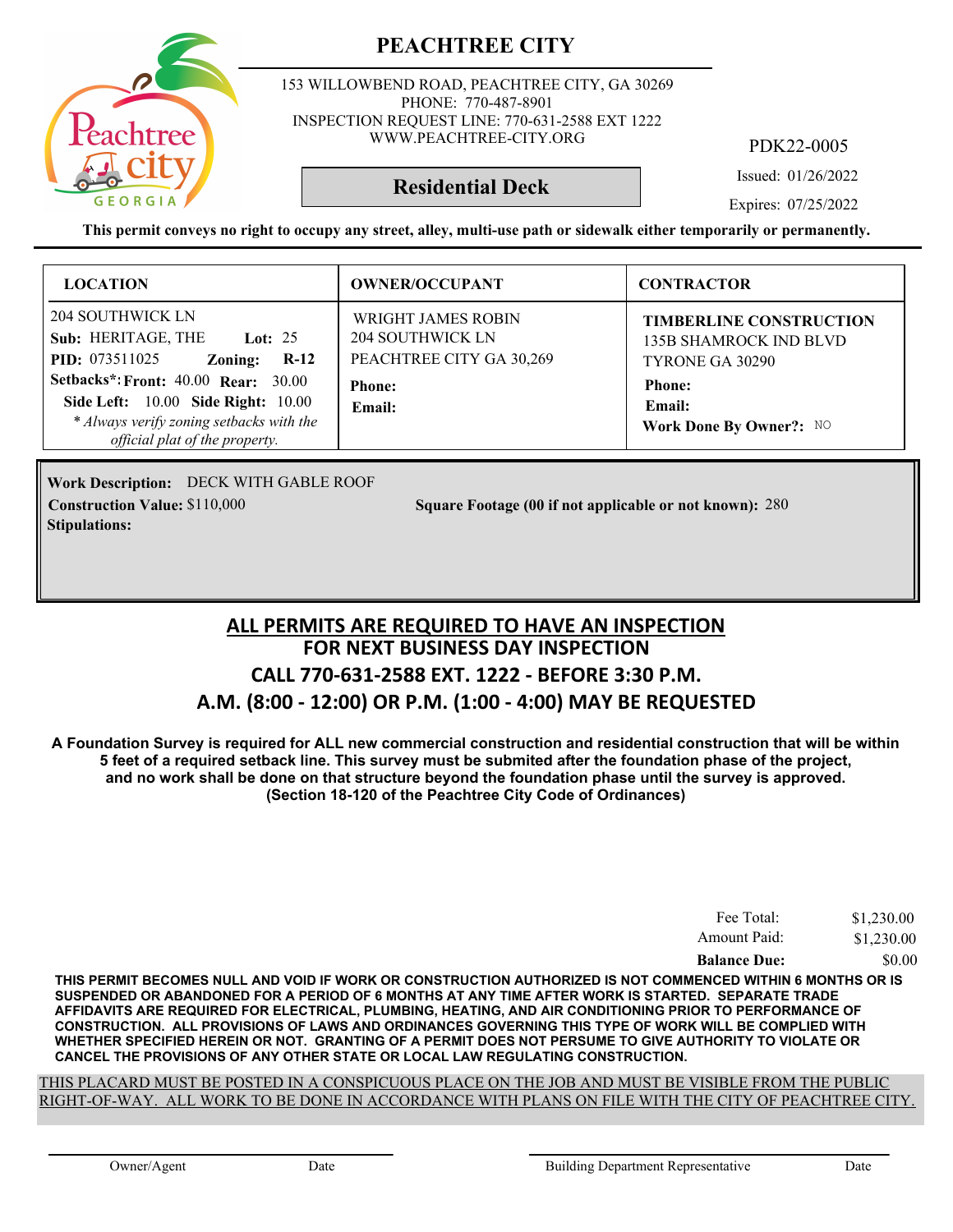

153 WILLOWBEND ROAD, PEACHTREE CITY, GA 30269 PHONE: 770-487-8901 INSPECTION REQUEST LINE: 770-631-2588 EXT 1222 WWW.PEACHTREE-CITY.ORG

PPO21-0053

Issued: 01/28/2022

#### **Residential Pool**

Expires: 07/27/2022

**This permit conveys no right to occupy any street, alley, multi-use path or sidewalk either temporarily or permanently.**

| <b>LOCATION</b>                                                                                                                                                                                                                                | <b>OWNER/OCCUPANT</b>                                                                       | <b>CONTRACTOR</b>                                                                                                |
|------------------------------------------------------------------------------------------------------------------------------------------------------------------------------------------------------------------------------------------------|---------------------------------------------------------------------------------------------|------------------------------------------------------------------------------------------------------------------|
| 133 FIELDING RDG<br>Sub: FIELDING RIDGE<br><b>Lot:</b> 17<br><b>PID:</b> 073507017<br>$R-12$<br>Zoning:<br>Setbacks*: Front: 40.00 Rear: 30.00<br><b>Side Left:</b> 10.00 <b>Side Right:</b> 10.00<br>* Always verify zoning setbacks with the | PETROS MICHAEL A<br>133 FIELDING RDG<br>PEACHTREE CITY GA 30,269<br><b>Phone:</b><br>Email: | <b>INNOVATIVE POOL &amp; SPA</b><br><b>105 GUTHRIE WAY</b><br>PEACHTREE CITY GA 30269<br><b>Phone:</b><br>Email: |
| official plat of the property.                                                                                                                                                                                                                 |                                                                                             | Work Done By Owner?: NO                                                                                          |

**Work Description:** Installation of 10x20 gunite swimming pool **Construction Value:** \$60,000 000 000 000 5 Square Footage (00 if not applicable or not known): 00 **Stipulations:**

#### **FOR NEXT BUSINESS DAY INSPECTION CALL 770-631-2588 EXT. 1222 - BEFORE 3:30 P.M. A.M. (8:00 - 12:00) OR P.M. (1:00 - 4:00) MAY BE REQUESTED ALL PERMITS ARE REQUIRED TO HAVE AN INSPECTION**

**A Foundation Survey is required for ALL new commercial construction and residential construction that will be within 5 feet of a required setback line. This survey must be submited after the foundation phase of the project, and no work shall be done on that structure beyond the foundation phase until the survey is approved. (Section 18-120 of the Peachtree City Code of Ordinances)**

| Fee Total:          | \$500.00 |
|---------------------|----------|
| Amount Paid:        | \$500.00 |
| <b>Balance Due:</b> | \$0.00   |

**THIS PERMIT BECOMES NULL AND VOID IF WORK OR CONSTRUCTION AUTHORIZED IS NOT COMMENCED WITHIN 6 MONTHS OR IS SUSPENDED OR ABANDONED FOR A PERIOD OF 6 MONTHS AT ANY TIME AFTER WORK IS STARTED. SEPARATE TRADE AFFIDAVITS ARE REQUIRED FOR ELECTRICAL, PLUMBING, HEATING, AND AIR CONDITIONING PRIOR TO PERFORMANCE OF CONSTRUCTION. ALL PROVISIONS OF LAWS AND ORDINANCES GOVERNING THIS TYPE OF WORK WILL BE COMPLIED WITH WHETHER SPECIFIED HEREIN OR NOT. GRANTING OF A PERMIT DOES NOT PERSUME TO GIVE AUTHORITY TO VIOLATE OR CANCEL THE PROVISIONS OF ANY OTHER STATE OR LOCAL LAW REGULATING CONSTRUCTION.**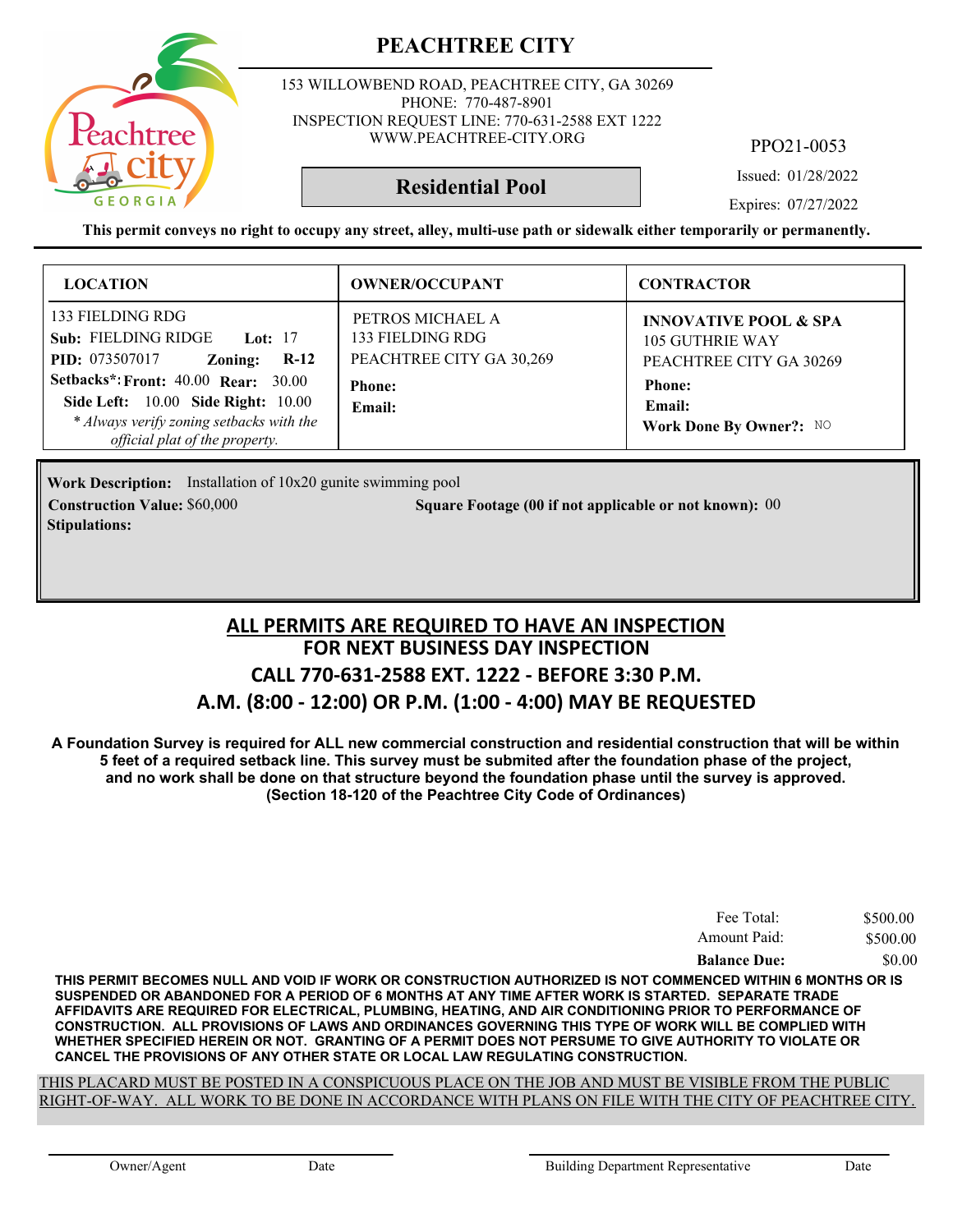153 WILLOWBEND ROAD, PEACHTREE CITY, GA 30269 PHONE: 770-487-8901 INSPECTION REQUEST LINE: 770-631-2588 EXT 1222 WWW.PEACHTREE-CITY.ORG

PPO22-0001

Issued: 01/10/2022

**Residential Pool**

Expires: 07/23/2022

**This permit conveys no right to occupy any street, alley, multi-use path or sidewalk either temporarily or permanently.**

| <b>LOCATION</b>                                                                                                                                                                                                                                                             | <b>OWNER/OCCUPANT</b>                                                                                     | <b>CONTRACTOR</b>                                                                                                                                                        |
|-----------------------------------------------------------------------------------------------------------------------------------------------------------------------------------------------------------------------------------------------------------------------------|-----------------------------------------------------------------------------------------------------------|--------------------------------------------------------------------------------------------------------------------------------------------------------------------------|
| <b>516 SALTLICK TRCE</b><br>Sub: FETLOCK MEADOWS Lot: 8<br><b>PID:</b> 071715008<br>Zoning:<br>$R-1$<br><b>Setbacks*: Front: 30.00 Rear: 30.00</b><br><b>Side Left: 7.50 Side Right: 7.50</b><br>* Always verify zoning setbacks with the<br>official plat of the property. | KITCHINGS KAREN<br>Peachtree City GA 30269<br><b>Phone:</b> (404) 788 0045<br>Email: kitchingsk@yahoo.com | <b>ATLANTA POOL SOLUTIONS</b><br>84 WOLLSIE RD<br><b>SHARPSBURG GA 30277</b><br><b>Phone:</b><br><b>Email:</b> atlantapoolsolutions@gmail.con<br>Work Done By Owner?: NO |

Work Description: 16' x 32' rectangle. Vinyl liner pool. With tanning ledge. pool will be constructed of concrete pools.

**Construction Value:** \$65,000 **000 Square Footage (00 if not applicable or not known):** 00 **HOMEOWNER IS REQUIRED TO CONTACT WASA TO ENSURE THE POOL IS NOT CONSTRUCTED WITHIN THE SEWER EASEMENT. Stipulations:**

#### **FOR NEXT BUSINESS DAY INSPECTION CALL 770-631-2588 EXT. 1222 - BEFORE 3:30 P.M. A.M. (8:00 - 12:00) OR P.M. (1:00 - 4:00) MAY BE REQUESTED ALL PERMITS ARE REQUIRED TO HAVE AN INSPECTION**

**A Foundation Survey is required for ALL new commercial construction and residential construction that will be within 5 feet of a required setback line. This survey must be submited after the foundation phase of the project, and no work shall be done on that structure beyond the foundation phase until the survey is approved. (Section 18-120 of the Peachtree City Code of Ordinances)**

| Fee Total:          | \$500.00 |
|---------------------|----------|
| Amount Paid:        | \$500.00 |
| <b>Balance Due:</b> | \$0.00   |

**THIS PERMIT BECOMES NULL AND VOID IF WORK OR CONSTRUCTION AUTHORIZED IS NOT COMMENCED WITHIN 6 MONTHS OR IS SUSPENDED OR ABANDONED FOR A PERIOD OF 6 MONTHS AT ANY TIME AFTER WORK IS STARTED. SEPARATE TRADE AFFIDAVITS ARE REQUIRED FOR ELECTRICAL, PLUMBING, HEATING, AND AIR CONDITIONING PRIOR TO PERFORMANCE OF CONSTRUCTION. ALL PROVISIONS OF LAWS AND ORDINANCES GOVERNING THIS TYPE OF WORK WILL BE COMPLIED WITH WHETHER SPECIFIED HEREIN OR NOT. GRANTING OF A PERMIT DOES NOT PERSUME TO GIVE AUTHORITY TO VIOLATE OR CANCEL THE PROVISIONS OF ANY OTHER STATE OR LOCAL LAW REGULATING CONSTRUCTION.**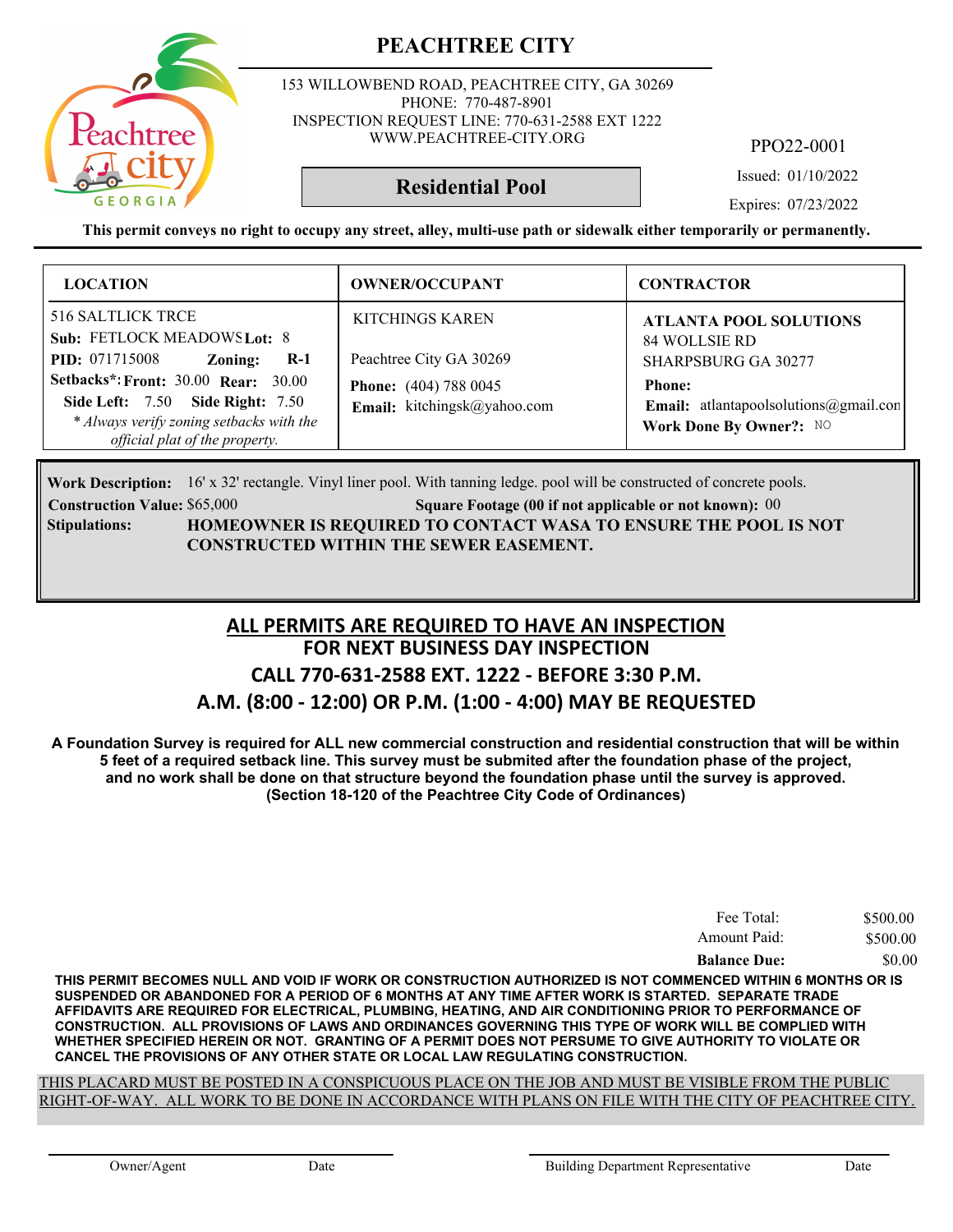

153 WILLOWBEND ROAD, PEACHTREE CITY, GA 30269 PHONE: 770-487-8901 INSPECTION REQUEST LINE: 770-631-2588 EXT 1222 WWW.PEACHTREE-CITY.ORG

PPO22-0002

Issued: 01/10/2022

Expires: 07/09/2022

**This permit conveys no right to occupy any street, alley, multi-use path or sidewalk either temporarily or permanently.**

**Residential Pool**

| <b>LOCATION</b>                                                                                                                                                                                                                                                 | <b>OWNER/OCCUPANT</b>                                                                          | <b>CONTRACTOR</b>                                                                                                                              |
|-----------------------------------------------------------------------------------------------------------------------------------------------------------------------------------------------------------------------------------------------------------------|------------------------------------------------------------------------------------------------|------------------------------------------------------------------------------------------------------------------------------------------------|
| 301 WHITCOMB HL<br>Sub: STONEY BROOK PLA Lot: 4<br><b>PID:</b> 073005004<br>Zoning:<br>$R-43$<br><b>Setbacks*: Front: 50.00 Rear: 30.00</b><br>Side Left: 15.00 Side Right: 15.00<br>* Always verify zoning setbacks with the<br>official plat of the property. | <b>CLARK BENJAMIN</b><br>301 WHITCOMB HL<br>PEACHTREE CITY GA 30269<br><b>Phone:</b><br>Email: | <b>KNEECE INC</b><br>215 BETTY JEAN LN<br>Brooks GA 30205<br><b>Phone:</b> (678) 817 6221<br>Email: GKNEECE@AOL.COM<br>Work Done By Owner?: NO |

Work Description: install an 18 X 36 vinyl liner swimming pool with attached spill over spa to comply with peachtree city regulations **Construction Value:** \$48,000 **000 000 000 000 Square Footage (00 if not applicable or not known): 00 Stipulations:**

#### **FOR NEXT BUSINESS DAY INSPECTION CALL 770-631-2588 EXT. 1222 - BEFORE 3:30 P.M. A.M. (8:00 - 12:00) OR P.M. (1:00 - 4:00) MAY BE REQUESTED ALL PERMITS ARE REQUIRED TO HAVE AN INSPECTION**

**A Foundation Survey is required for ALL new commercial construction and residential construction that will be within 5 feet of a required setback line. This survey must be submited after the foundation phase of the project, and no work shall be done on that structure beyond the foundation phase until the survey is approved. (Section 18-120 of the Peachtree City Code of Ordinances)**

| Fee Total:          | \$500.00 |
|---------------------|----------|
| Amount Paid:        | \$500.00 |
| <b>Balance Due:</b> | \$0.00   |

**THIS PERMIT BECOMES NULL AND VOID IF WORK OR CONSTRUCTION AUTHORIZED IS NOT COMMENCED WITHIN 6 MONTHS OR IS SUSPENDED OR ABANDONED FOR A PERIOD OF 6 MONTHS AT ANY TIME AFTER WORK IS STARTED. SEPARATE TRADE AFFIDAVITS ARE REQUIRED FOR ELECTRICAL, PLUMBING, HEATING, AND AIR CONDITIONING PRIOR TO PERFORMANCE OF CONSTRUCTION. ALL PROVISIONS OF LAWS AND ORDINANCES GOVERNING THIS TYPE OF WORK WILL BE COMPLIED WITH WHETHER SPECIFIED HEREIN OR NOT. GRANTING OF A PERMIT DOES NOT PERSUME TO GIVE AUTHORITY TO VIOLATE OR CANCEL THE PROVISIONS OF ANY OTHER STATE OR LOCAL LAW REGULATING CONSTRUCTION.**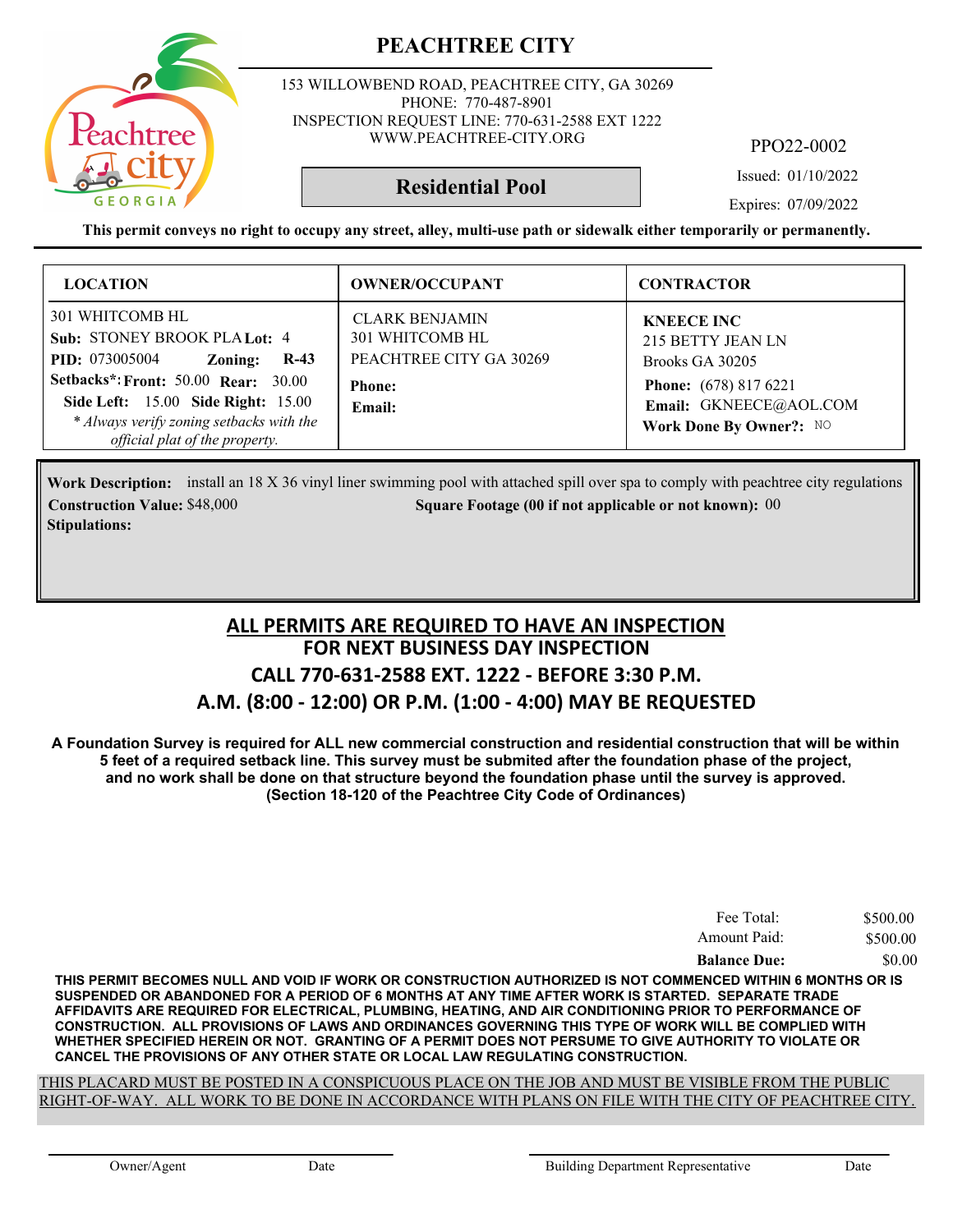

153 WILLOWBEND ROAD, PEACHTREE CITY, GA 30269 PHONE: 770-487-8901 INSPECTION REQUEST LINE: 770-631-2588 EXT 1222 WWW.PEACHTREE-CITY.ORG

PPO22-0003

Issued: 01/26/2022

**Residential Pool**

Expires: 07/25/2022

**This permit conveys no right to occupy any street, alley, multi-use path or sidewalk either temporarily or permanently.**

| <b>LOCATION</b>                                                                                                                                              | <b>OWNER/OCCUPANT</b>                                                | <b>CONTRACTOR</b>                                      |
|--------------------------------------------------------------------------------------------------------------------------------------------------------------|----------------------------------------------------------------------|--------------------------------------------------------|
| 212 COTTONWOOD CIR<br>Sub: CRESSWIND<br>Lot: $529$<br>Zoning: LUR-14<br><b>PID:</b> 074540007                                                                | <b>LARRY REINEN</b><br>212 COTTONWOOD CIR<br>PEACHTREE CITY GA 30269 | <b>GEORGIA POOLS</b><br>10 HARDY RD<br>SENOIA GA 30276 |
| <b>Setbacks*: Front: 10.00 Rear: 10.00</b><br>Side Left: 0.00 Side Right: 0.00<br>* Always verify zoning setbacks with the<br>official plat of the property. | <b>Phone:</b><br>Email:                                              | <b>Phone:</b><br>Email:<br>Work Done By Owner?: NO     |

Work Description: INGROUND CONCRETE SPA INSTALLATION **Construction Value:** \$50,000 **000 000 000 0000 0000 00000 5 Square Footage (00 if not applicable or not known): 00 Stipulations:**

#### **FOR NEXT BUSINESS DAY INSPECTION CALL 770-631-2588 EXT. 1222 - BEFORE 3:30 P.M. A.M. (8:00 - 12:00) OR P.M. (1:00 - 4:00) MAY BE REQUESTED ALL PERMITS ARE REQUIRED TO HAVE AN INSPECTION**

**A Foundation Survey is required for ALL new commercial construction and residential construction that will be within 5 feet of a required setback line. This survey must be submited after the foundation phase of the project, and no work shall be done on that structure beyond the foundation phase until the survey is approved. (Section 18-120 of the Peachtree City Code of Ordinances)**

| Fee Total:          | \$500.00 |
|---------------------|----------|
| Amount Paid:        | \$500.00 |
| <b>Balance Due:</b> | \$0.00   |

**THIS PERMIT BECOMES NULL AND VOID IF WORK OR CONSTRUCTION AUTHORIZED IS NOT COMMENCED WITHIN 6 MONTHS OR IS SUSPENDED OR ABANDONED FOR A PERIOD OF 6 MONTHS AT ANY TIME AFTER WORK IS STARTED. SEPARATE TRADE AFFIDAVITS ARE REQUIRED FOR ELECTRICAL, PLUMBING, HEATING, AND AIR CONDITIONING PRIOR TO PERFORMANCE OF CONSTRUCTION. ALL PROVISIONS OF LAWS AND ORDINANCES GOVERNING THIS TYPE OF WORK WILL BE COMPLIED WITH WHETHER SPECIFIED HEREIN OR NOT. GRANTING OF A PERMIT DOES NOT PERSUME TO GIVE AUTHORITY TO VIOLATE OR CANCEL THE PROVISIONS OF ANY OTHER STATE OR LOCAL LAW REGULATING CONSTRUCTION.**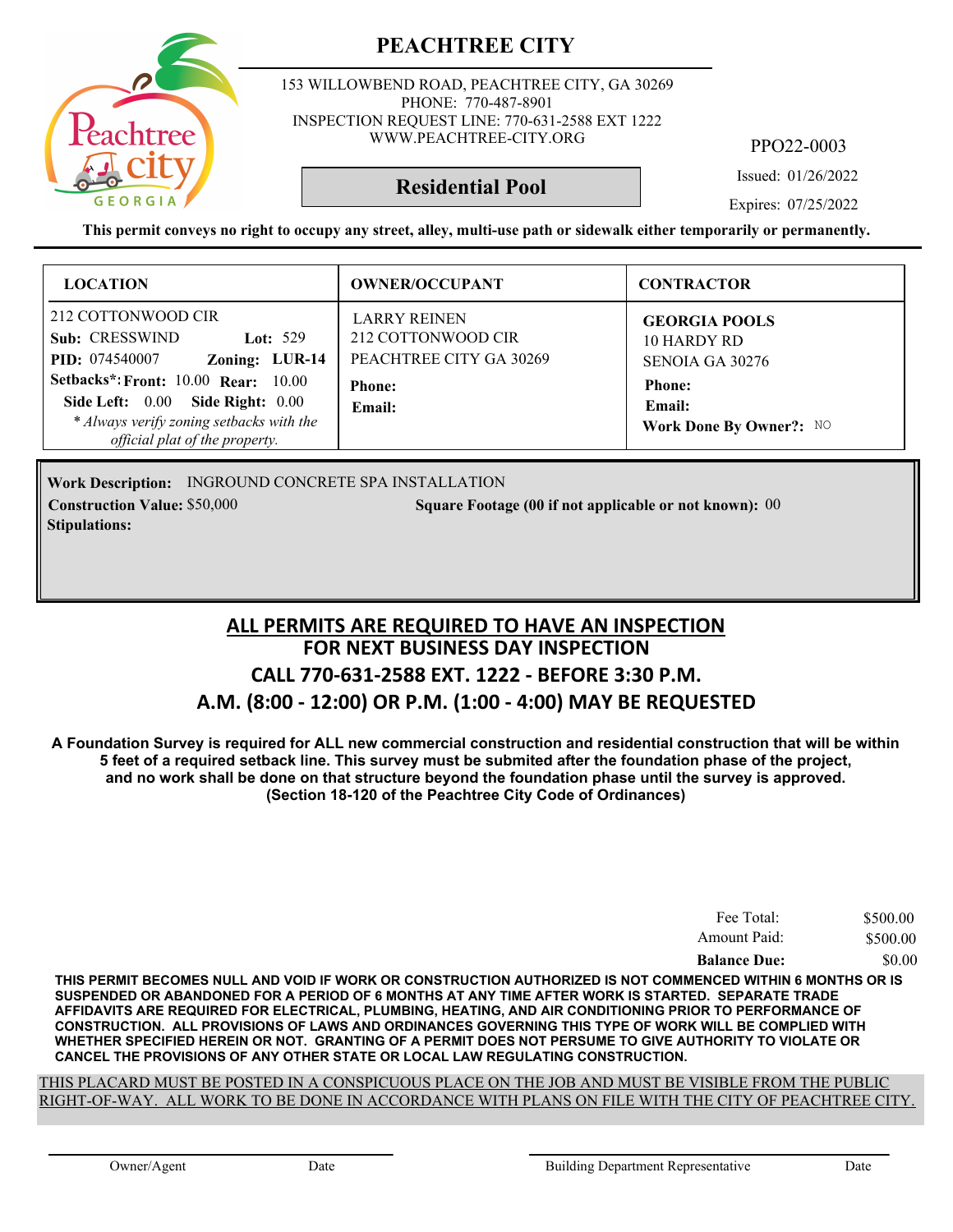

153 WILLOWBEND ROAD, PEACHTREE CITY, GA 30269 PHONE: 770-487-8901 INSPECTION REQUEST LINE: 770-631-2588 EXT 1222 WWW.PEACHTREE-CITY.ORG

PRA21-0071

Issued: 01/03/2022

Expires: 07/02/2022

**This permit conveys no right to occupy any street, alley, multi-use path or sidewalk either temporarily or permanently.**

**Residential Alteration**

| <b>LOCATION</b>                                                                                                                                                | <b>OWNER/OCCUPANT</b>                          | <b>CONTRACTOR</b>                                          |
|----------------------------------------------------------------------------------------------------------------------------------------------------------------|------------------------------------------------|------------------------------------------------------------|
| 622 BELLENDEN DR<br>Sub: BELLENDEN<br>Lot: $32$<br><b>PID:</b> 073503032<br>$R-15$<br>Zoning:                                                                  | CHRISTINE C WATT & CHRISTOPHI                  |                                                            |
| <b>Setbacks*: Front: 40.00 Rear: 30.00</b><br>Side Left: 10.00 Side Right: 10.00<br>* Always verify zoning setbacks with the<br>official plat of the property. | <b>Phone:</b><br>Email: CTGRIFFITH74@GMAIL.COI | <b>Phone:</b><br>Email:<br><b>Work Done By Owner?: YES</b> |

Work Description: OPEN FLOOR PLAN W/BEAMS ELECTRICAL, PLUMBING, A/C & GAS 3040 SQ **Construction Value:** \$15,000 3,040 **Square Footage (00 if not applicable or not known):** 3,040 **Stipulations:**

#### **FOR NEXT BUSINESS DAY INSPECTION CALL 770-631-2588 EXT. 1222 - BEFORE 3:30 P.M. A.M. (8:00 - 12:00) OR P.M. (1:00 - 4:00) MAY BE REQUESTED ALL PERMITS ARE REQUIRED TO HAVE AN INSPECTION**

**A Foundation Survey is required for ALL new commercial construction and residential construction that will be within 5 feet of a required setback line. This survey must be submited after the foundation phase of the project, and no work shall be done on that structure beyond the foundation phase until the survey is approved. (Section 18-120 of the Peachtree City Code of Ordinances)**

| Fee Total:          | \$420.00 |
|---------------------|----------|
| Amount Paid:        | \$420.00 |
| <b>Balance Due:</b> | \$0.00   |

**THIS PERMIT BECOMES NULL AND VOID IF WORK OR CONSTRUCTION AUTHORIZED IS NOT COMMENCED WITHIN 6 MONTHS OR IS SUSPENDED OR ABANDONED FOR A PERIOD OF 6 MONTHS AT ANY TIME AFTER WORK IS STARTED. SEPARATE TRADE AFFIDAVITS ARE REQUIRED FOR ELECTRICAL, PLUMBING, HEATING, AND AIR CONDITIONING PRIOR TO PERFORMANCE OF CONSTRUCTION. ALL PROVISIONS OF LAWS AND ORDINANCES GOVERNING THIS TYPE OF WORK WILL BE COMPLIED WITH WHETHER SPECIFIED HEREIN OR NOT. GRANTING OF A PERMIT DOES NOT PERSUME TO GIVE AUTHORITY TO VIOLATE OR CANCEL THE PROVISIONS OF ANY OTHER STATE OR LOCAL LAW REGULATING CONSTRUCTION.**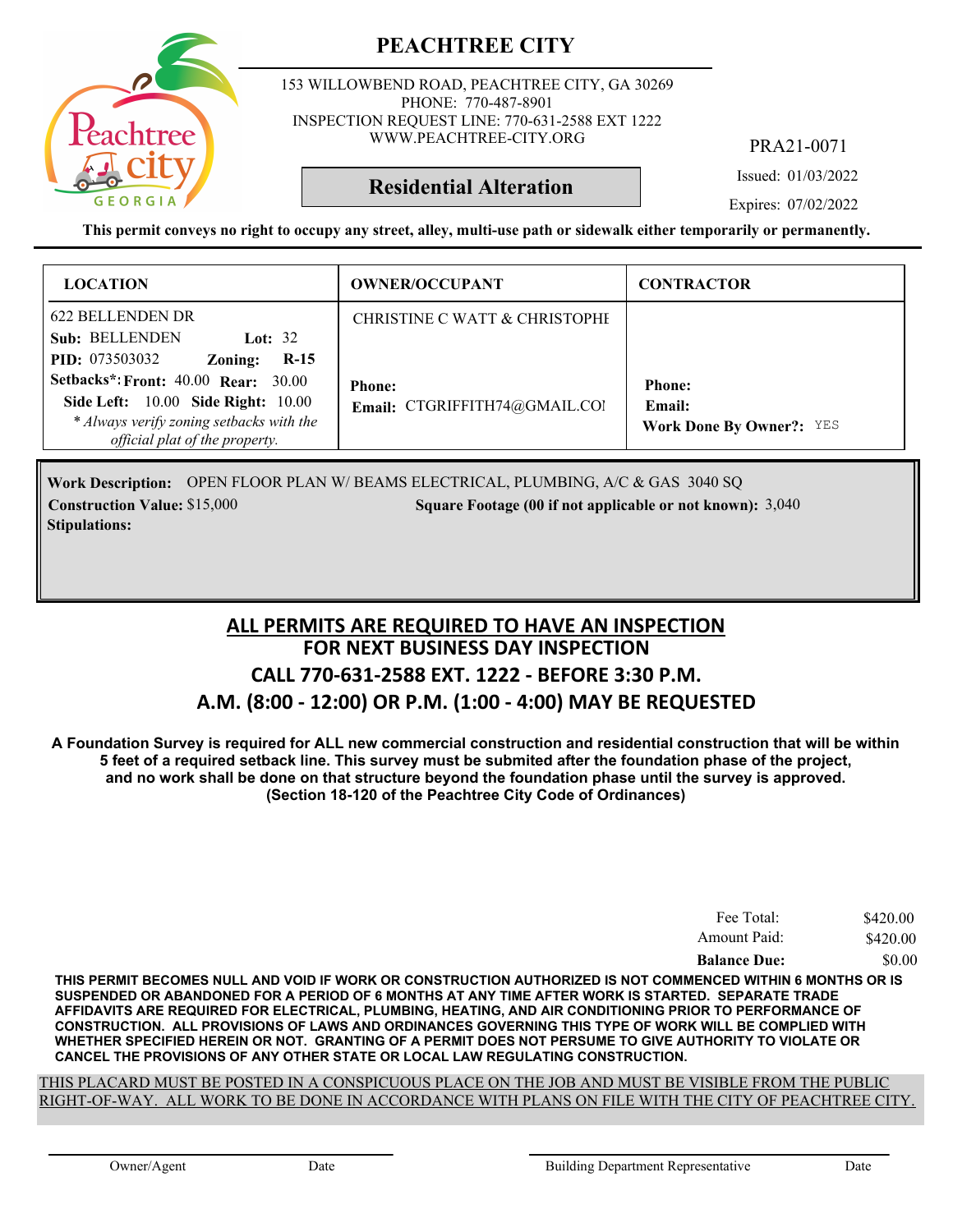

153 WILLOWBEND ROAD, PEACHTREE CITY, GA 30269 PHONE: 770-487-8901 INSPECTION REQUEST LINE: 770-631-2588 EXT 1222 WWW.PEACHTREE-CITY.ORG

PRA21-0072

Issued: 01/04/2022

Expires: 07/03/2022

**This permit conveys no right to occupy any street, alley, multi-use path or sidewalk either temporarily or permanently.**

**Residential Alteration**

| <b>LOCATION</b>                                                                                                                                                              | <b>OWNER/OCCUPANT</b>                                        | <b>CONTRACTOR</b>                                          |
|------------------------------------------------------------------------------------------------------------------------------------------------------------------------------|--------------------------------------------------------------|------------------------------------------------------------|
| 504 PINE CIR<br>Sub: SECTION IX<br>Lot: $19$<br><b>PID:</b> 073101031<br>$R-22$<br>Zoning:                                                                                   | PETERSON VICTORIA<br>504 PINE CIR<br>PEACHTREE CITY GA 30269 |                                                            |
| <b>Setbacks*: Front: 50.00 Rear: 30.00</b><br><b>Side Left:</b> 15.00 <b>Side Right:</b> 15.00<br>* Always verify zoning setbacks with the<br>official plat of the property. | <b>Phone: PH#</b><br>Email: TORIPETERSON12@HOTMA             | <b>Phone:</b><br>Email:<br><b>Work Done By Owner?: YES</b> |

Work Description: REPLACE WALKWAY AND LANDING WITH WOOD RAMP AND WOOD LANDING AT FRONT DOOR 176 SQ

**Stipulations:**

**Construction Value:** \$6,800 5 176 Square Footage (00 if not applicable or not known): 176

#### **FOR NEXT BUSINESS DAY INSPECTION CALL 770-631-2588 EXT. 1222 - BEFORE 3:30 P.M. A.M. (8:00 - 12:00) OR P.M. (1:00 - 4:00) MAY BE REQUESTED ALL PERMITS ARE REQUIRED TO HAVE AN INSPECTION**

**A Foundation Survey is required for ALL new commercial construction and residential construction that will be within 5 feet of a required setback line. This survey must be submited after the foundation phase of the project, and no work shall be done on that structure beyond the foundation phase until the survey is approved. (Section 18-120 of the Peachtree City Code of Ordinances)**

| Fee Total:          | \$360.00 |
|---------------------|----------|
| Amount Paid:        | \$360.00 |
| <b>Balance Due:</b> | \$0.00   |

**THIS PERMIT BECOMES NULL AND VOID IF WORK OR CONSTRUCTION AUTHORIZED IS NOT COMMENCED WITHIN 6 MONTHS OR IS SUSPENDED OR ABANDONED FOR A PERIOD OF 6 MONTHS AT ANY TIME AFTER WORK IS STARTED. SEPARATE TRADE AFFIDAVITS ARE REQUIRED FOR ELECTRICAL, PLUMBING, HEATING, AND AIR CONDITIONING PRIOR TO PERFORMANCE OF CONSTRUCTION. ALL PROVISIONS OF LAWS AND ORDINANCES GOVERNING THIS TYPE OF WORK WILL BE COMPLIED WITH WHETHER SPECIFIED HEREIN OR NOT. GRANTING OF A PERMIT DOES NOT PERSUME TO GIVE AUTHORITY TO VIOLATE OR CANCEL THE PROVISIONS OF ANY OTHER STATE OR LOCAL LAW REGULATING CONSTRUCTION.**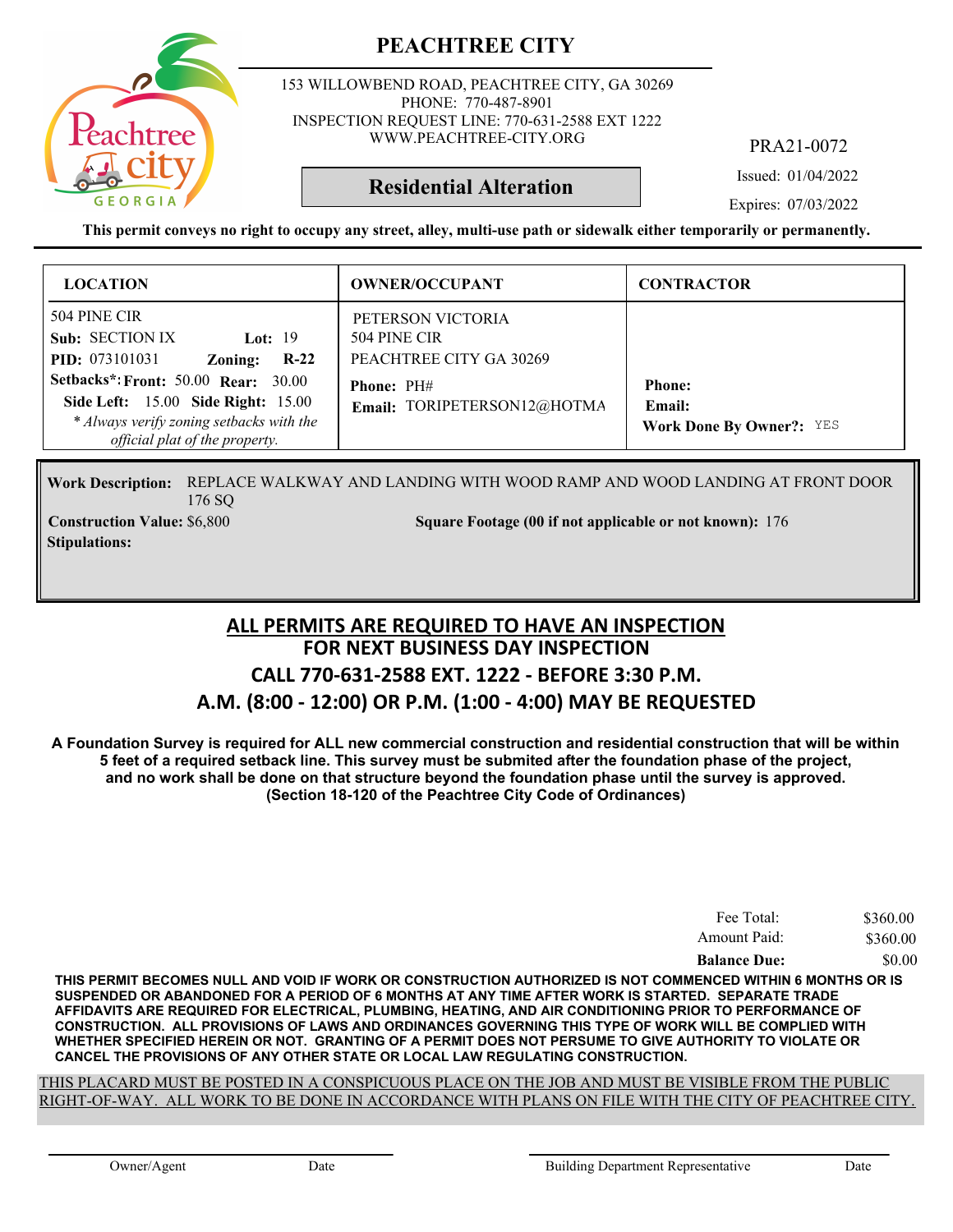

153 WILLOWBEND ROAD, PEACHTREE CITY, GA 30269 PHONE: 770-487-8901 INSPECTION REQUEST LINE: 770-631-2588 EXT 1222 WWW.PEACHTREE-CITY.ORG

PRA21-0074

Issued: 01/14/2022

Expires: 07/13/2022

**This permit conveys no right to occupy any street, alley, multi-use path or sidewalk either temporarily or permanently.**

**Residential Alteration**

| <b>LOCATION</b>                                                                                                                                                                                                                                                 | <b>OWNER/OCCUPANT</b>                                                                                                | <b>CONTRACTOR</b>                                                                                                |
|-----------------------------------------------------------------------------------------------------------------------------------------------------------------------------------------------------------------------------------------------------------------|----------------------------------------------------------------------------------------------------------------------|------------------------------------------------------------------------------------------------------------------|
| 213 OAKMOUNT DR<br>Sub: SECTION XI<br>Lot: $11$<br><b>PID:</b> 073104020<br>$R-22$<br>Zoning:<br><b>Setbacks*: Front: 50.00 Rear: 30.00</b><br>Side Left: 15.00 Side Right: 15.00<br>* Always verify zoning setbacks with the<br>official plat of the property. | <b>BHARGAVE KALIKA S</b><br>104 SHOREWALK<br>PEACHTREE CITY GA 30,269<br><b>Phone:</b><br>Email: KALISELLS@GMAIL.COM | <b>RDR CONTRACTING</b><br>14 COLLEGE ST<br>NEWNAN GA 30263<br><b>Phone:</b><br>Email:<br>Work Done By Owner?: NO |

**Work Description:** interior alteration **Stipulations:**

**Construction Value:** \$115,000 2,474 **Square Footage (00 if not applicable or not known):** 2,474

#### **FOR NEXT BUSINESS DAY INSPECTION CALL 770-631-2588 EXT. 1222 - BEFORE 3:30 P.M. A.M. (8:00 - 12:00) OR P.M. (1:00 - 4:00) MAY BE REQUESTED ALL PERMITS ARE REQUIRED TO HAVE AN INSPECTION**

**A Foundation Survey is required for ALL new commercial construction and residential construction that will be within 5 feet of a required setback line. This survey must be submited after the foundation phase of the project, and no work shall be done on that structure beyond the foundation phase until the survey is approved. (Section 18-120 of the Peachtree City Code of Ordinances)**

| <b>Balance Due:</b> | \$0.00     |
|---------------------|------------|
| Amount Paid:        | \$1,250.00 |
| Fee Total:          | \$1,250.00 |

**THIS PERMIT BECOMES NULL AND VOID IF WORK OR CONSTRUCTION AUTHORIZED IS NOT COMMENCED WITHIN 6 MONTHS OR IS SUSPENDED OR ABANDONED FOR A PERIOD OF 6 MONTHS AT ANY TIME AFTER WORK IS STARTED. SEPARATE TRADE AFFIDAVITS ARE REQUIRED FOR ELECTRICAL, PLUMBING, HEATING, AND AIR CONDITIONING PRIOR TO PERFORMANCE OF CONSTRUCTION. ALL PROVISIONS OF LAWS AND ORDINANCES GOVERNING THIS TYPE OF WORK WILL BE COMPLIED WITH WHETHER SPECIFIED HEREIN OR NOT. GRANTING OF A PERMIT DOES NOT PERSUME TO GIVE AUTHORITY TO VIOLATE OR CANCEL THE PROVISIONS OF ANY OTHER STATE OR LOCAL LAW REGULATING CONSTRUCTION.**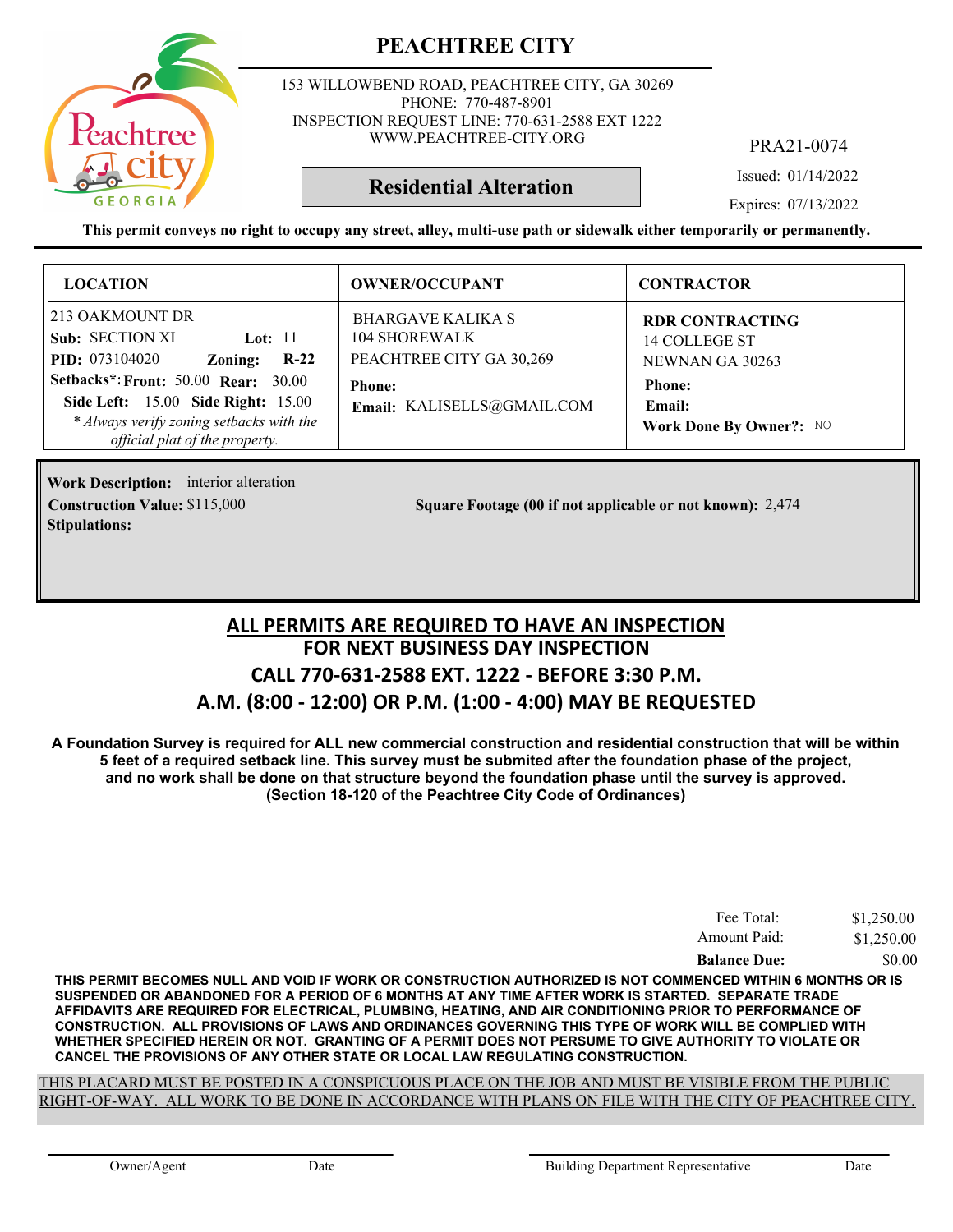

153 WILLOWBEND ROAD, PEACHTREE CITY, GA 30269 PHONE: 770-487-8901 INSPECTION REQUEST LINE: 770-631-2588 EXT 1222 WWW.PEACHTREE-CITY.ORG

PRA22-0001

Issued: 01/07/2022

Expires: 07/06/2022

**This permit conveys no right to occupy any street, alley, multi-use path or sidewalk either temporarily or permanently.**

**Residential Alteration**

| <b>LOCATION</b>                                                                                                                                                | <b>OWNER/OCCUPANT</b>                                                     | <b>CONTRACTOR</b>                                                                    |
|----------------------------------------------------------------------------------------------------------------------------------------------------------------|---------------------------------------------------------------------------|--------------------------------------------------------------------------------------|
| 107 WICKERHILL<br>Sub: WICKERHILL<br>Lot: $5$<br><b>PID:</b> 061108005<br>$R-12$<br>Zoning:                                                                    | <b>KEN DEROSE-BROECKER T</b><br>107 WICKERHILL<br>PEACHTREE CITY GA 30269 | <b>KL THOMPSON CONSTRUCTION</b><br><b>104 FOREST VIEW</b><br>PEACHTREE CITY GA 30269 |
| <b>Setbacks*: Front: 40.00 Rear: 30.00</b><br>Side Left: 10.00 Side Right: 10.00<br>* Always verify zoning setbacks with the<br>official plat of the property. | <b>Phone:</b> (404) 488 6181<br>Email:                                    | <b>Phone:</b><br>Email:<br>Work Done By Owner?: NO                                   |

Work Description: Rebuild existing deck with Brazilian Ipe wood. **Construction Value:** \$20,000 **5000 5000 50000 424 Square Footage (00 if not applicable or not known): 424 Stipulations:**

#### **FOR NEXT BUSINESS DAY INSPECTION CALL 770-631-2588 EXT. 1222 - BEFORE 3:30 P.M. A.M. (8:00 - 12:00) OR P.M. (1:00 - 4:00) MAY BE REQUESTED ALL PERMITS ARE REQUIRED TO HAVE AN INSPECTION**

**A Foundation Survey is required for ALL new commercial construction and residential construction that will be within 5 feet of a required setback line. This survey must be submited after the foundation phase of the project, and no work shall be done on that structure beyond the foundation phase until the survey is approved. (Section 18-120 of the Peachtree City Code of Ordinances)**

| Fee Total:          | \$490.00 |
|---------------------|----------|
| Amount Paid:        | \$490.00 |
| <b>Balance Due:</b> | \$0.00   |

**THIS PERMIT BECOMES NULL AND VOID IF WORK OR CONSTRUCTION AUTHORIZED IS NOT COMMENCED WITHIN 6 MONTHS OR IS SUSPENDED OR ABANDONED FOR A PERIOD OF 6 MONTHS AT ANY TIME AFTER WORK IS STARTED. SEPARATE TRADE AFFIDAVITS ARE REQUIRED FOR ELECTRICAL, PLUMBING, HEATING, AND AIR CONDITIONING PRIOR TO PERFORMANCE OF CONSTRUCTION. ALL PROVISIONS OF LAWS AND ORDINANCES GOVERNING THIS TYPE OF WORK WILL BE COMPLIED WITH WHETHER SPECIFIED HEREIN OR NOT. GRANTING OF A PERMIT DOES NOT PERSUME TO GIVE AUTHORITY TO VIOLATE OR CANCEL THE PROVISIONS OF ANY OTHER STATE OR LOCAL LAW REGULATING CONSTRUCTION.**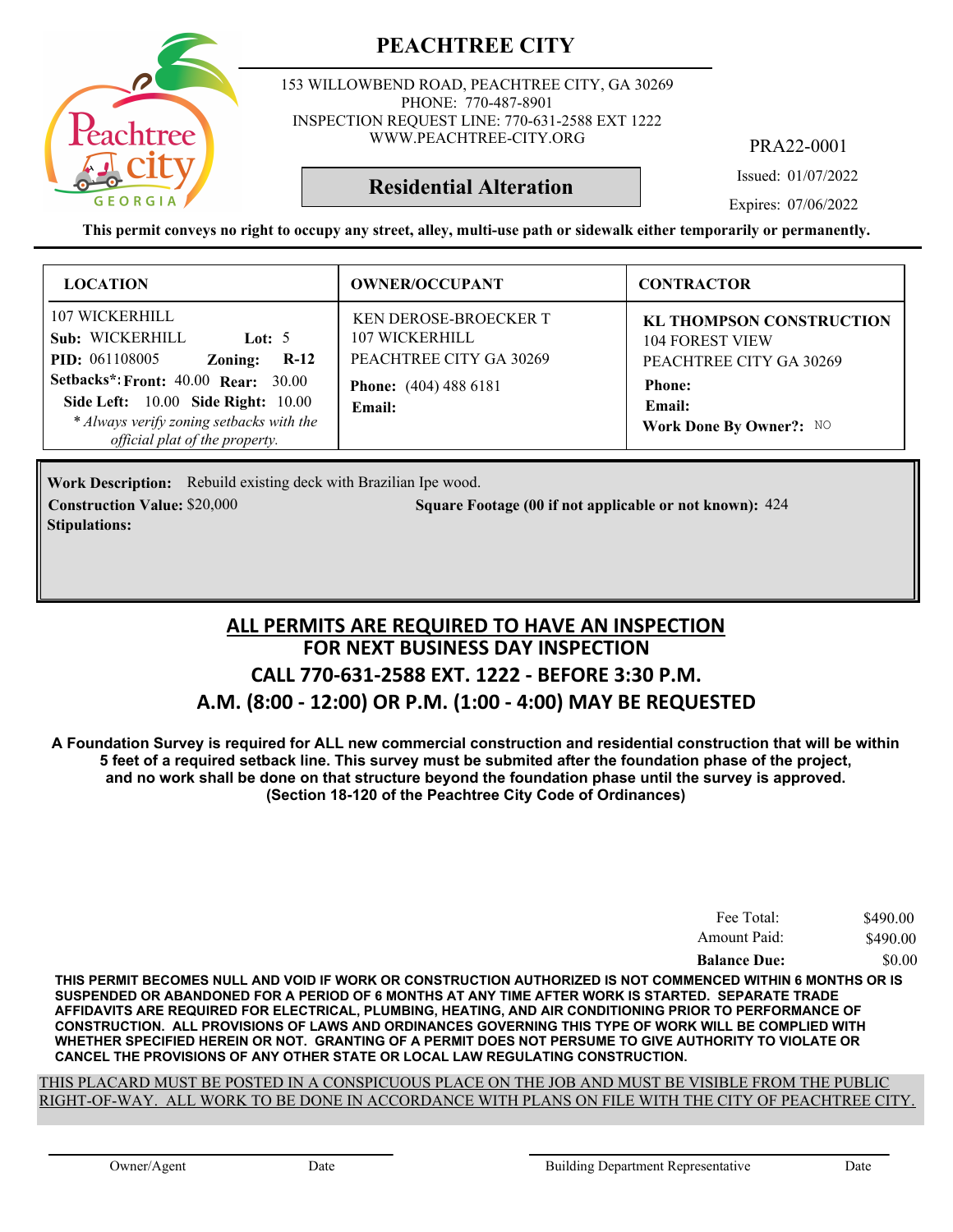

153 WILLOWBEND ROAD, PEACHTREE CITY, GA 30269 PHONE: 770-487-8901 INSPECTION REQUEST LINE: 770-631-2588 EXT 1222 WWW.PEACHTREE-CITY.ORG

PRA22-0004

Issued: 01/21/2022

**Residential Alteration**

Expires: 07/20/2022

**This permit conveys no right to occupy any street, alley, multi-use path or sidewalk either temporarily or permanently.**

| <b>LOCATION</b>                                                                                                                                                                                                                                                        | <b>OWNER/OCCUPANT</b>                                                                         | <b>CONTRACTOR</b>                                          |
|------------------------------------------------------------------------------------------------------------------------------------------------------------------------------------------------------------------------------------------------------------------------|-----------------------------------------------------------------------------------------------|------------------------------------------------------------|
| 1121 HIP POCKET RD<br>Sub: SECTION IV<br>Lot: $66$<br><b>PID:</b> 061401005<br>$R-1$<br>Zoning:<br><b>Setbacks*: Front: 30.00 Rear: 30.00</b><br><b>Side Left: 7.50 Side Right: 7.50</b><br>* Always verify zoning setbacks with the<br>official plat of the property. | MICHAEL QUATTROCCHI<br>105 HERITAGE WAY<br>PEACHTREE CITY GA 30269<br><b>Phone:</b><br>Email: | <b>Phone:</b><br>Email:<br><b>Work Done By Owner?: YES</b> |

Work Description: Reconfiguring some interior walls effecting a few bathrooms, the kitchen, and laundry room. Plumbing and electrical adjusted as needed. New roof to better accommodate the entryway.

**Stipulations:**

**Construction Value:** \$15,000 2,500 Square Footage (00 if not applicable or not known): 2,500

#### **FOR NEXT BUSINESS DAY INSPECTION CALL 770-631-2588 EXT. 1222 - BEFORE 3:30 P.M. A.M. (8:00 - 12:00) OR P.M. (1:00 - 4:00) MAY BE REQUESTED ALL PERMITS ARE REQUIRED TO HAVE AN INSPECTION**

**A Foundation Survey is required for ALL new commercial construction and residential construction that will be within 5 feet of a required setback line. This survey must be submited after the foundation phase of the project, and no work shall be done on that structure beyond the foundation phase until the survey is approved. (Section 18-120 of the Peachtree City Code of Ordinances)**

| Fee Total:          | \$420.00 |
|---------------------|----------|
| Amount Paid:        | \$420.00 |
| <b>Balance Due:</b> | \$0.00   |

**THIS PERMIT BECOMES NULL AND VOID IF WORK OR CONSTRUCTION AUTHORIZED IS NOT COMMENCED WITHIN 6 MONTHS OR IS SUSPENDED OR ABANDONED FOR A PERIOD OF 6 MONTHS AT ANY TIME AFTER WORK IS STARTED. SEPARATE TRADE AFFIDAVITS ARE REQUIRED FOR ELECTRICAL, PLUMBING, HEATING, AND AIR CONDITIONING PRIOR TO PERFORMANCE OF CONSTRUCTION. ALL PROVISIONS OF LAWS AND ORDINANCES GOVERNING THIS TYPE OF WORK WILL BE COMPLIED WITH WHETHER SPECIFIED HEREIN OR NOT. GRANTING OF A PERMIT DOES NOT PERSUME TO GIVE AUTHORITY TO VIOLATE OR CANCEL THE PROVISIONS OF ANY OTHER STATE OR LOCAL LAW REGULATING CONSTRUCTION.**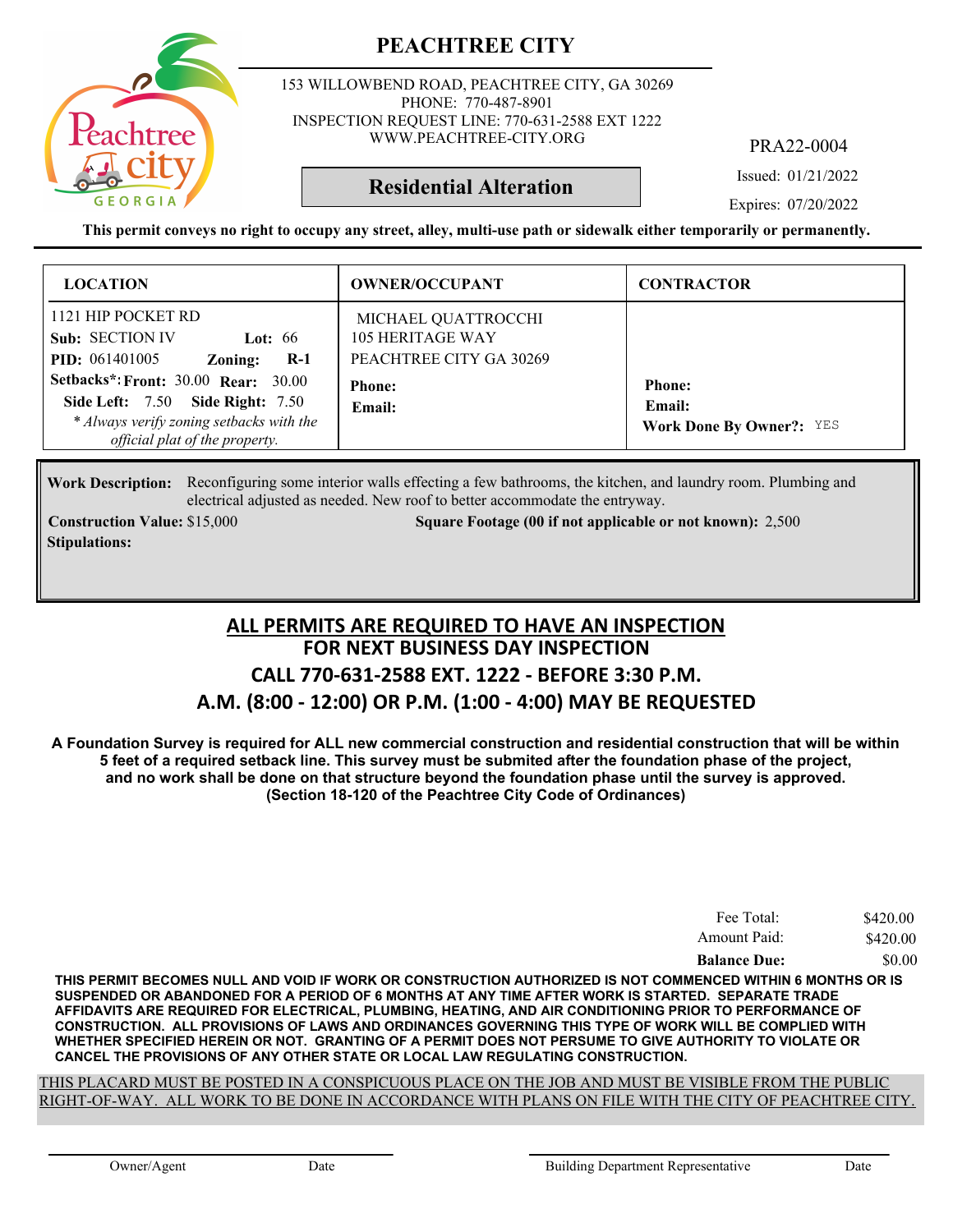

153 WILLOWBEND ROAD, PEACHTREE CITY, GA 30269 PHONE: 770-487-8901 INSPECTION REQUEST LINE: 770-631-2588 EXT 1222 WWW.PEACHTREE-CITY.ORG

PRA22-0006

Issued: 01/31/2022

Expires: 07/30/2022

**This permit conveys no right to occupy any street, alley, multi-use path or sidewalk either temporarily or permanently.**

**Residential Alteration**

| <b>LOCATION</b>                                                                                                                                                                                                                                                               | <b>OWNER/OCCUPANT</b>                                                                                                                       | <b>CONTRACTOR</b>                                          |
|-------------------------------------------------------------------------------------------------------------------------------------------------------------------------------------------------------------------------------------------------------------------------------|---------------------------------------------------------------------------------------------------------------------------------------------|------------------------------------------------------------|
| 115 SUMMER BROOKE<br>Sub: SUMMER BROOKE Lot: 53<br><b>PID:</b> 060711053<br>$R-10$<br>Zoning:<br><b>Setbacks*: Front: 30.00 Rear: 30.00</b><br><b>Side Left:</b> 10.00 <b>Side Right:</b> 10.00<br>* Always verify zoning setbacks with the<br>official plat of the property. | PHILLIP & TERESA CRANE<br><b>115 SUMMER BROOKE</b><br>PEACHTREE CITY GA 30269<br><b>Phone:</b> (678) 883 4957<br>Email: tpcrane@comcast.net | <b>Phone:</b><br>Email:<br><b>Work Done By Owner?: YES</b> |

FRONT DOOR GABLE 5X6 30 SQ **Work Description: Construction Value:** \$3,500 **30 Square Footage (00 if not applicable or not known):** 30 **Stipulations:**

#### **FOR NEXT BUSINESS DAY INSPECTION CALL 770-631-2588 EXT. 1222 - BEFORE 3:30 P.M. A.M. (8:00 - 12:00) OR P.M. (1:00 - 4:00) MAY BE REQUESTED ALL PERMITS ARE REQUIRED TO HAVE AN INSPECTION**

**A Foundation Survey is required for ALL new commercial construction and residential construction that will be within 5 feet of a required setback line. This survey must be submited after the foundation phase of the project, and no work shall be done on that structure beyond the foundation phase until the survey is approved. (Section 18-120 of the Peachtree City Code of Ordinances)**

| Fee Total:          | \$360.00 |
|---------------------|----------|
| Amount Paid:        | \$360.00 |
| <b>Balance Due:</b> | \$0.00   |

**THIS PERMIT BECOMES NULL AND VOID IF WORK OR CONSTRUCTION AUTHORIZED IS NOT COMMENCED WITHIN 6 MONTHS OR IS SUSPENDED OR ABANDONED FOR A PERIOD OF 6 MONTHS AT ANY TIME AFTER WORK IS STARTED. SEPARATE TRADE AFFIDAVITS ARE REQUIRED FOR ELECTRICAL, PLUMBING, HEATING, AND AIR CONDITIONING PRIOR TO PERFORMANCE OF CONSTRUCTION. ALL PROVISIONS OF LAWS AND ORDINANCES GOVERNING THIS TYPE OF WORK WILL BE COMPLIED WITH WHETHER SPECIFIED HEREIN OR NOT. GRANTING OF A PERMIT DOES NOT PERSUME TO GIVE AUTHORITY TO VIOLATE OR CANCEL THE PROVISIONS OF ANY OTHER STATE OR LOCAL LAW REGULATING CONSTRUCTION.**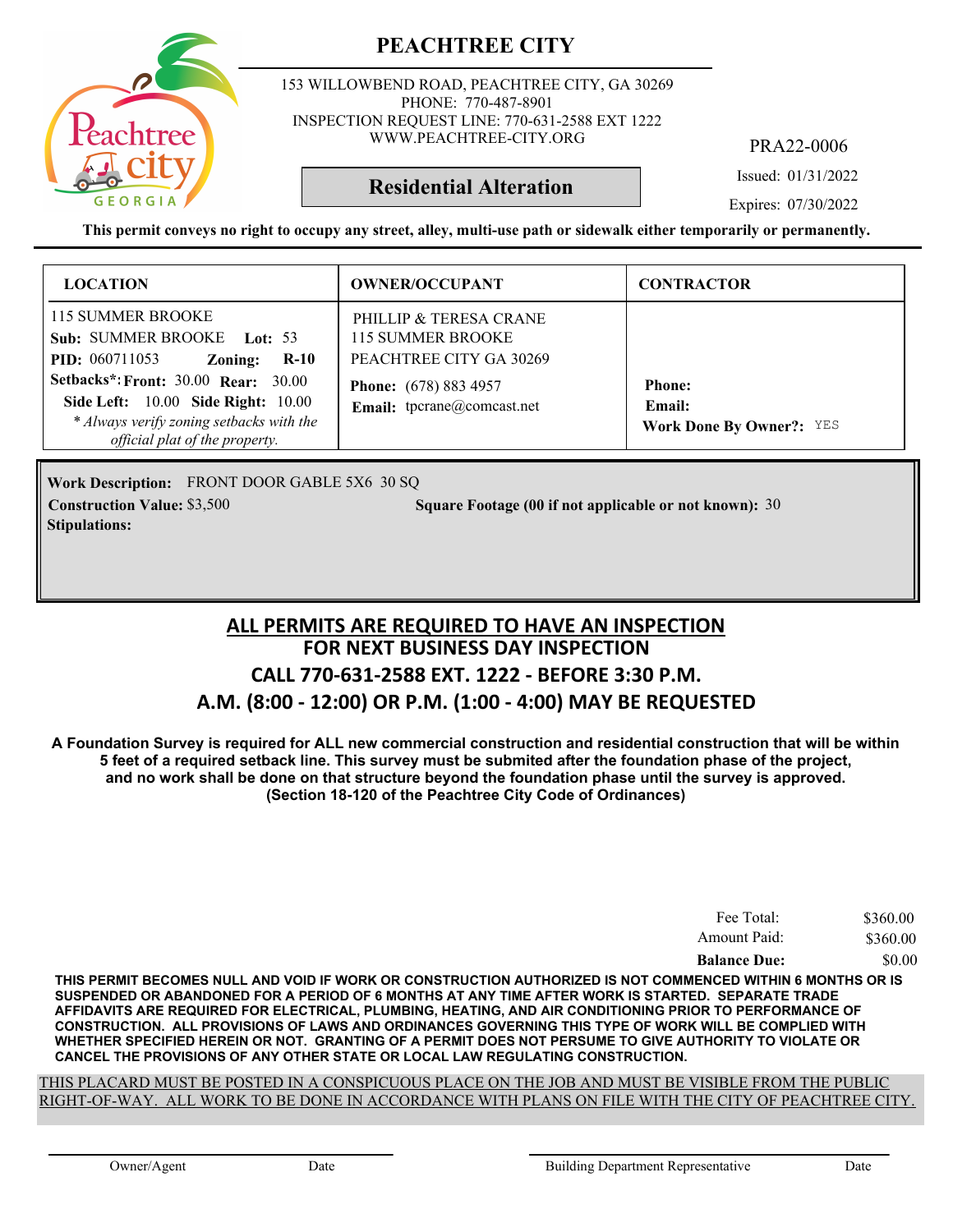

153 WILLOWBEND ROAD, PEACHTREE CITY, GA 30269 PHONE: 770-487-8901 INSPECTION REQUEST LINE: 770-631-2588 EXT 1222 WWW.PEACHTREE-CITY.ORG

PRA22-0007

Issued: 01/31/2022

Expires: 07/30/2022

**This permit conveys no right to occupy any street, alley, multi-use path or sidewalk either temporarily or permanently.**

**Residential Alteration**

| <b>LOCATION</b>                                                                                                                                                                                                                                                     | <b>OWNER/OCCUPANT</b>                                                                                 | <b>CONTRACTOR</b>                                                                                                                |
|---------------------------------------------------------------------------------------------------------------------------------------------------------------------------------------------------------------------------------------------------------------------|-------------------------------------------------------------------------------------------------------|----------------------------------------------------------------------------------------------------------------------------------|
| 105 ADELL CT<br>Sub: NORTH PINEGATE Lot: 126<br><b>PID:</b> 073411014<br>$R-15$<br>Zoning:<br><b>Setbacks*: Front: 40.00 Rear: 30.00</b><br><b>Side Left: 10.00 Side Right: 10.00</b><br>* Always verify zoning setbacks with the<br>official plat of the property. | <b>CHRIS &amp; ROXANA JONES</b><br>105 ADELL CT<br>PEACHTREE CITY GA 30269<br><b>Phone:</b><br>Email: | K. WALDROP HOMES, LLC.<br><b>89 HOWELL AVE</b><br><b>FAIRBURN GA 30213</b><br><b>Phone:</b><br>Email:<br>Work Done By Owner?: NO |

Work Description: Repair roof from tree damage. Re-roof, insulation, drywall, minor siding, gutters, tile, replace (2) windows, & replace light fixture

**Stipulations:**

**Construction Value: Square Footage (00 if not applicable or not known):** \$120,000 2,383

#### **FOR NEXT BUSINESS DAY INSPECTION CALL 770-631-2588 EXT. 1222 - BEFORE 3:30 P.M. A.M. (8:00 - 12:00) OR P.M. (1:00 - 4:00) MAY BE REQUESTED ALL PERMITS ARE REQUIRED TO HAVE AN INSPECTION**

**A Foundation Survey is required for ALL new commercial construction and residential construction that will be within 5 feet of a required setback line. This survey must be submited after the foundation phase of the project, and no work shall be done on that structure beyond the foundation phase until the survey is approved. (Section 18-120 of the Peachtree City Code of Ordinances)**

| Fee Total:          | \$1,280.00 |
|---------------------|------------|
| Amount Paid:        | \$1,280.00 |
| <b>Balance Due:</b> | \$0.00     |

**THIS PERMIT BECOMES NULL AND VOID IF WORK OR CONSTRUCTION AUTHORIZED IS NOT COMMENCED WITHIN 6 MONTHS OR IS SUSPENDED OR ABANDONED FOR A PERIOD OF 6 MONTHS AT ANY TIME AFTER WORK IS STARTED. SEPARATE TRADE AFFIDAVITS ARE REQUIRED FOR ELECTRICAL, PLUMBING, HEATING, AND AIR CONDITIONING PRIOR TO PERFORMANCE OF CONSTRUCTION. ALL PROVISIONS OF LAWS AND ORDINANCES GOVERNING THIS TYPE OF WORK WILL BE COMPLIED WITH WHETHER SPECIFIED HEREIN OR NOT. GRANTING OF A PERMIT DOES NOT PERSUME TO GIVE AUTHORITY TO VIOLATE OR CANCEL THE PROVISIONS OF ANY OTHER STATE OR LOCAL LAW REGULATING CONSTRUCTION.**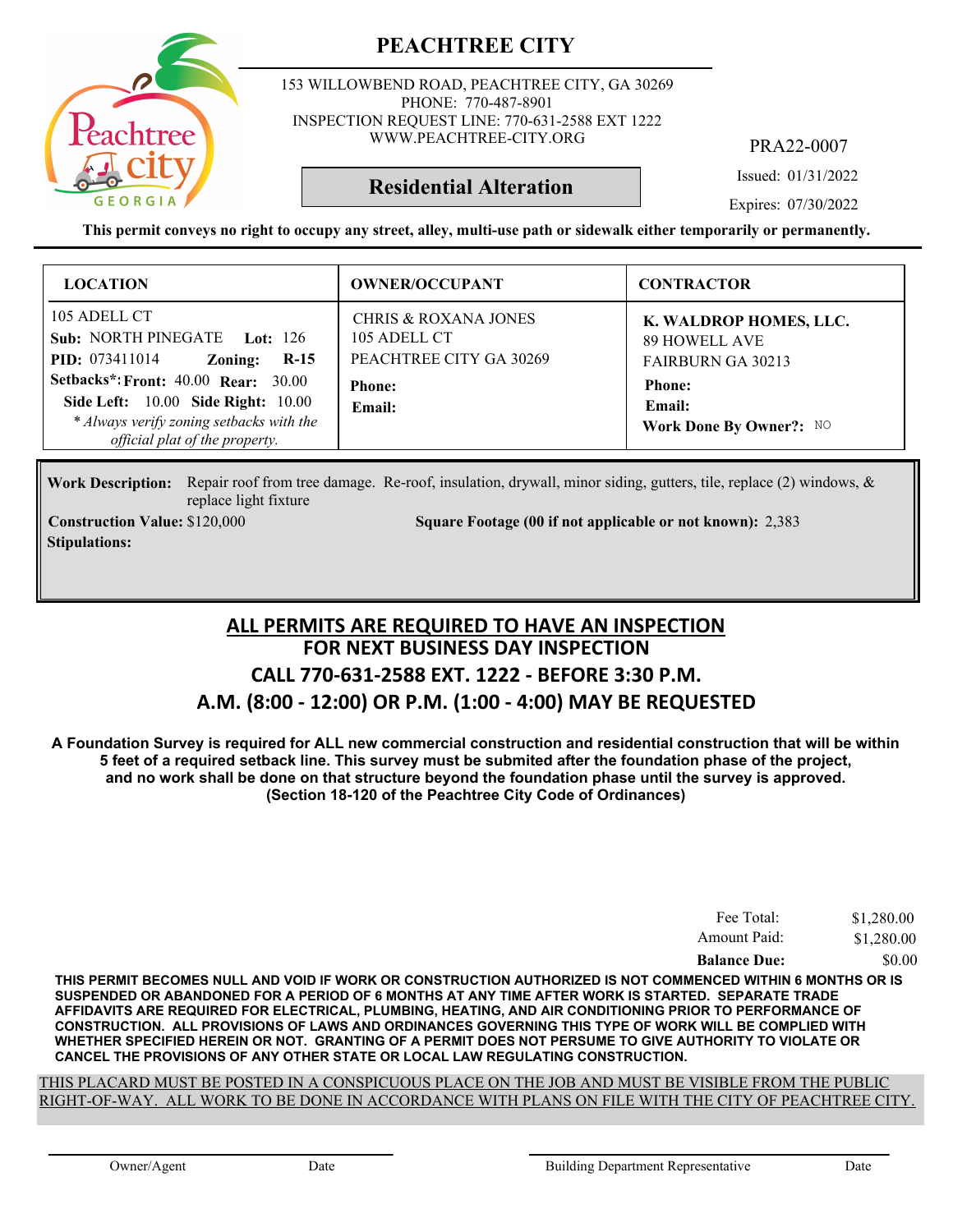

153 WILLOWBEND ROAD, PEACHTREE CITY, GA 30269 PHONE: 770-487-8901 INSPECTION REQUEST LINE: 770-631-2588 EXT 1222 WWW.PEACHTREE-CITY.ORG

PRADD21-0092

Issued: 01/04/2022

Expires: 07/03/2022

**This permit conveys no right to occupy any street, alley, multi-use path or sidewalk either temporarily or permanently.**

**Residential Addition**

| <b>LOCATION</b>                                                                                                                                                                                                                                                      | <b>OWNER/OCCUPANT</b>                                                                              | <b>CONTRACTOR</b>                                                                                                              |
|----------------------------------------------------------------------------------------------------------------------------------------------------------------------------------------------------------------------------------------------------------------------|----------------------------------------------------------------------------------------------------|--------------------------------------------------------------------------------------------------------------------------------|
| 1302 BLUE SKY CT<br>Sub: CENTENNIAL<br>Lot: $33$<br><b>PID:</b> 073453022<br>$R-1$<br>Zoning:<br><b>Setbacks*: Front: 30.00 Rear: 30.00</b><br><b>Side Left: 7.50 Side Right: 7.50</b><br>* Always verify zoning setbacks with the<br>official plat of the property. | DANIEL & TINA WILLIAMSON<br>1302 BLUE SKY CT<br>PEACHTREE CITY GA 30269<br><b>Phone:</b><br>Email: | <b>RANDOLPH HOMES</b><br><b>421 QUARTERS RD</b><br>FAYETTEVILLE GA 30215<br><b>Phone:</b><br>Email:<br>Work Done By Owner?: NO |

Work Description: build covered porch on back of existing residence **Construction Value:** \$24,000 368 **Square Footage (00 if not applicable or not known): 368 Stipulations:**

#### **FOR NEXT BUSINESS DAY INSPECTION CALL 770-631-2588 EXT. 1222 - BEFORE 3:30 P.M. A.M. (8:00 - 12:00) OR P.M. (1:00 - 4:00) MAY BE REQUESTED ALL PERMITS ARE REQUIRED TO HAVE AN INSPECTION**

**A Foundation Survey is required for ALL new commercial construction and residential construction that will be within 5 feet of a required setback line. This survey must be submited after the foundation phase of the project, and no work shall be done on that structure beyond the foundation phase until the survey is approved. (Section 18-120 of the Peachtree City Code of Ordinances)**

| Fee Total:          | \$546.00 |
|---------------------|----------|
| Amount Paid:        | \$546.00 |
| <b>Balance Due:</b> | \$0.00   |

**THIS PERMIT BECOMES NULL AND VOID IF WORK OR CONSTRUCTION AUTHORIZED IS NOT COMMENCED WITHIN 6 MONTHS OR IS SUSPENDED OR ABANDONED FOR A PERIOD OF 6 MONTHS AT ANY TIME AFTER WORK IS STARTED. SEPARATE TRADE AFFIDAVITS ARE REQUIRED FOR ELECTRICAL, PLUMBING, HEATING, AND AIR CONDITIONING PRIOR TO PERFORMANCE OF CONSTRUCTION. ALL PROVISIONS OF LAWS AND ORDINANCES GOVERNING THIS TYPE OF WORK WILL BE COMPLIED WITH WHETHER SPECIFIED HEREIN OR NOT. GRANTING OF A PERMIT DOES NOT PERSUME TO GIVE AUTHORITY TO VIOLATE OR CANCEL THE PROVISIONS OF ANY OTHER STATE OR LOCAL LAW REGULATING CONSTRUCTION.**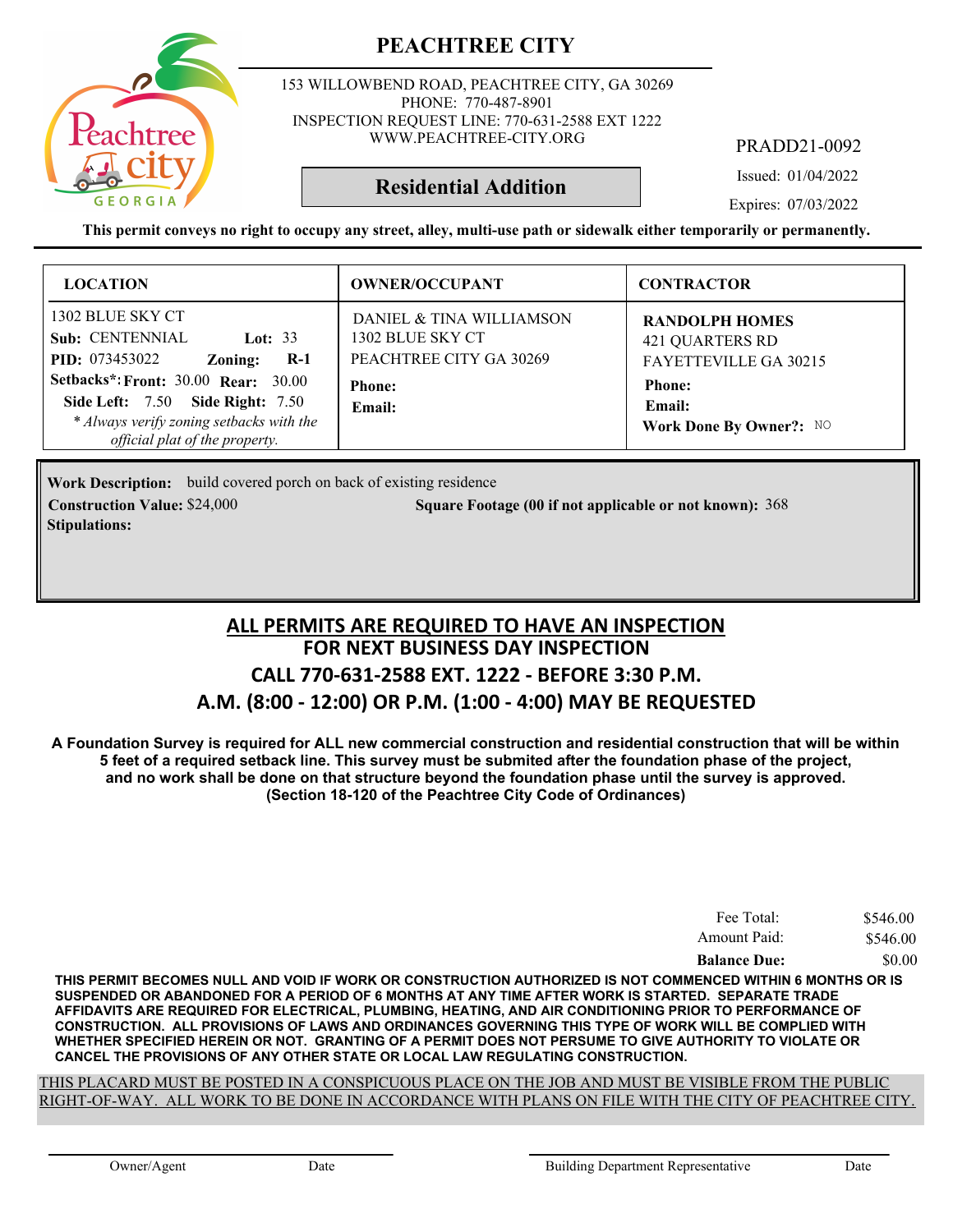

153 WILLOWBEND ROAD, PEACHTREE CITY, GA 30269 PHONE: 770-487-8901 INSPECTION REQUEST LINE: 770-631-2588 EXT 1222 WWW.PEACHTREE-CITY.ORG

PRADD21-0096

Issued: 01/04/2022

Expires: 07/03/2022

**This permit conveys no right to occupy any street, alley, multi-use path or sidewalk either temporarily or permanently.**

**Residential Addition**

| <b>LOCATION</b>                                                                                                                                                              | <b>OWNER/OCCUPANT</b>   | <b>CONTRACTOR</b>                                                                      |
|------------------------------------------------------------------------------------------------------------------------------------------------------------------------------|-------------------------|----------------------------------------------------------------------------------------|
| 300 RINCON CT<br>Sub: HAMPTONS CORNER Lot: 23<br><b>PID:</b> 061201022<br>Zoning:<br>$R-12$                                                                                  | <b>EMILY WALKER</b>     | K BARBER CONTRACTING, LLC<br><b>264 CARL WILLIAMS RD</b><br>SENOIA GA 30276            |
| <b>Setbacks*: Front: 40.00 Rear: 30.00</b><br><b>Side Left:</b> 10.00 <b>Side Right:</b> 10.00<br>* Always verify zoning setbacks with the<br>official plat of the property. | <b>Phone:</b><br>Email: | <b>Phone:</b> (770) 527 5329<br>Email: KEITHCBARBER@GMAIL.C<br>Work Done By Owner?: NO |

Work Description: ADD HOME OFFICE 12X14 168 SQ **Construction Value: Square Footage (00 if not applicable or not known):** \$22,000 168 **Stipulations:**

#### **FOR NEXT BUSINESS DAY INSPECTION CALL 770-631-2588 EXT. 1222 - BEFORE 3:30 P.M. A.M. (8:00 - 12:00) OR P.M. (1:00 - 4:00) MAY BE REQUESTED ALL PERMITS ARE REQUIRED TO HAVE AN INSPECTION**

**A Foundation Survey is required for ALL new commercial construction and residential construction that will be within 5 feet of a required setback line. This survey must be submited after the foundation phase of the project, and no work shall be done on that structure beyond the foundation phase until the survey is approved. (Section 18-120 of the Peachtree City Code of Ordinances)**

| Fee Total:          | \$518.00 |
|---------------------|----------|
| Amount Paid:        | \$518.00 |
| <b>Balance Due:</b> | \$0.00   |

**THIS PERMIT BECOMES NULL AND VOID IF WORK OR CONSTRUCTION AUTHORIZED IS NOT COMMENCED WITHIN 6 MONTHS OR IS SUSPENDED OR ABANDONED FOR A PERIOD OF 6 MONTHS AT ANY TIME AFTER WORK IS STARTED. SEPARATE TRADE AFFIDAVITS ARE REQUIRED FOR ELECTRICAL, PLUMBING, HEATING, AND AIR CONDITIONING PRIOR TO PERFORMANCE OF CONSTRUCTION. ALL PROVISIONS OF LAWS AND ORDINANCES GOVERNING THIS TYPE OF WORK WILL BE COMPLIED WITH WHETHER SPECIFIED HEREIN OR NOT. GRANTING OF A PERMIT DOES NOT PERSUME TO GIVE AUTHORITY TO VIOLATE OR CANCEL THE PROVISIONS OF ANY OTHER STATE OR LOCAL LAW REGULATING CONSTRUCTION.**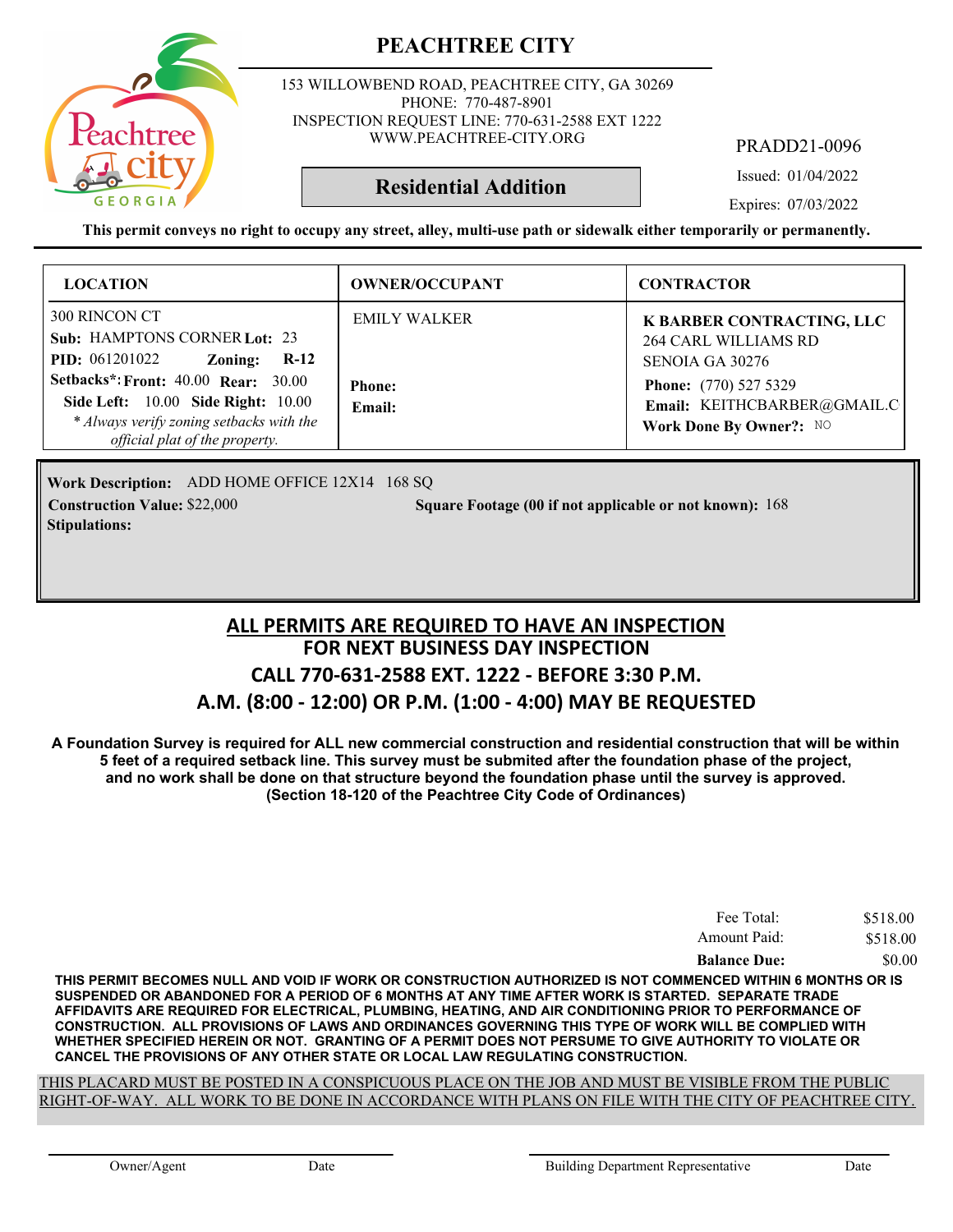153 WILLOWBEND ROAD, PEACHTREE CITY, GA 30269 PHONE: 770-487-8901 INSPECTION REQUEST LINE: 770-631-2588 EXT 1222 WWW.PEACHTREE-CITY.ORG

PRADD22-0001

Issued: 01/07/2022

**Residential Addition**

Expires: 07/06/2022

**This permit conveys no right to occupy any street, alley, multi-use path or sidewalk either temporarily or permanently.**

| <b>LOCATION</b>                                                                                                                                                                                                             | <b>OWNER/OCCUPANT</b>                                                                                               | <b>CONTRACTOR</b>                                                                                                                          |
|-----------------------------------------------------------------------------------------------------------------------------------------------------------------------------------------------------------------------------|---------------------------------------------------------------------------------------------------------------------|--------------------------------------------------------------------------------------------------------------------------------------------|
| 107 WICKERHILL<br>Sub: WICKERHILL<br>Lot: $5$<br><b>PID:</b> 061108005<br>$R-12$<br>Zoning:<br><b>Setbacks*: Front: 40.00 Rear: 30.00</b><br>Side Left: 10.00 Side Right: 10.00<br>* Always verify zoning setbacks with the | <b>KEN DEROSE-BROECKER T</b><br>107 WICKERHILL<br>PEACHTREE CITY GA 30269<br><b>Phone:</b> (404) 488 6181<br>Email: | <b>KL THOMPSON CONSTRUCTION</b><br><b>104 FOREST VIEW</b><br>PEACHTREE CITY GA 30269<br><b>Phone:</b><br>Email:<br>Work Done By Owner?: NO |
| official plat of the property.                                                                                                                                                                                              |                                                                                                                     |                                                                                                                                            |

Work Description: Build an accessory building/tiki hut **Stipulations:**

**Construction Value: Square Footage (00 if not applicable or not known):** \$30,000 236

#### **FOR NEXT BUSINESS DAY INSPECTION CALL 770-631-2588 EXT. 1222 - BEFORE 3:30 P.M. A.M. (8:00 - 12:00) OR P.M. (1:00 - 4:00) MAY BE REQUESTED ALL PERMITS ARE REQUIRED TO HAVE AN INSPECTION**

**A Foundation Survey is required for ALL new commercial construction and residential construction that will be within 5 feet of a required setback line. This survey must be submited after the foundation phase of the project, and no work shall be done on that structure beyond the foundation phase until the survey is approved. (Section 18-120 of the Peachtree City Code of Ordinances)**

| Fee Total:          | \$610.00 |
|---------------------|----------|
| Amount Paid:        | \$610.00 |
| <b>Balance Due:</b> | \$0.00   |

**THIS PERMIT BECOMES NULL AND VOID IF WORK OR CONSTRUCTION AUTHORIZED IS NOT COMMENCED WITHIN 6 MONTHS OR IS SUSPENDED OR ABANDONED FOR A PERIOD OF 6 MONTHS AT ANY TIME AFTER WORK IS STARTED. SEPARATE TRADE AFFIDAVITS ARE REQUIRED FOR ELECTRICAL, PLUMBING, HEATING, AND AIR CONDITIONING PRIOR TO PERFORMANCE OF CONSTRUCTION. ALL PROVISIONS OF LAWS AND ORDINANCES GOVERNING THIS TYPE OF WORK WILL BE COMPLIED WITH WHETHER SPECIFIED HEREIN OR NOT. GRANTING OF A PERMIT DOES NOT PERSUME TO GIVE AUTHORITY TO VIOLATE OR CANCEL THE PROVISIONS OF ANY OTHER STATE OR LOCAL LAW REGULATING CONSTRUCTION.**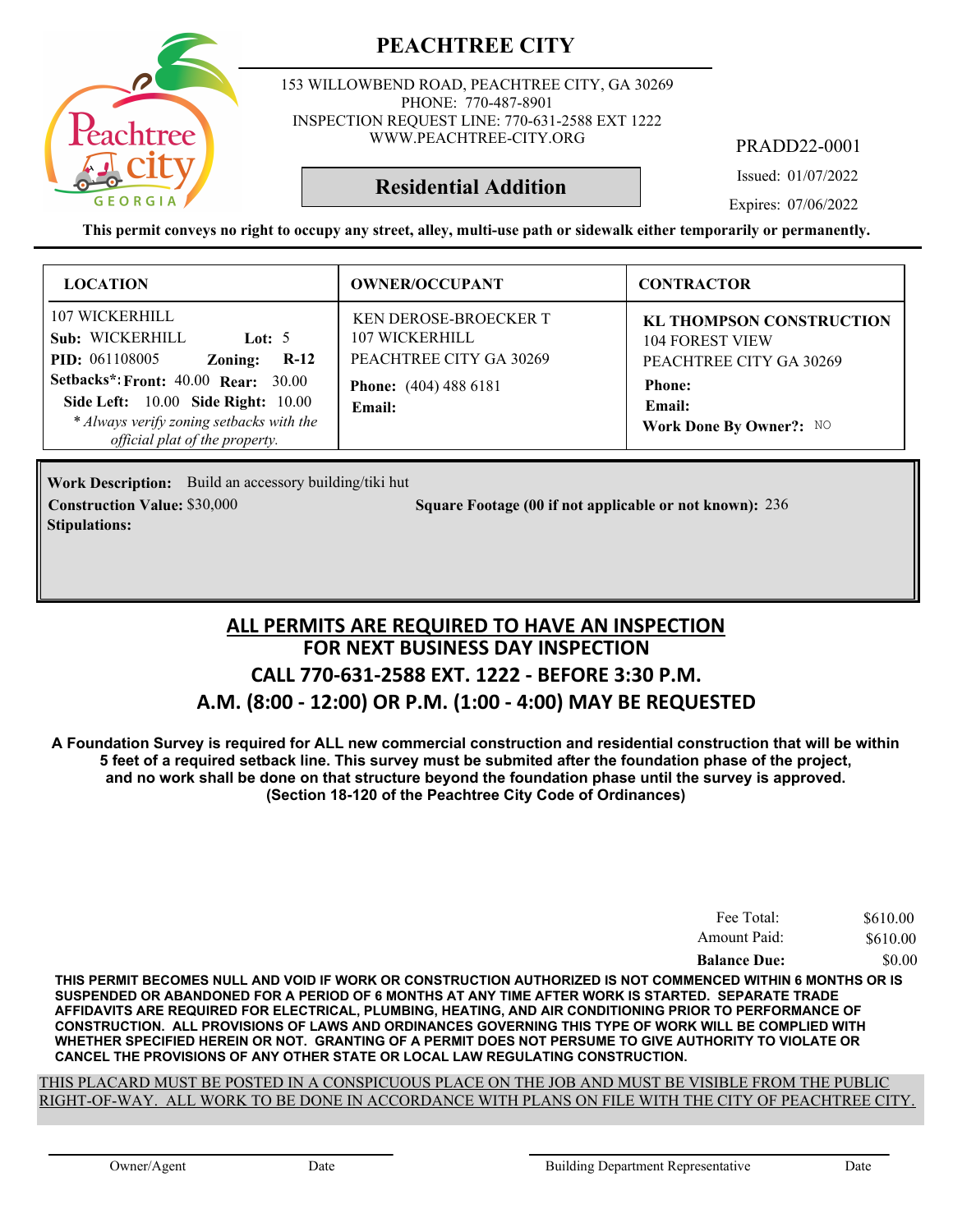

153 WILLOWBEND ROAD, PEACHTREE CITY, GA 30269 PHONE: 770-487-8901 INSPECTION REQUEST LINE: 770-631-2588 EXT 1222 WWW.PEACHTREE-CITY.ORG

PRADD22-0002

Issued: 01/07/2022

Expires: 07/06/2022

**This permit conveys no right to occupy any street, alley, multi-use path or sidewalk either temporarily or permanently.**

**Residential Addition**

| <b>LOCATION</b>                                                                                                                                                                    | <b>OWNER/OCCUPANT</b>                                                                                                 | <b>CONTRACTOR</b>               |
|------------------------------------------------------------------------------------------------------------------------------------------------------------------------------------|-----------------------------------------------------------------------------------------------------------------------|---------------------------------|
| 100 MERRYWOOD LN<br>Sub: OAKS AT TIMBERLA Lot: 1<br>$R-22$<br><b>PID:</b> 060215001<br>Zoning:<br><b>Setbacks*: Front: 50.00 Rear: 30.00</b><br>Side Left: 15.00 Side Right: 15.00 | BOYD CHAD<br>100 MERRYWOOD LN<br>PEACHTREE CITY GA 30269<br><b>Phone:</b> (678) 640 0888<br>Email: CHADHEALYBOYD@YAHO | <b>Phone:</b><br>Email:         |
| * Always verify zoning setbacks with the<br>official plat of the property.                                                                                                         |                                                                                                                       | <b>Work Done By Owner?: YES</b> |

Work Description: 1-COVER & SCREEN IN 12X19 "LOWER-DECK" WITH SHED ROOF 2-COVER "UPPER DECK" 12X12 WITH GABLE ROOF \*\*1-2 ARE EXISTING DECKS AND ROOFS WILL BE JOINED WITH SHINGLES MATCHING HOME. 3-NEW EXTENDED LOWER DECK OF 12X12 CONNECTING TO POOL DECK WITH HOT TUB IN IT. \*\*ABOVE GROUND COMM HOT TUB/ WITH ELECTRICAL. 516 SQ **Construction Value:** \$30,000 516 **Square Footage (00 if not applicable or not known):** 516

**Stipulations:**

#### **FOR NEXT BUSINESS DAY INSPECTION ALL PERMITS ARE REQUIRED TO HAVE AN INSPECTION**

#### **CALL 770-631-2588 EXT. 1222 - BEFORE 3:30 P.M.**

#### **A.M. (8:00 - 12:00) OR P.M. (1:00 - 4:00) MAY BE REQUESTED**

**A Foundation Survey is required for ALL new commercial construction and residential construction that will be within 5 feet of a required setback line. This survey must be submited after the foundation phase of the project, and no work shall be done on that structure beyond the foundation phase until the survey is approved. (Section 18-120 of the Peachtree City Code of Ordinances)**

| Fee Total:          | \$610.00 |
|---------------------|----------|
| Amount Paid:        | \$610.00 |
| <b>Balance Due:</b> | \$0.00   |

**THIS PERMIT BECOMES NULL AND VOID IF WORK OR CONSTRUCTION AUTHORIZED IS NOT COMMENCED WITHIN 6 MONTHS OR IS SUSPENDED OR ABANDONED FOR A PERIOD OF 6 MONTHS AT ANY TIME AFTER WORK IS STARTED. SEPARATE TRADE AFFIDAVITS ARE REQUIRED FOR ELECTRICAL, PLUMBING, HEATING, AND AIR CONDITIONING PRIOR TO PERFORMANCE OF CONSTRUCTION. ALL PROVISIONS OF LAWS AND ORDINANCES GOVERNING THIS TYPE OF WORK WILL BE COMPLIED WITH WHETHER SPECIFIED HEREIN OR NOT. GRANTING OF A PERMIT DOES NOT PERSUME TO GIVE AUTHORITY TO VIOLATE OR CANCEL THE PROVISIONS OF ANY OTHER STATE OR LOCAL LAW REGULATING CONSTRUCTION.**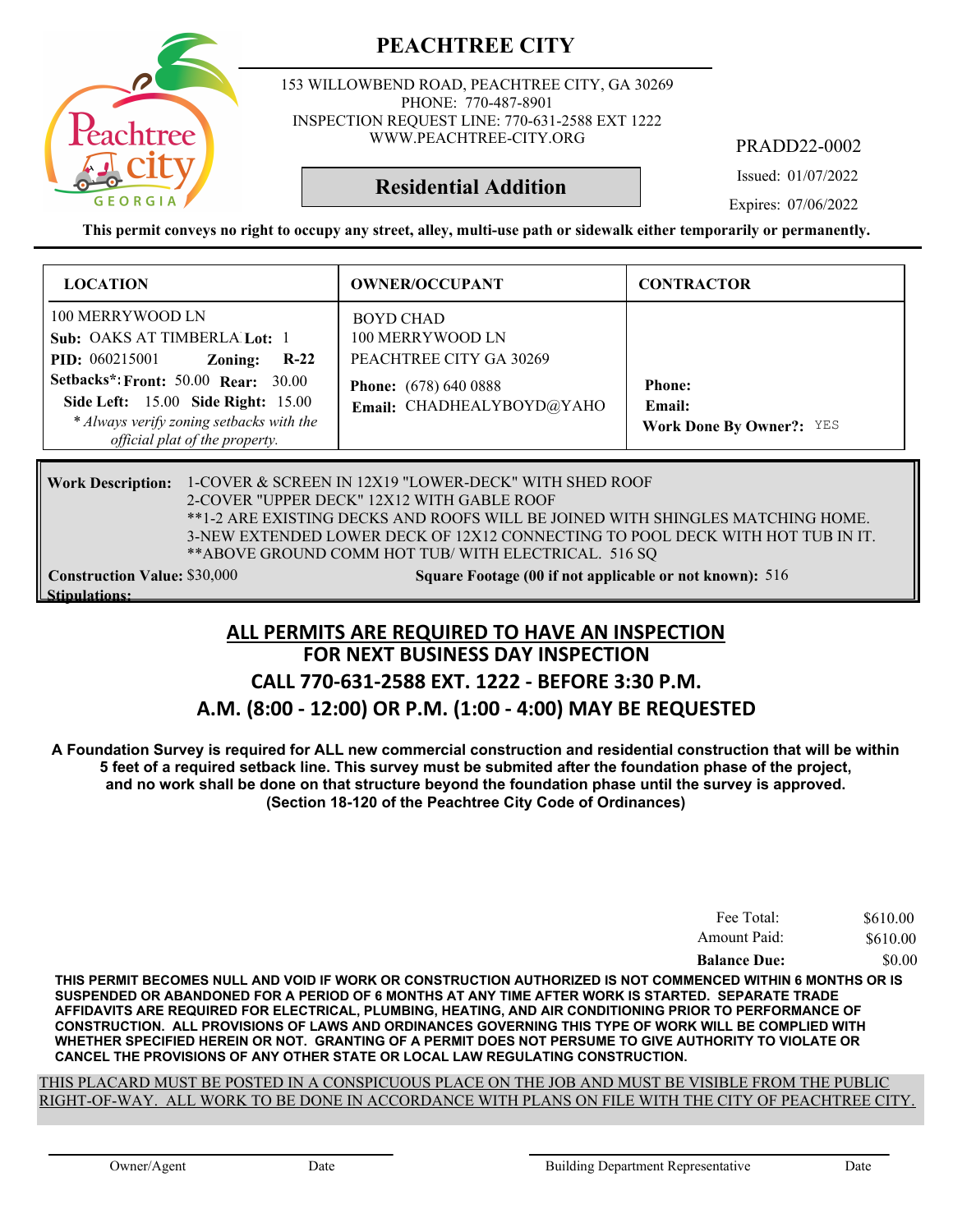

153 WILLOWBEND ROAD, PEACHTREE CITY, GA 30269 PHONE: 770-487-8901 INSPECTION REQUEST LINE: 770-631-2588 EXT 1222 WWW.PEACHTREE-CITY.ORG

PRADD22-0004

Issued: 01/24/2022

**Residential Addition**

Expires: 07/23/2022

**This permit conveys no right to occupy any street, alley, multi-use path or sidewalk either temporarily or permanently.**

| <b>LOCATION</b>                                                                                                                                       | <b>OWNER/OCCUPANT</b>                                               | <b>CONTRACTOR</b>                                                    |
|-------------------------------------------------------------------------------------------------------------------------------------------------------|---------------------------------------------------------------------|----------------------------------------------------------------------|
| 128 MULBERRY CT<br>Sub: CRESSWIND<br><b>Lot: 78</b><br>Zoning: LUR-14<br><b>PID:</b> 074505019                                                        | <b>HOMER MARCHANT</b><br>128 MULBERRY CT<br>Peachtree City GA 30269 | PETE MITCHELL CONTRACTING<br>206 85 CONNECTOR HWY<br>BROOKS GA 30205 |
| Setbacks*: Front: 10.00 Rear: 10.00<br>Side Left: 0.00 Side Right: 0.00<br>* Always verify zoning setbacks with the<br>official plat of the property. | <b>Phone:</b> (470) 776 3754<br>Email:                              | <b>Phone:</b><br><b>Email:</b><br>Work Done By Owner?: NO            |

Work Description: Add 12x22 open air covered patio on left rear of home **Construction Value:** \$20,000 264 **2000 264 Square Footage (00 if not applicable or not known): 264 Stipulations:**

#### **FOR NEXT BUSINESS DAY INSPECTION CALL 770-631-2588 EXT. 1222 - BEFORE 3:30 P.M. A.M. (8:00 - 12:00) OR P.M. (1:00 - 4:00) MAY BE REQUESTED ALL PERMITS ARE REQUIRED TO HAVE AN INSPECTION**

**A Foundation Survey is required for ALL new commercial construction and residential construction that will be within 5 feet of a required setback line. This survey must be submited after the foundation phase of the project, and no work shall be done on that structure beyond the foundation phase until the survey is approved. (Section 18-120 of the Peachtree City Code of Ordinances)**

| Fee Total:          | \$490.00 |
|---------------------|----------|
| Amount Paid:        | \$490.00 |
| <b>Balance Due:</b> | \$0.00   |

**THIS PERMIT BECOMES NULL AND VOID IF WORK OR CONSTRUCTION AUTHORIZED IS NOT COMMENCED WITHIN 6 MONTHS OR IS SUSPENDED OR ABANDONED FOR A PERIOD OF 6 MONTHS AT ANY TIME AFTER WORK IS STARTED. SEPARATE TRADE AFFIDAVITS ARE REQUIRED FOR ELECTRICAL, PLUMBING, HEATING, AND AIR CONDITIONING PRIOR TO PERFORMANCE OF CONSTRUCTION. ALL PROVISIONS OF LAWS AND ORDINANCES GOVERNING THIS TYPE OF WORK WILL BE COMPLIED WITH WHETHER SPECIFIED HEREIN OR NOT. GRANTING OF A PERMIT DOES NOT PERSUME TO GIVE AUTHORITY TO VIOLATE OR CANCEL THE PROVISIONS OF ANY OTHER STATE OR LOCAL LAW REGULATING CONSTRUCTION.**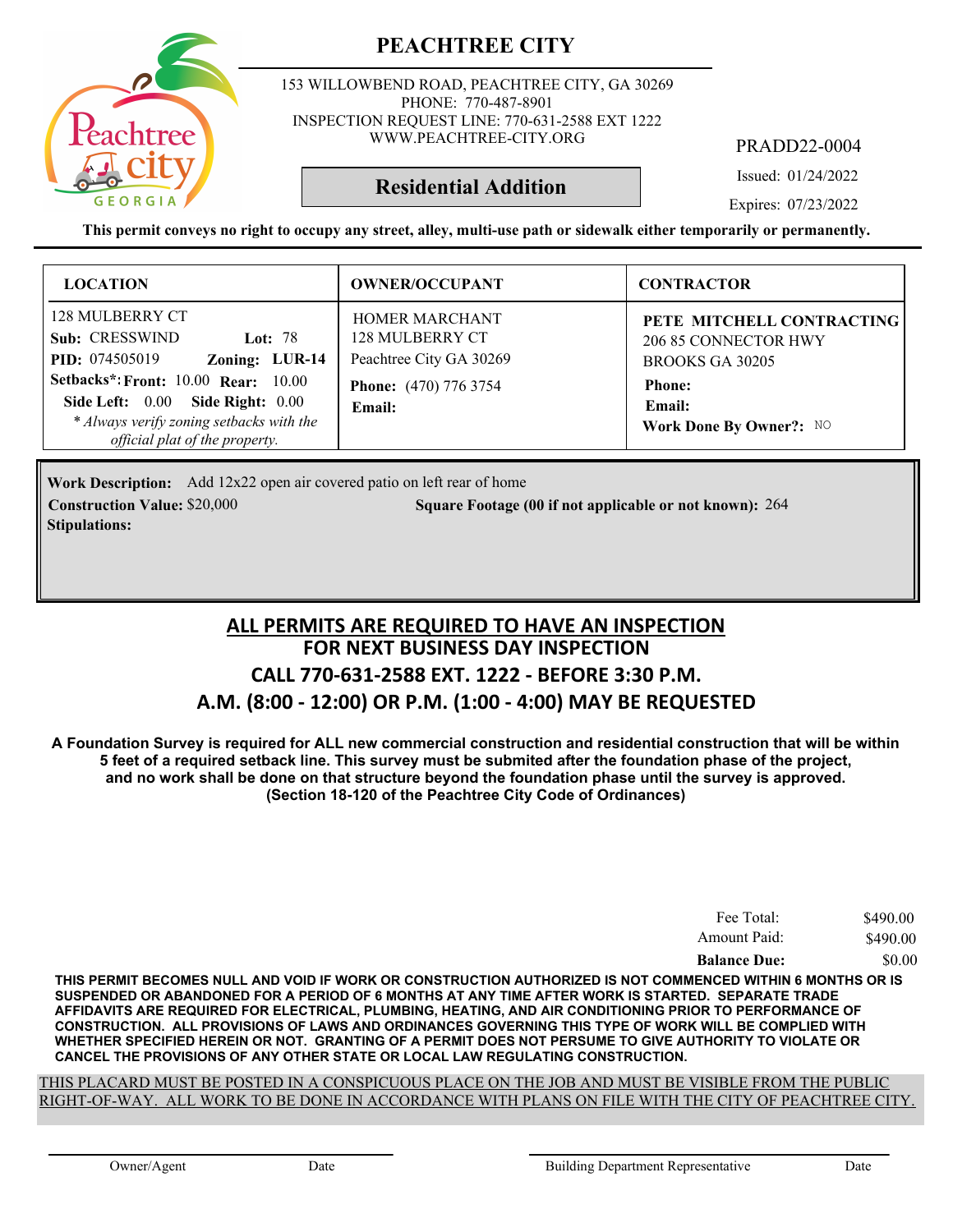

153 WILLOWBEND ROAD, PEACHTREE CITY, GA 30269 PHONE: 770-487-8901 INSPECTION REQUEST LINE: 770-631-2588 EXT 1222 WWW.PEACHTREE-CITY.ORG

PSF21-0325

Issued: 01/14/2022

Expires: 07/13/2022

**This permit conveys no right to occupy any street, alley, multi-use path or sidewalk either temporarily or permanently.**

**Residential New Single Family**

| <b>LOCATION</b>                                                                                                                                                     | <b>OWNER/OCCUPANT</b>                                              | <b>CONTRACTOR</b>                                          |
|---------------------------------------------------------------------------------------------------------------------------------------------------------------------|--------------------------------------------------------------------|------------------------------------------------------------|
| 1210 HAYES SQ<br>Sub: LAUREL BROOKE PH Lot: 14<br>Zoning: LUC-32<br><b>PID:</b> 071822010                                                                           | <b>REDWOOD HOME BUILDERS</b><br>1360 BARRON CT<br>ATLANTA GA 30327 |                                                            |
| <b>Setbacks*: Front: 10.00 Rear: 10.00</b><br><b>Side Left: 5.00 Side Right: 5.00</b><br>* Always verify zoning setbacks with the<br>official plat of the property. | <b>Phone:</b><br><b>Email:</b> dbonner100@gmail.com                | <b>Phone:</b><br>Email:<br><b>Work Done By Owner?: YES</b> |

3,307 SQUARE FEET, NEW CONSTRUCTION, STICK BUILT, ON A CRAWL SPACE. **Work Description:**

**Construction Value:** \$425,000 3,307 **Square Footage (00 if not applicable or not known):** 3,307 **A FOUNDATION SURVEY IS REQUIRED. IT MUST BE ON A TITLEBLOCK, STAMPED BY A LICENSED PROFESSIONAL, AND SHOW DIMENSIONS TO THE PROPERTY LINES AND THE FINISHED FLOOR ELEVATION (MFFE = 925.50). Stipulations:**

#### **FOR NEXT BUSINESS DAY INSPECTION CALL 770-631-2588 EXT. 1222 - BEFORE 3:30 P.M. ALL PERMITS ARE REQUIRED TO HAVE AN INSPECTION**

# **A.M. (8:00 - 12:00) OR P.M. (1:00 - 4:00) MAY BE REQUESTED**

**A Foundation Survey is required for ALL new commercial construction and residential construction that will be within 5 feet of a required setback line. This survey must be submited after the foundation phase of the project, and no work shall be done on that structure beyond the foundation phase until the survey is approved. (Section 18-120 of the Peachtree City Code of Ordinances)**

| Fee Total:          | \$3,169.99 |
|---------------------|------------|
| Amount Paid:        | \$3,169.99 |
| <b>Balance Due:</b> | \$0.00     |

**THIS PERMIT BECOMES NULL AND VOID IF WORK OR CONSTRUCTION AUTHORIZED IS NOT COMMENCED WITHIN 6 MONTHS OR IS SUSPENDED OR ABANDONED FOR A PERIOD OF 6 MONTHS AT ANY TIME AFTER WORK IS STARTED. SEPARATE TRADE AFFIDAVITS ARE REQUIRED FOR ELECTRICAL, PLUMBING, HEATING, AND AIR CONDITIONING PRIOR TO PERFORMANCE OF CONSTRUCTION. ALL PROVISIONS OF LAWS AND ORDINANCES GOVERNING THIS TYPE OF WORK WILL BE COMPLIED WITH WHETHER SPECIFIED HEREIN OR NOT. GRANTING OF A PERMIT DOES NOT PERSUME TO GIVE AUTHORITY TO VIOLATE OR CANCEL THE PROVISIONS OF ANY OTHER STATE OR LOCAL LAW REGULATING CONSTRUCTION.**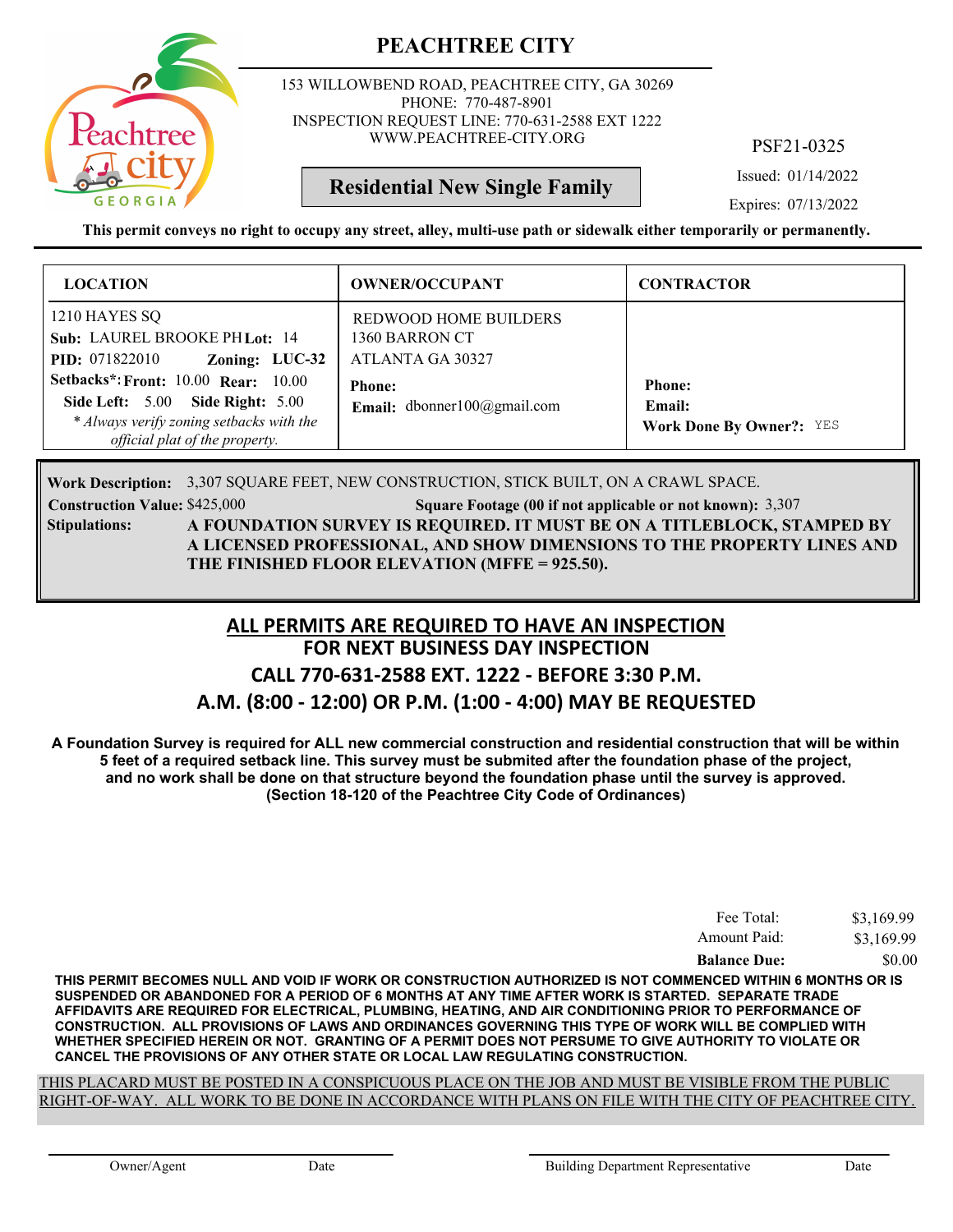

153 WILLOWBEND ROAD, PEACHTREE CITY, GA 30269 PHONE: 770-487-8901 INSPECTION REQUEST LINE: 770-631-2588 EXT 1222 WWW.PEACHTREE-CITY.ORG

**Residential New Sngl Fam-STOCK**

PSF22-0001

Issued: 01/14/2022

Expires: 07/19/2022

**This permit conveys no right to occupy any street, alley, multi-use path or sidewalk either temporarily or permanently.**

| <b>LOCATION</b>                                                                                                                                                                                                                                                   | <b>OWNER/OCCUPANT</b>                                                                                                                     | <b>CONTRACTOR</b>                                          |
|-------------------------------------------------------------------------------------------------------------------------------------------------------------------------------------------------------------------------------------------------------------------|-------------------------------------------------------------------------------------------------------------------------------------------|------------------------------------------------------------|
| 527 HAZELNUT DR<br>Sub: CRESSWIND<br>Lot: $604$<br>Zoning: LUR-14<br><b>PID:</b> 074547005<br><b>Setbacks*: Front: 10.00 Rear: 10.00</b><br>Side Left: $0.00$<br>Side Right: $0.00$<br>* Always verify zoning setbacks with the<br>official plat of the property. | KOLTER SIGNATURE HOMES GA LI<br>146 RED MAPLE DR<br>Peachtree City GA 30269<br><b>Phone:</b> (770) 212 2099<br>Email: cbrandon@kolter.com | <b>Phone:</b><br>Email:<br><b>Work Done By Owner?: YES</b> |

Work Description: POC ALLEN BRANDON 770-780-8316 EMC **Construction Value:** \$237,534 **3,115 Square Footage (00 if not applicable or not known):** 3,115 **Stipulations: A FOUNDATION SURVEY IS REQUIRED**

#### **FOR NEXT BUSINESS DAY INSPECTION CALL 770-631-2588 EXT. 1222 - BEFORE 3:30 P.M. A.M. (8:00 - 12:00) OR P.M. (1:00 - 4:00) MAY BE REQUESTED ALL PERMITS ARE REQUIRED TO HAVE AN INSPECTION**

**A Foundation Survey is required for ALL new commercial construction and residential construction that will be within 5 feet of a required setback line. This survey must be submited after the foundation phase of the project, and no work shall be done on that structure beyond the foundation phase until the survey is approved. (Section 18-120 of the Peachtree City Code of Ordinances)**

| Fee Total:          | \$1,868.00 |
|---------------------|------------|
| Amount Paid:        | \$1,868.00 |
| <b>Balance Due:</b> | \$0.00     |

**THIS PERMIT BECOMES NULL AND VOID IF WORK OR CONSTRUCTION AUTHORIZED IS NOT COMMENCED WITHIN 6 MONTHS OR IS SUSPENDED OR ABANDONED FOR A PERIOD OF 6 MONTHS AT ANY TIME AFTER WORK IS STARTED. SEPARATE TRADE AFFIDAVITS ARE REQUIRED FOR ELECTRICAL, PLUMBING, HEATING, AND AIR CONDITIONING PRIOR TO PERFORMANCE OF CONSTRUCTION. ALL PROVISIONS OF LAWS AND ORDINANCES GOVERNING THIS TYPE OF WORK WILL BE COMPLIED WITH WHETHER SPECIFIED HEREIN OR NOT. GRANTING OF A PERMIT DOES NOT PERSUME TO GIVE AUTHORITY TO VIOLATE OR CANCEL THE PROVISIONS OF ANY OTHER STATE OR LOCAL LAW REGULATING CONSTRUCTION.**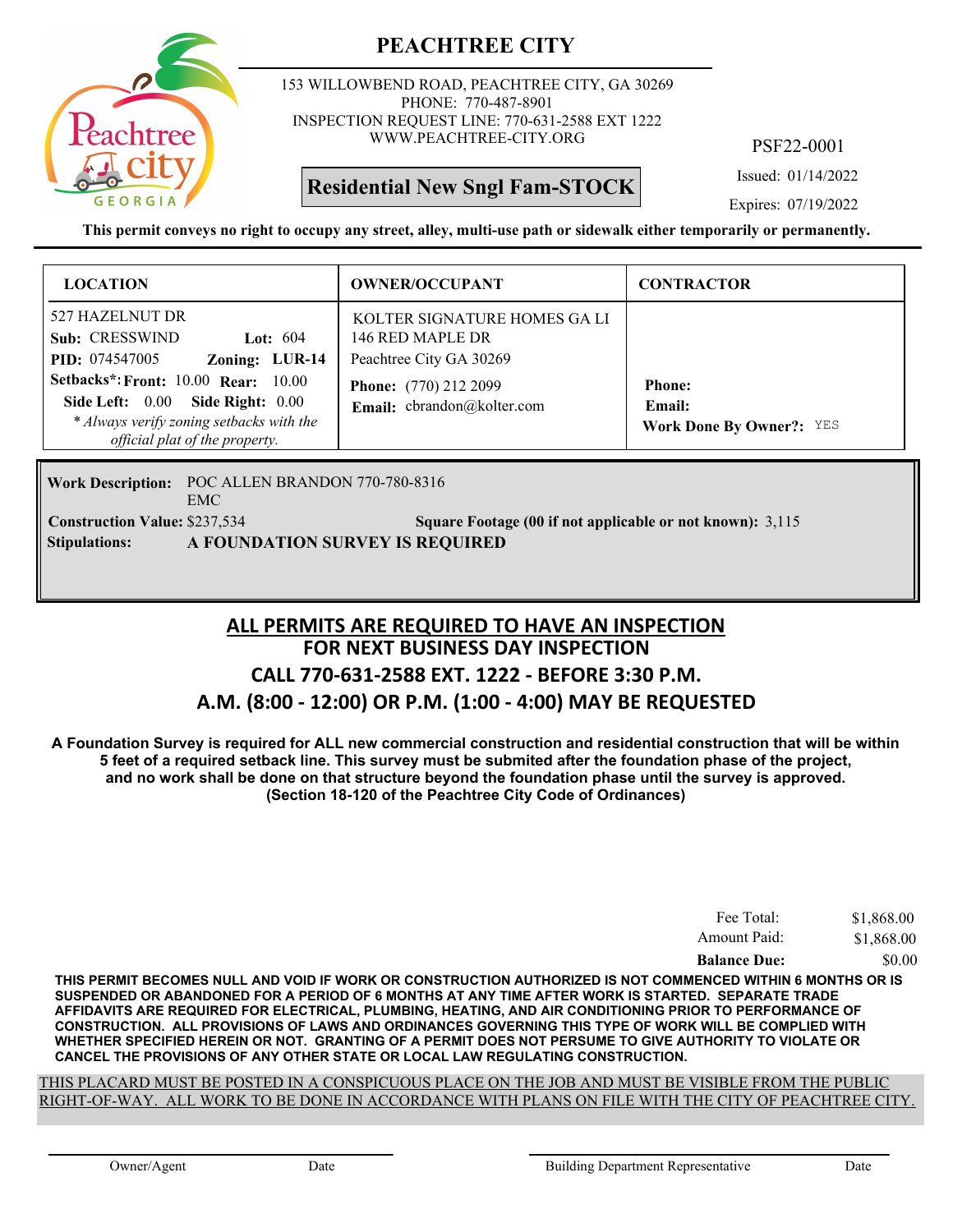

153 WILLOWBEND ROAD, PEACHTREE CITY, GA 30269 PHONE: 770-487-8901 INSPECTION REQUEST LINE: 770-631-2588 EXT 1222 WWW.PEACHTREE-CITY.ORG

**Residential New Sngl Fam-STOCK**

PSF22-0002

Issued: 01/25/2022

Expires: 07/30/2022

**This permit conveys no right to occupy any street, alley, multi-use path or sidewalk either temporarily or permanently.**

| <b>LOCATION</b>                                                                                                                             | <b>OWNER/OCCUPANT</b>                                                       | <b>CONTRACTOR</b>                                          |
|---------------------------------------------------------------------------------------------------------------------------------------------|-----------------------------------------------------------------------------|------------------------------------------------------------|
| 515 COTTONWOOD CIR<br>Sub: CRESSWIND<br>Lot: $490$<br><b>PID:</b> 074524024<br>Zoning: LUR-14<br><b>Setbacks*: Front: 10.00 Rear: 10.00</b> | KOLTER SIGNATURE HOMES GA LI<br>146 RED MAPLE DR<br>Peachtree City GA 30269 |                                                            |
| Side Left: 0.00 Side Right: 0.00<br>* Always verify zoning setbacks with the<br>official plat of the property.                              | <b>Phone:</b> (770) 212 2099<br>Email: cbrandon@kolter.com                  | <b>Phone:</b><br>Email:<br><b>Work Done By Owner?: YES</b> |

Work Description: POC; ALLEN BRANDON 770-780-8316 EMC **Construction Value:** \$373,076 **3,889 Square Footage (00 if not applicable or not known):** 3,889 **Stipulations: FOUNDATION SURVEY AND ELEVATION CERTIFICATE REQUIRED FOR THIS LOT**

#### **FOR NEXT BUSINESS DAY INSPECTION CALL 770-631-2588 EXT. 1222 - BEFORE 3:30 P.M. A.M. (8:00 - 12:00) OR P.M. (1:00 - 4:00) MAY BE REQUESTED ALL PERMITS ARE REQUIRED TO HAVE AN INSPECTION**

**A Foundation Survey is required for ALL new commercial construction and residential construction that will be within 5 feet of a required setback line. This survey must be submited after the foundation phase of the project, and no work shall be done on that structure beyond the foundation phase until the survey is approved. (Section 18-120 of the Peachtree City Code of Ordinances)**

| \$0.00     |
|------------|
| \$2,684.00 |
| \$2,684.00 |
|            |

**THIS PERMIT BECOMES NULL AND VOID IF WORK OR CONSTRUCTION AUTHORIZED IS NOT COMMENCED WITHIN 6 MONTHS OR IS SUSPENDED OR ABANDONED FOR A PERIOD OF 6 MONTHS AT ANY TIME AFTER WORK IS STARTED. SEPARATE TRADE AFFIDAVITS ARE REQUIRED FOR ELECTRICAL, PLUMBING, HEATING, AND AIR CONDITIONING PRIOR TO PERFORMANCE OF CONSTRUCTION. ALL PROVISIONS OF LAWS AND ORDINANCES GOVERNING THIS TYPE OF WORK WILL BE COMPLIED WITH WHETHER SPECIFIED HEREIN OR NOT. GRANTING OF A PERMIT DOES NOT PERSUME TO GIVE AUTHORITY TO VIOLATE OR CANCEL THE PROVISIONS OF ANY OTHER STATE OR LOCAL LAW REGULATING CONSTRUCTION.**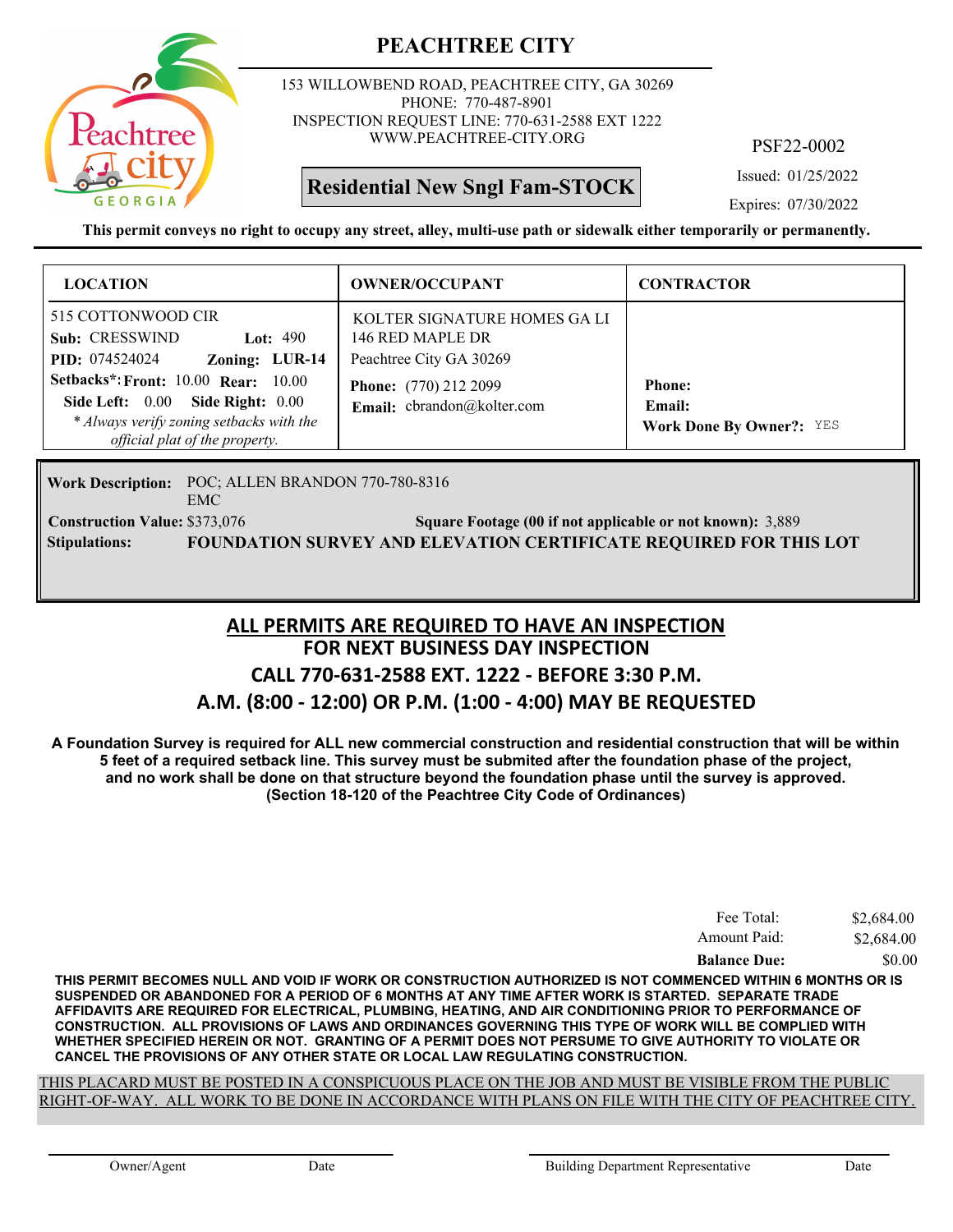

153 WILLOWBEND ROAD, PEACHTREE CITY, GA 30269 PHONE: 770-487-8901 INSPECTION REQUEST LINE: 770-631-2588 EXT 1222 WWW.PEACHTREE-CITY.ORG

**Residential New Sngl Fam-STOCK**

PSF22-0003

Issued: 01/14/2022

Expires: 07/30/2022

**This permit conveys no right to occupy any street, alley, multi-use path or sidewalk either temporarily or permanently.**

| <b>LOCATION</b>                                                                                                                                           | <b>OWNER/OCCUPANT</b>                                                       | <b>CONTRACTOR</b>                                          |
|-----------------------------------------------------------------------------------------------------------------------------------------------------------|-----------------------------------------------------------------------------|------------------------------------------------------------|
| 407 SILVERBELL CT<br>Sub: CRESSWIND<br>Lot: $678$<br>Zoning: LUR-14<br><b>PID:</b> 074546018                                                              | KOLTER SIGNATURE HOMES GA LI<br>146 RED MAPLE DR<br>Peachtree City GA 30269 |                                                            |
| Setbacks*: Front: $10.00$ Rear: $10.00$<br>Side Left: 0.00 Side Right: 0.00<br>* Always verify zoning setbacks with the<br>official plat of the property. | <b>Phone:</b> (770) 212 2099<br>Email: cbrandon@kolter.com                  | <b>Phone:</b><br>Email:<br><b>Work Done By Owner?: YES</b> |

Work Description: POC ALLEN BRANDON 770-780-8316 EMC **Construction Value:** \$194,346 2,328 **2,328** 2,328 **2,328** 2,328 **Stipulations: A FOUNDATION SURVEY AND ELEVATION CERTIFICATE ARE REQUIRED (MFFE=923.3)**

#### **FOR NEXT BUSINESS DAY INSPECTION CALL 770-631-2588 EXT. 1222 - BEFORE 3:30 P.M. A.M. (8:00 - 12:00) OR P.M. (1:00 - 4:00) MAY BE REQUESTED ALL PERMITS ARE REQUIRED TO HAVE AN INSPECTION**

**A Foundation Survey is required for ALL new commercial construction and residential construction that will be within 5 feet of a required setback line. This survey must be submited after the foundation phase of the project, and no work shall be done on that structure beyond the foundation phase until the survey is approved. (Section 18-120 of the Peachtree City Code of Ordinances)**

| Fee Total:          | \$1,610.00 |
|---------------------|------------|
| Amount Paid:        | \$1,610.00 |
| <b>Balance Due:</b> | \$0.00     |

**THIS PERMIT BECOMES NULL AND VOID IF WORK OR CONSTRUCTION AUTHORIZED IS NOT COMMENCED WITHIN 6 MONTHS OR IS SUSPENDED OR ABANDONED FOR A PERIOD OF 6 MONTHS AT ANY TIME AFTER WORK IS STARTED. SEPARATE TRADE AFFIDAVITS ARE REQUIRED FOR ELECTRICAL, PLUMBING, HEATING, AND AIR CONDITIONING PRIOR TO PERFORMANCE OF CONSTRUCTION. ALL PROVISIONS OF LAWS AND ORDINANCES GOVERNING THIS TYPE OF WORK WILL BE COMPLIED WITH WHETHER SPECIFIED HEREIN OR NOT. GRANTING OF A PERMIT DOES NOT PERSUME TO GIVE AUTHORITY TO VIOLATE OR CANCEL THE PROVISIONS OF ANY OTHER STATE OR LOCAL LAW REGULATING CONSTRUCTION.**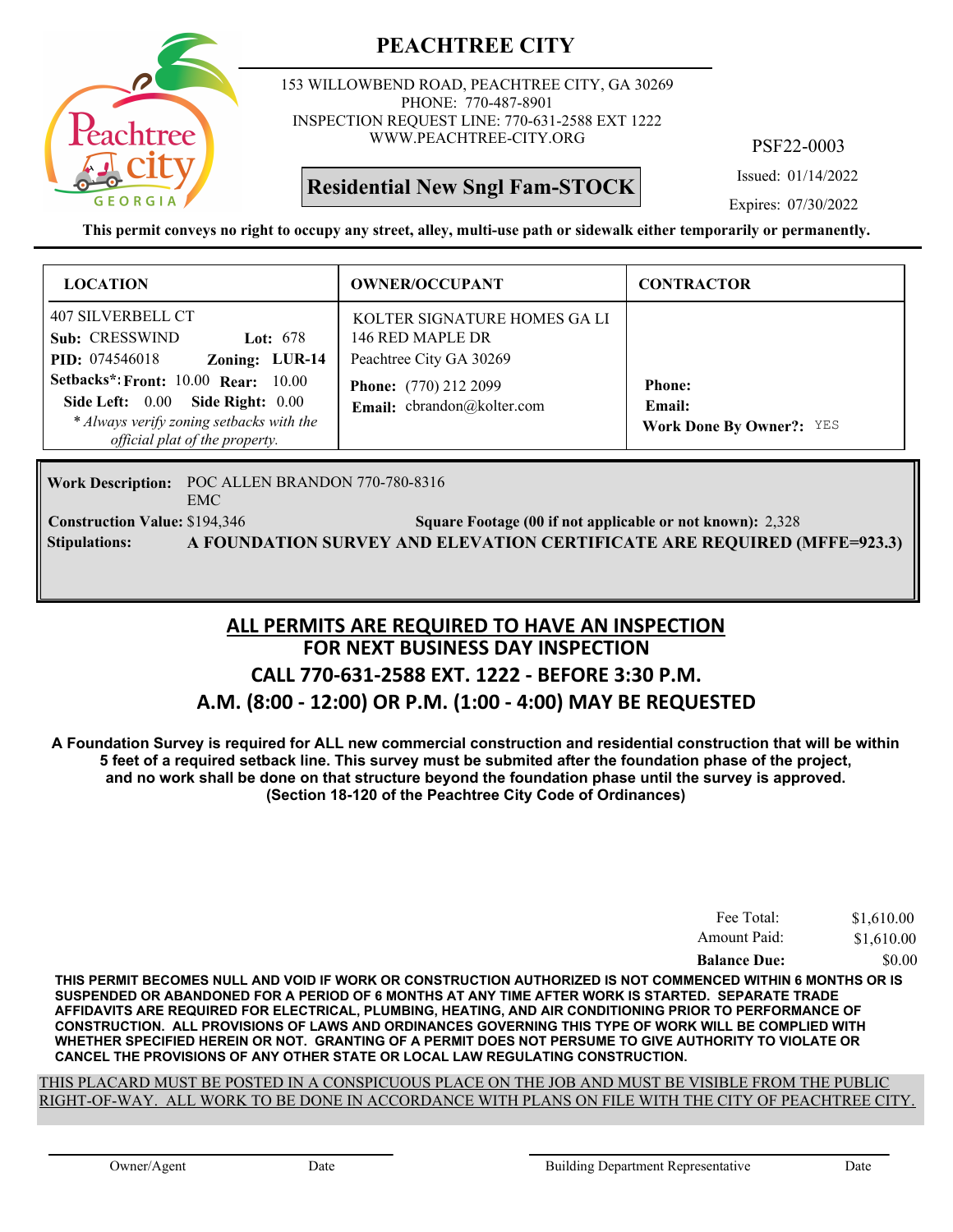

153 WILLOWBEND ROAD, PEACHTREE CITY, GA 30269 PHONE: 770-487-8901 INSPECTION REQUEST LINE: 770-631-2588 EXT 1222 WWW.PEACHTREE-CITY.ORG

**Residential New Sngl Fam-STOCK**

PSF22-0004

Issued: 01/14/2022

Expires: 07/27/2022

**This permit conveys no right to occupy any street, alley, multi-use path or sidewalk either temporarily or permanently.**

| <b>LOCATION</b>                                                                                                                          | <b>OWNER/OCCUPANT</b>                                                                                      | <b>CONTRACTOR</b>                         |
|------------------------------------------------------------------------------------------------------------------------------------------|------------------------------------------------------------------------------------------------------------|-------------------------------------------|
| 502 HAZELNUT DR<br>Sub: CRESSWIND<br>Lot: $680$<br>Zoning: LUR-14<br><b>PID:</b> 074546013<br><b>Setbacks*: Front: 10.00 Rear: 10.00</b> | KOLTER SIGNATURE HOMES GALI<br>146 RED MAPLE DR<br>Peachtree City GA 30269<br><b>Phone:</b> (770) 212 2099 | <b>Phone:</b>                             |
| Side Left: 0.00<br>Side Right: $0.00$<br>* Always verify zoning setbacks with the<br>official plat of the property.                      | Email: cbrandon@kolter.com                                                                                 | Email:<br><b>Work Done By Owner?: YES</b> |

Work Description: POC ALLEN BRANDON 770-780-8316 EMC **Construction Value:** \$207,278 2,565 2007 2,565 2,565 2,565 2,565 2,565 2,565 2,565 2,565 2,565 2,565 2,565 2,565 **Stipulations: A FOUNDATION SURVEY IS REQUIRED**

#### **FOR NEXT BUSINESS DAY INSPECTION CALL 770-631-2588 EXT. 1222 - BEFORE 3:30 P.M. A.M. (8:00 - 12:00) OR P.M. (1:00 - 4:00) MAY BE REQUESTED ALL PERMITS ARE REQUIRED TO HAVE AN INSPECTION**

**A Foundation Survey is required for ALL new commercial construction and residential construction that will be within 5 feet of a required setback line. This survey must be submited after the foundation phase of the project, and no work shall be done on that structure beyond the foundation phase until the survey is approved. (Section 18-120 of the Peachtree City Code of Ordinances)**

| <b>Balance Due:</b> | \$1,688.00<br>\$0.00 |
|---------------------|----------------------|
| Amount Paid:        |                      |
| Fee Total:          | \$1,688.00           |

**THIS PERMIT BECOMES NULL AND VOID IF WORK OR CONSTRUCTION AUTHORIZED IS NOT COMMENCED WITHIN 6 MONTHS OR IS SUSPENDED OR ABANDONED FOR A PERIOD OF 6 MONTHS AT ANY TIME AFTER WORK IS STARTED. SEPARATE TRADE AFFIDAVITS ARE REQUIRED FOR ELECTRICAL, PLUMBING, HEATING, AND AIR CONDITIONING PRIOR TO PERFORMANCE OF CONSTRUCTION. ALL PROVISIONS OF LAWS AND ORDINANCES GOVERNING THIS TYPE OF WORK WILL BE COMPLIED WITH WHETHER SPECIFIED HEREIN OR NOT. GRANTING OF A PERMIT DOES NOT PERSUME TO GIVE AUTHORITY TO VIOLATE OR CANCEL THE PROVISIONS OF ANY OTHER STATE OR LOCAL LAW REGULATING CONSTRUCTION.**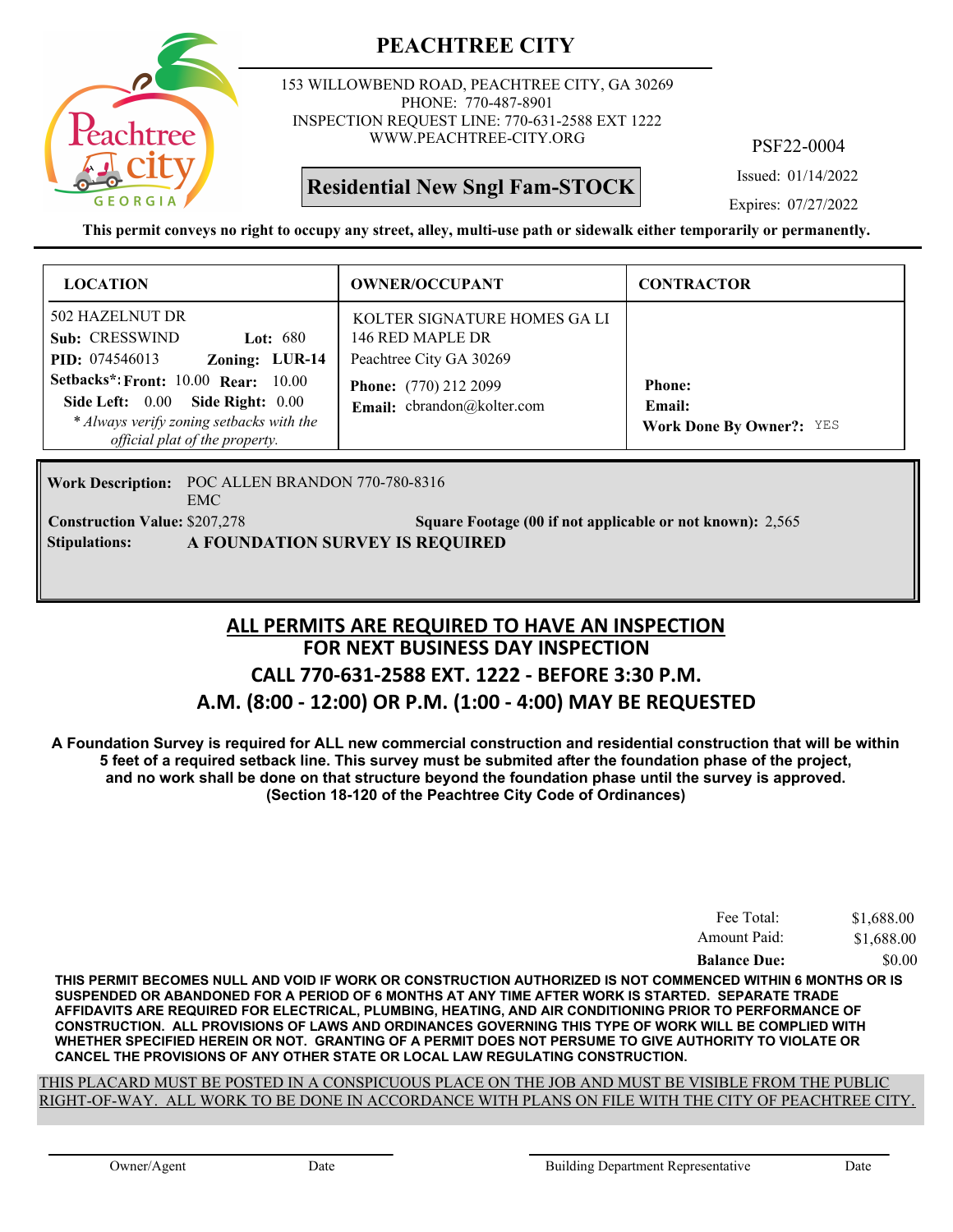

153 WILLOWBEND ROAD, PEACHTREE CITY, GA 30269 PHONE: 770-487-8901 INSPECTION REQUEST LINE: 770-631-2588 EXT 1222 WWW.PEACHTREE-CITY.ORG

# **Residential New Sngl Fam-STOCK**

PSF22-0005

Issued: 01/14/2022

Expires: 07/17/2022

**This permit conveys no right to occupy any street, alley, multi-use path or sidewalk either temporarily or permanently.**

| <b>LOCATION</b>                                                                                                                                                                                                                                                 | <b>OWNER/OCCUPANT</b>                                                                                                                     | <b>CONTRACTOR</b>                                          |
|-----------------------------------------------------------------------------------------------------------------------------------------------------------------------------------------------------------------------------------------------------------------|-------------------------------------------------------------------------------------------------------------------------------------------|------------------------------------------------------------|
| 531 HAZELNUT DR<br>Sub: CRESSWIND<br>Lot: $602$<br>Zoning: LUR-14<br><b>PID:</b> 074547007<br>Setbacks*: Front: 10.00 Rear: 10.00<br><b>Side Right: 0.00</b><br>Side Left: $0.00$<br>* Always verify zoning setbacks with the<br>official plat of the property. | KOLTER SIGNATURE HOMES GA LI<br>146 RED MAPLE DR<br>Peachtree City GA 30269<br><b>Phone:</b> (770) 212 2099<br>Email: cbrandon@kolter.com | <b>Phone:</b><br>Email:<br><b>Work Done By Owner?: YES</b> |

**Work Description: NSFH DOGWOOD PLAN** POC ALLEN BRANDON 770-780-8316 EMC PRP19-0379 **Construction Value:** \$218,136 2,662 **Square Footage (00 if not applicable or not known): 2,662 Stipulations: A FOUNDATION SURVEY IS REQUIRED**

# **FOR NEXT BUSINESS DAY INSPECTION CALL 770-631-2588 EXT. 1222 - BEFORE 3:30 P.M. ALL PERMITS ARE REQUIRED TO HAVE AN INSPECTION**

#### **A.M. (8:00 - 12:00) OR P.M. (1:00 - 4:00) MAY BE REQUESTED**

**A Foundation Survey is required for ALL new commercial construction and residential construction that will be within 5 feet of a required setback line. This survey must be submited after the foundation phase of the project, and no work shall be done on that structure beyond the foundation phase until the survey is approved. (Section 18-120 of the Peachtree City Code of Ordinances)**

| Fee Total:          | \$1,754.00 |  |
|---------------------|------------|--|
| Amount Paid:        | \$1,754.00 |  |
| <b>Balance Due:</b> | \$0.00     |  |

**THIS PERMIT BECOMES NULL AND VOID IF WORK OR CONSTRUCTION AUTHORIZED IS NOT COMMENCED WITHIN 6 MONTHS OR IS SUSPENDED OR ABANDONED FOR A PERIOD OF 6 MONTHS AT ANY TIME AFTER WORK IS STARTED. SEPARATE TRADE AFFIDAVITS ARE REQUIRED FOR ELECTRICAL, PLUMBING, HEATING, AND AIR CONDITIONING PRIOR TO PERFORMANCE OF CONSTRUCTION. ALL PROVISIONS OF LAWS AND ORDINANCES GOVERNING THIS TYPE OF WORK WILL BE COMPLIED WITH WHETHER SPECIFIED HEREIN OR NOT. GRANTING OF A PERMIT DOES NOT PERSUME TO GIVE AUTHORITY TO VIOLATE OR CANCEL THE PROVISIONS OF ANY OTHER STATE OR LOCAL LAW REGULATING CONSTRUCTION.**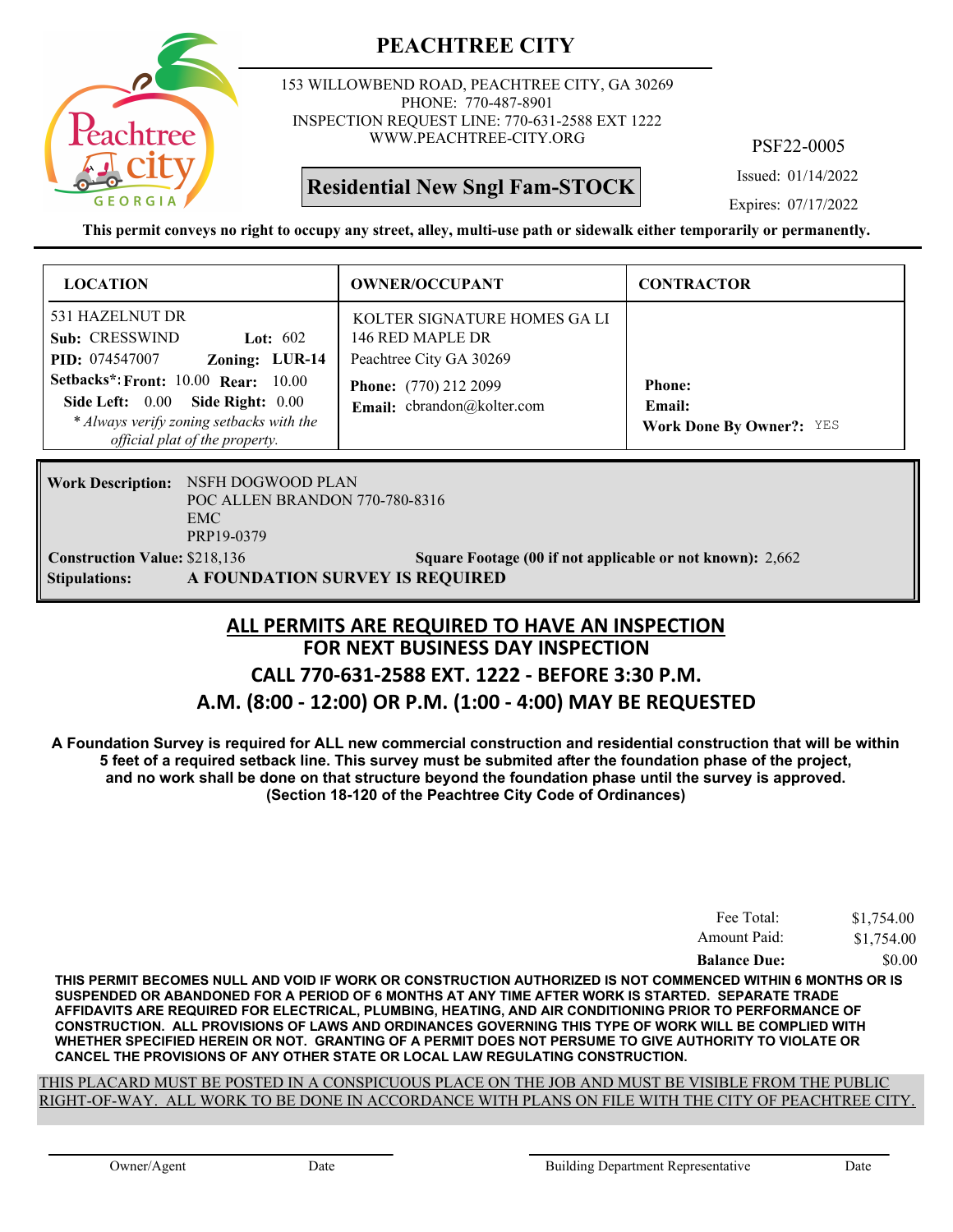

153 WILLOWBEND ROAD, PEACHTREE CITY, GA 30269 PHONE: 770-487-8901 INSPECTION REQUEST LINE: 770-631-2588 EXT 1222 WWW.PEACHTREE-CITY.ORG

**Residential New Sngl Fam-STOCK**

PSF22-0006

Issued: 01/25/2022

Expires: 07/30/2022

**This permit conveys no right to occupy any street, alley, multi-use path or sidewalk either temporarily or permanently.**

| <b>LOCATION</b>                                                                                                                                              | <b>OWNER/OCCUPANT</b>                                                       | <b>CONTRACTOR</b>                                          |
|--------------------------------------------------------------------------------------------------------------------------------------------------------------|-----------------------------------------------------------------------------|------------------------------------------------------------|
| 513 COTTONWOOD CIR<br>Sub: CRESSWIND<br>Lot: $489$<br><b>PID:</b> 074524023<br>Zoning: LUR-14                                                                | KOLTER SIGNATURE HOMES GA LI<br>146 RED MAPLE DR<br>Peachtree City GA 30269 |                                                            |
| <b>Setbacks*: Front: 10.00 Rear: 10.00</b><br>Side Left: 0.00 Side Right: 0.00<br>* Always verify zoning setbacks with the<br>official plat of the property. | <b>Phone:</b> (770) 212 2099<br>Email: cbrandon@kolter.com                  | <b>Phone:</b><br>Email:<br><b>Work Done By Owner?: YES</b> |

Work Description: POC ALLEN BRANDON 770-780-8316 EMC **Construction Value:** \$398,696 54,202 54,202 54,202 54,202 64,202 64,202 64,202 64,202 64,202 64,202 64,202 64,202 **A FOUNDATION SURVEY AND ELEVATION CERTIFICATE ARE REQUIRED (MFFE = 902.70) Stipulations:**

#### **FOR NEXT BUSINESS DAY INSPECTION CALL 770-631-2588 EXT. 1222 - BEFORE 3:30 P.M. A.M. (8:00 - 12:00) OR P.M. (1:00 - 4:00) MAY BE REQUESTED ALL PERMITS ARE REQUIRED TO HAVE AN INSPECTION**

**A Foundation Survey is required for ALL new commercial construction and residential construction that will be within 5 feet of a required setback line. This survey must be submited after the foundation phase of the project, and no work shall be done on that structure beyond the foundation phase until the survey is approved. (Section 18-120 of the Peachtree City Code of Ordinances)**

| Fee Total:          | \$2,834.00 |
|---------------------|------------|
| Amount Paid:        | \$2,834.00 |
| <b>Balance Due:</b> | \$0.00     |

**THIS PERMIT BECOMES NULL AND VOID IF WORK OR CONSTRUCTION AUTHORIZED IS NOT COMMENCED WITHIN 6 MONTHS OR IS SUSPENDED OR ABANDONED FOR A PERIOD OF 6 MONTHS AT ANY TIME AFTER WORK IS STARTED. SEPARATE TRADE AFFIDAVITS ARE REQUIRED FOR ELECTRICAL, PLUMBING, HEATING, AND AIR CONDITIONING PRIOR TO PERFORMANCE OF CONSTRUCTION. ALL PROVISIONS OF LAWS AND ORDINANCES GOVERNING THIS TYPE OF WORK WILL BE COMPLIED WITH WHETHER SPECIFIED HEREIN OR NOT. GRANTING OF A PERMIT DOES NOT PERSUME TO GIVE AUTHORITY TO VIOLATE OR CANCEL THE PROVISIONS OF ANY OTHER STATE OR LOCAL LAW REGULATING CONSTRUCTION.**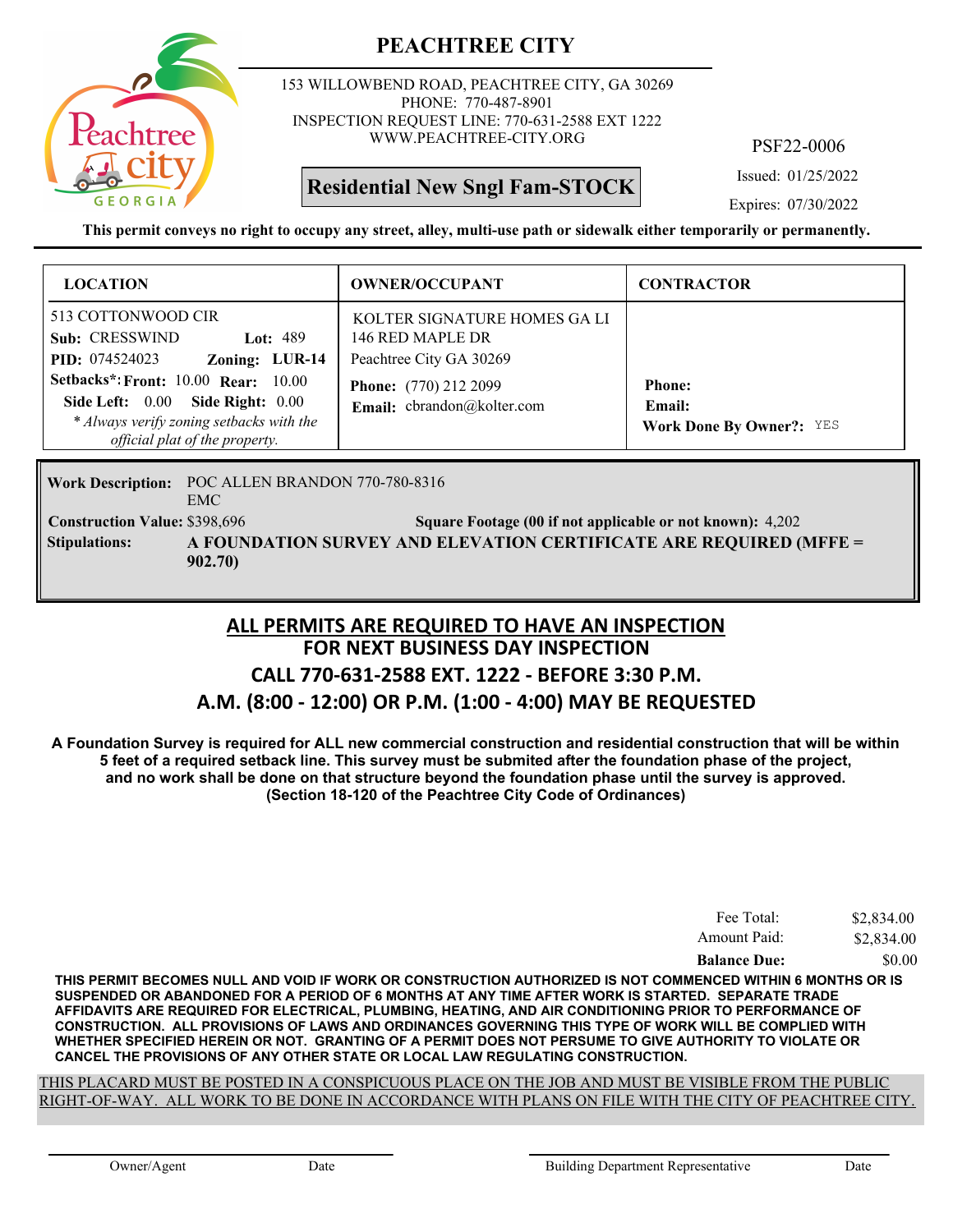

153 WILLOWBEND ROAD, PEACHTREE CITY, GA 30269 PHONE: 770-487-8901 INSPECTION REQUEST LINE: 770-631-2588 EXT 1222 WWW.PEACHTREE-CITY.ORG

**Residential New Sngl Fam-STOCK**

PSF22-0007

Issued: 01/14/2022

Expires: 07/13/2022

**This permit conveys no right to occupy any street, alley, multi-use path or sidewalk either temporarily or permanently.**

| <b>LOCATION</b>                                                                                                                                           | <b>OWNER/OCCUPANT</b>                                                       | <b>CONTRACTOR</b>                                          |
|-----------------------------------------------------------------------------------------------------------------------------------------------------------|-----------------------------------------------------------------------------|------------------------------------------------------------|
| 314 BLUE SPRUCE DR<br>Sub: CRESSWIND<br>Lot: $590$<br>Zoning: LUR-14<br><b>PID:</b> 074548012                                                             | KOLTER SIGNATURE HOMES GA LI<br>146 RED MAPLE DR<br>Peachtree City GA 30269 |                                                            |
| Setbacks*: Front: $10.00$ Rear: $10.00$<br>Side Left: 0.00 Side Right: 0.00<br>* Always verify zoning setbacks with the<br>official plat of the property. | <b>Phone:</b> (770) 212 2099<br>Email: cbrandon@kolter.com                  | <b>Phone:</b><br>Email:<br><b>Work Done By Owner?: YES</b> |

Work Description: POC ALLEN BRANDON 770-780-8316 EMC **Construction Value: Square Footage (00 if not applicable or not known):** \$420,656 4,618 **Stipulations: A FOUNDATION SURVEY AND ELEVATION CERTIFICATE ARE REQUIRED (MFFE=931.6)**

#### **FOR NEXT BUSINESS DAY INSPECTION CALL 770-631-2588 EXT. 1222 - BEFORE 3:30 P.M. A.M. (8:00 - 12:00) OR P.M. (1:00 - 4:00) MAY BE REQUESTED ALL PERMITS ARE REQUIRED TO HAVE AN INSPECTION**

**A Foundation Survey is required for ALL new commercial construction and residential construction that will be within 5 feet of a required setback line. This survey must be submited after the foundation phase of the project, and no work shall be done on that structure beyond the foundation phase until the survey is approved. (Section 18-120 of the Peachtree City Code of Ordinances)**

| Fee Total:          | \$2,966.00 |
|---------------------|------------|
| Amount Paid:        | \$2,966.00 |
| <b>Balance Due:</b> | \$0.00     |

**THIS PERMIT BECOMES NULL AND VOID IF WORK OR CONSTRUCTION AUTHORIZED IS NOT COMMENCED WITHIN 6 MONTHS OR IS SUSPENDED OR ABANDONED FOR A PERIOD OF 6 MONTHS AT ANY TIME AFTER WORK IS STARTED. SEPARATE TRADE AFFIDAVITS ARE REQUIRED FOR ELECTRICAL, PLUMBING, HEATING, AND AIR CONDITIONING PRIOR TO PERFORMANCE OF CONSTRUCTION. ALL PROVISIONS OF LAWS AND ORDINANCES GOVERNING THIS TYPE OF WORK WILL BE COMPLIED WITH WHETHER SPECIFIED HEREIN OR NOT. GRANTING OF A PERMIT DOES NOT PERSUME TO GIVE AUTHORITY TO VIOLATE OR CANCEL THE PROVISIONS OF ANY OTHER STATE OR LOCAL LAW REGULATING CONSTRUCTION.**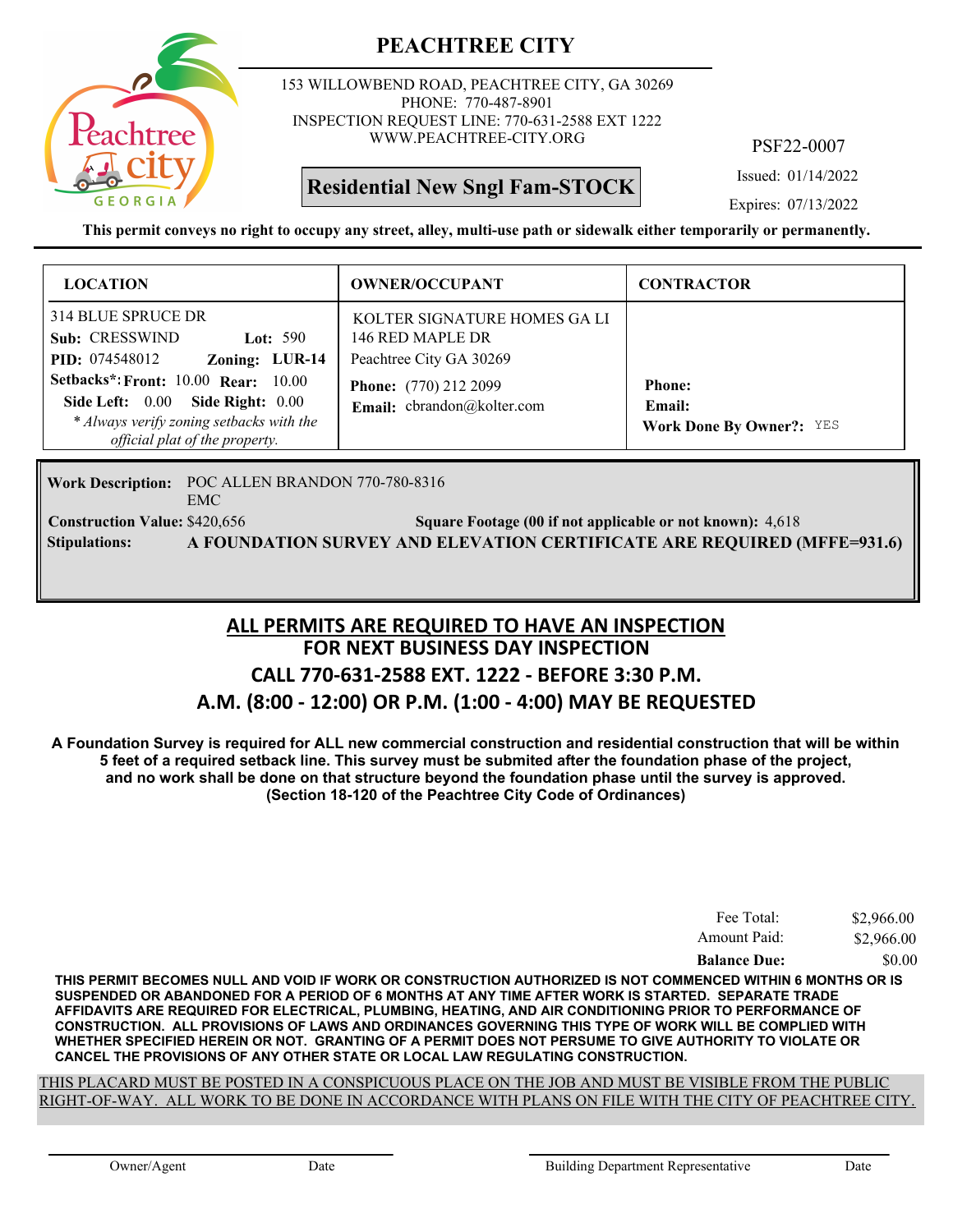

153 WILLOWBEND ROAD, PEACHTREE CITY, GA 30269 PHONE: 770-487-8901 INSPECTION REQUEST LINE: 770-631-2588 EXT 1222 WWW.PEACHTREE-CITY.ORG

**Residential New Sngl Fam-STOCK**

PSF22-0008

Issued: 01/14/2022

Expires: 07/13/2022

**This permit conveys no right to occupy any street, alley, multi-use path or sidewalk either temporarily or permanently.**

| <b>LOCATION</b>                                                                                                                                                                                                                                               | <b>OWNER/OCCUPANT</b>                                                                                                                     | <b>CONTRACTOR</b>                                          |
|---------------------------------------------------------------------------------------------------------------------------------------------------------------------------------------------------------------------------------------------------------------|-------------------------------------------------------------------------------------------------------------------------------------------|------------------------------------------------------------|
| 148 IRON OAK DR<br>Sub: CRESSWIND<br>Lot: $354$<br>Zoning: LUR-14<br><b>PID:</b> 074521030<br><b>Setbacks*: Front: 10.00 Rear: 10.00</b><br>Side Right: 0.00<br>Side Left: 0.00<br>* Always verify zoning setbacks with the<br>official plat of the property. | KOLTER SIGNATURE HOMES GA LI<br>146 RED MAPLE DR<br>Peachtree City GA 30269<br><b>Phone:</b> (770) 212 2099<br>Email: cbrandon@kolter.com | <b>Phone:</b><br>Email:<br><b>Work Done By Owner?:</b> YES |

Work Description: POC ALLEN BRANDON 770-780-8316 EMC **Construction Value:** \$657,824 **861 Square Footage (00 if not applicable or not known):** 7,123 **Stipulations: A FOUNDATION SURVEY IS REQUIRED**

#### **FOR NEXT BUSINESS DAY INSPECTION CALL 770-631-2588 EXT. 1222 - BEFORE 3:30 P.M. A.M. (8:00 - 12:00) OR P.M. (1:00 - 4:00) MAY BE REQUESTED ALL PERMITS ARE REQUIRED TO HAVE AN INSPECTION**

**A Foundation Survey is required for ALL new commercial construction and residential construction that will be within 5 feet of a required setback line. This survey must be submited after the foundation phase of the project, and no work shall be done on that structure beyond the foundation phase until the survey is approved. (Section 18-120 of the Peachtree City Code of Ordinances)**

| <b>Balance Due:</b> | \$0.00     |
|---------------------|------------|
| Amount Paid:        | \$4,230.00 |
| Fee Total:          | \$4,230.00 |

**THIS PERMIT BECOMES NULL AND VOID IF WORK OR CONSTRUCTION AUTHORIZED IS NOT COMMENCED WITHIN 6 MONTHS OR IS SUSPENDED OR ABANDONED FOR A PERIOD OF 6 MONTHS AT ANY TIME AFTER WORK IS STARTED. SEPARATE TRADE AFFIDAVITS ARE REQUIRED FOR ELECTRICAL, PLUMBING, HEATING, AND AIR CONDITIONING PRIOR TO PERFORMANCE OF CONSTRUCTION. ALL PROVISIONS OF LAWS AND ORDINANCES GOVERNING THIS TYPE OF WORK WILL BE COMPLIED WITH WHETHER SPECIFIED HEREIN OR NOT. GRANTING OF A PERMIT DOES NOT PERSUME TO GIVE AUTHORITY TO VIOLATE OR CANCEL THE PROVISIONS OF ANY OTHER STATE OR LOCAL LAW REGULATING CONSTRUCTION.**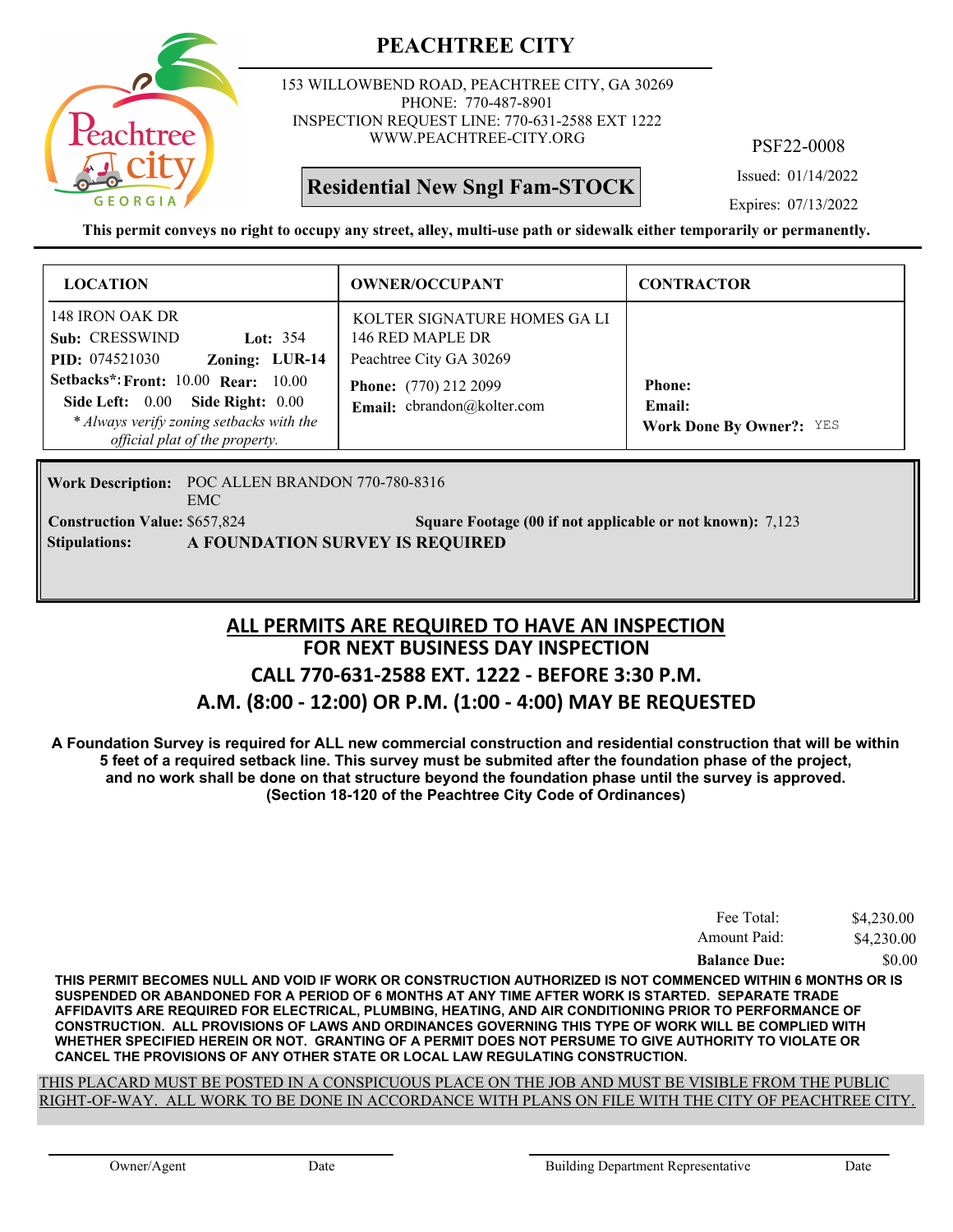

153 WILLOWBEND ROAD, PEACHTREE CITY, GA 30269 PHONE: 770-487-8901 INSPECTION REQUEST LINE: 770-631-2588 EXT 1222 WWW.PEACHTREE-CITY.ORG

# **Residential New Sngl Fam-STOCK**

PSF22-0009

Issued: 01/14/2022

Expires: 07/13/2022

**This permit conveys no right to occupy any street, alley, multi-use path or sidewalk either temporarily or permanently.**

| <b>LOCATION</b>                                                                                                                                                                                                                                                | <b>OWNER/OCCUPANT</b>                                                                                                                 | <b>CONTRACTOR</b>                                                                                                                                                |
|----------------------------------------------------------------------------------------------------------------------------------------------------------------------------------------------------------------------------------------------------------------|---------------------------------------------------------------------------------------------------------------------------------------|------------------------------------------------------------------------------------------------------------------------------------------------------------------|
| <b>602 FRANCIS AVE</b><br>Sub: EVERTON<br>Lot: $639$<br><b>PID:</b> 0746 004<br>Zoning: LUR-15<br><b>Setbacks*: Front: 15.00 Rear: 10.00</b><br>Side Left: 0.00 Side Right: 0.00<br>* Always verify zoning setbacks with the<br>official plat of the property. | PULTE HOME COMPANY LLC<br>2475 Northwinds Parkway<br>ALPHARETTA GA 30009<br><b>Phone:</b> (770) 381 3450<br>Email: tim.poff@pulte.com | PULTE HOME COMPANY LLC<br>2475 Northwinds Parkway<br>ALPHARETTA GA 30009<br><b>Phone:</b> (770) 381 3450<br>Email: tim.poff@pulte.com<br>Work Done By Owner?: NO |

Work Description: NEW CONSTRUCTION OF A SINGLE FAMILY HOME. **Construction Value: \$477,662** 5 Square Footage (00 if not applicable or not known): 4,334 **Stipulations: A FOUNDATION SURVEY IS REQUIRED**

#### **FOR NEXT BUSINESS DAY INSPECTION CALL 770-631-2588 EXT. 1222 - BEFORE 3:30 P.M. A.M. (8:00 - 12:00) OR P.M. (1:00 - 4:00) MAY BE REQUESTED ALL PERMITS ARE REQUIRED TO HAVE AN INSPECTION**

**A Foundation Survey is required for ALL new commercial construction and residential construction that will be within 5 feet of a required setback line. This survey must be submited after the foundation phase of the project, and no work shall be done on that structure beyond the foundation phase until the survey is approved. (Section 18-120 of the Peachtree City Code of Ordinances)**

| Fee Total:          | \$3,305.96 |
|---------------------|------------|
| Amount Paid:        | \$3,305.96 |
| <b>Balance Due:</b> | \$0.00     |

**THIS PERMIT BECOMES NULL AND VOID IF WORK OR CONSTRUCTION AUTHORIZED IS NOT COMMENCED WITHIN 6 MONTHS OR IS SUSPENDED OR ABANDONED FOR A PERIOD OF 6 MONTHS AT ANY TIME AFTER WORK IS STARTED. SEPARATE TRADE AFFIDAVITS ARE REQUIRED FOR ELECTRICAL, PLUMBING, HEATING, AND AIR CONDITIONING PRIOR TO PERFORMANCE OF CONSTRUCTION. ALL PROVISIONS OF LAWS AND ORDINANCES GOVERNING THIS TYPE OF WORK WILL BE COMPLIED WITH WHETHER SPECIFIED HEREIN OR NOT. GRANTING OF A PERMIT DOES NOT PERSUME TO GIVE AUTHORITY TO VIOLATE OR CANCEL THE PROVISIONS OF ANY OTHER STATE OR LOCAL LAW REGULATING CONSTRUCTION.**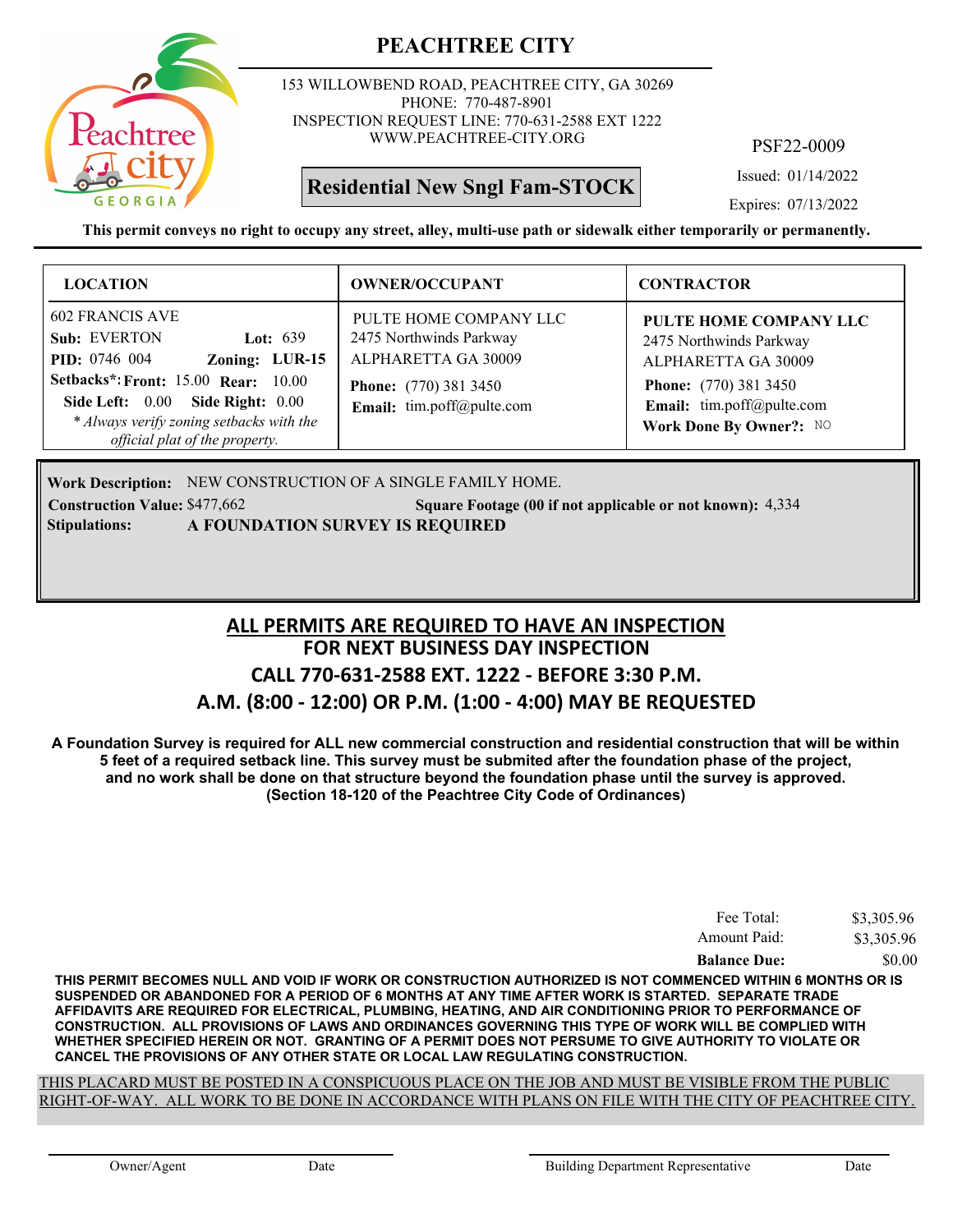

153 WILLOWBEND ROAD, PEACHTREE CITY, GA 30269 PHONE: 770-487-8901 INSPECTION REQUEST LINE: 770-631-2588 EXT 1222 WWW.PEACHTREE-CITY.ORG

# **Residential New Sngl Fam-STOCK**

PSF22-0010

Issued: 01/14/2022

Expires: 07/31/2022

**This permit conveys no right to occupy any street, alley, multi-use path or sidewalk either temporarily or permanently.**

| <b>LOCATION</b>                                                                                                                                                                                                                                                | <b>OWNER/OCCUPANT</b>                                                                                                                 | <b>CONTRACTOR</b>                                                                                                                                                |
|----------------------------------------------------------------------------------------------------------------------------------------------------------------------------------------------------------------------------------------------------------------|---------------------------------------------------------------------------------------------------------------------------------------|------------------------------------------------------------------------------------------------------------------------------------------------------------------|
| 544 COLEBROOK WAY<br>Sub: EVERTON<br>Lot: 189<br><b>PID:</b> 073466010<br>$GR-4$<br>Zoning:<br><b>Setbacks*: Front: 20.00 Rear: 10.00</b><br>Side Left: 0.00<br>Side Right: 0.00<br>* Always verify zoning setbacks with the<br>official plat of the property. | PULTE HOME COMPANY LLC<br>2475 Northwinds Parkway<br>ALPHARETTA GA 30009<br><b>Phone:</b> (770) 381 3450<br>Email: tim.poff@pulte.com | PULTE HOME COMPANY LLC<br>2475 Northwinds Parkway<br>ALPHARETTA GA 30009<br><b>Phone:</b> (770) 381 3450<br>Email: tim.poff@pulte.com<br>Work Done By Owner?: NO |

Work Description: New construction of a single family home.

**Construction Value:** \$231,780 2,427 **2,427** Square Footage (00 if not applicable or not known): 2,427 **Stipulations: A FOUNDATION SURVEY AND ELEVATION CERTIFICATE ARE REQUIRED (MFFE=889.8)**

# **FOR NEXT BUSINESS DAY INSPECTION CALL 770-631-2588 EXT. 1222 - BEFORE 3:30 P.M. A.M. (8:00 - 12:00) OR P.M. (1:00 - 4:00) MAY BE REQUESTED ALL PERMITS ARE REQUIRED TO HAVE AN INSPECTION**

**A Foundation Survey is required for ALL new commercial construction and residential construction that will be within 5 feet of a required setback line. This survey must be submited after the foundation phase of the project, and no work shall be done on that structure beyond the foundation phase until the survey is approved. (Section 18-120 of the Peachtree City Code of Ordinances)**

| Fee Total:          | \$1,830.67 |
|---------------------|------------|
| Amount Paid:        | \$1,830.67 |
| <b>Balance Due:</b> | \$0.00     |

**THIS PERMIT BECOMES NULL AND VOID IF WORK OR CONSTRUCTION AUTHORIZED IS NOT COMMENCED WITHIN 6 MONTHS OR IS SUSPENDED OR ABANDONED FOR A PERIOD OF 6 MONTHS AT ANY TIME AFTER WORK IS STARTED. SEPARATE TRADE AFFIDAVITS ARE REQUIRED FOR ELECTRICAL, PLUMBING, HEATING, AND AIR CONDITIONING PRIOR TO PERFORMANCE OF CONSTRUCTION. ALL PROVISIONS OF LAWS AND ORDINANCES GOVERNING THIS TYPE OF WORK WILL BE COMPLIED WITH WHETHER SPECIFIED HEREIN OR NOT. GRANTING OF A PERMIT DOES NOT PERSUME TO GIVE AUTHORITY TO VIOLATE OR CANCEL THE PROVISIONS OF ANY OTHER STATE OR LOCAL LAW REGULATING CONSTRUCTION.**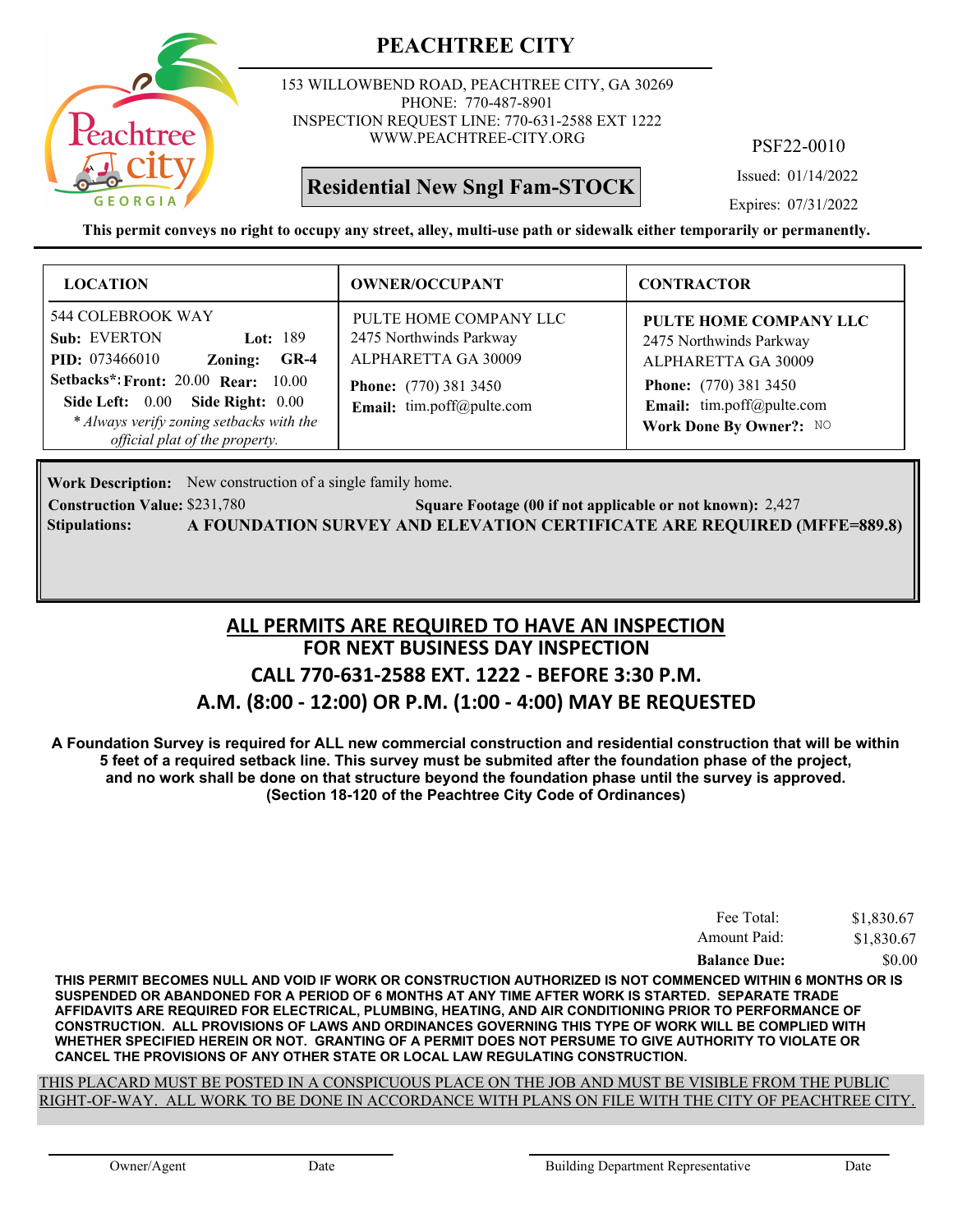

153 WILLOWBEND ROAD, PEACHTREE CITY, GA 30269 PHONE: 770-487-8901 INSPECTION REQUEST LINE: 770-631-2588 EXT 1222 WWW.PEACHTREE-CITY.ORG

# **Residential New Sngl Fam-STOCK**

PSF22-0011

Issued: 01/14/2022

Expires: 08/01/2022

**This permit conveys no right to occupy any street, alley, multi-use path or sidewalk either temporarily or permanently.**

| <b>LOCATION</b>                                                                                                                                                                                                                                               | <b>OWNER/OCCUPANT</b>                                                                                                                   | <b>CONTRACTOR</b>                                                                                                                                                |
|---------------------------------------------------------------------------------------------------------------------------------------------------------------------------------------------------------------------------------------------------------------|-----------------------------------------------------------------------------------------------------------------------------------------|------------------------------------------------------------------------------------------------------------------------------------------------------------------|
| 426 BANDON WAY<br>Sub: EVERTON<br>Lot: $151$<br><b>PID:</b> 073463026<br>$GR-4$<br>Zoning:<br><b>Setbacks*: Front: 20.00 Rear: 10.00</b><br>Side Right: 0.00<br>Side Left: 0.00<br>* Always verify zoning setbacks with the<br>official plat of the property. | PULTE HOME COMPANY LLC<br>2475 Northwinds Parkway<br>ALPHARETTA GA 30009<br><b>Phone:</b> (770) 381 3450<br>Email: $tim.poff@pulte.com$ | PULTE HOME COMPANY LLC<br>2475 Northwinds Parkway<br>ALPHARETTA GA 30009<br><b>Phone:</b> (770) 381 3450<br>Email: tim.poff@pulte.com<br>Work Done By Owner?: NO |

Work Description: New construction of a single family home.

**Construction Value:** \$350,216 **Square Footage (00 if not applicable or not known):** 3,456 **Stipulations: A FOUNDATION SURVEY AND ELEVATION CERTIFICATE ARE REQUIRED (MFFE=882.7)**

# **FOR NEXT BUSINESS DAY INSPECTION CALL 770-631-2588 EXT. 1222 - BEFORE 3:30 P.M. A.M. (8:00 - 12:00) OR P.M. (1:00 - 4:00) MAY BE REQUESTED ALL PERMITS ARE REQUIRED TO HAVE AN INSPECTION**

**A Foundation Survey is required for ALL new commercial construction and residential construction that will be within 5 feet of a required setback line. This survey must be submited after the foundation phase of the project, and no work shall be done on that structure beyond the foundation phase until the survey is approved. (Section 18-120 of the Peachtree City Code of Ordinances)**

| Fee Total:          | \$2,541.29 |
|---------------------|------------|
| Amount Paid:        | \$2,541.29 |
| <b>Balance Due:</b> | \$0.00     |

**THIS PERMIT BECOMES NULL AND VOID IF WORK OR CONSTRUCTION AUTHORIZED IS NOT COMMENCED WITHIN 6 MONTHS OR IS SUSPENDED OR ABANDONED FOR A PERIOD OF 6 MONTHS AT ANY TIME AFTER WORK IS STARTED. SEPARATE TRADE AFFIDAVITS ARE REQUIRED FOR ELECTRICAL, PLUMBING, HEATING, AND AIR CONDITIONING PRIOR TO PERFORMANCE OF CONSTRUCTION. ALL PROVISIONS OF LAWS AND ORDINANCES GOVERNING THIS TYPE OF WORK WILL BE COMPLIED WITH WHETHER SPECIFIED HEREIN OR NOT. GRANTING OF A PERMIT DOES NOT PERSUME TO GIVE AUTHORITY TO VIOLATE OR CANCEL THE PROVISIONS OF ANY OTHER STATE OR LOCAL LAW REGULATING CONSTRUCTION.**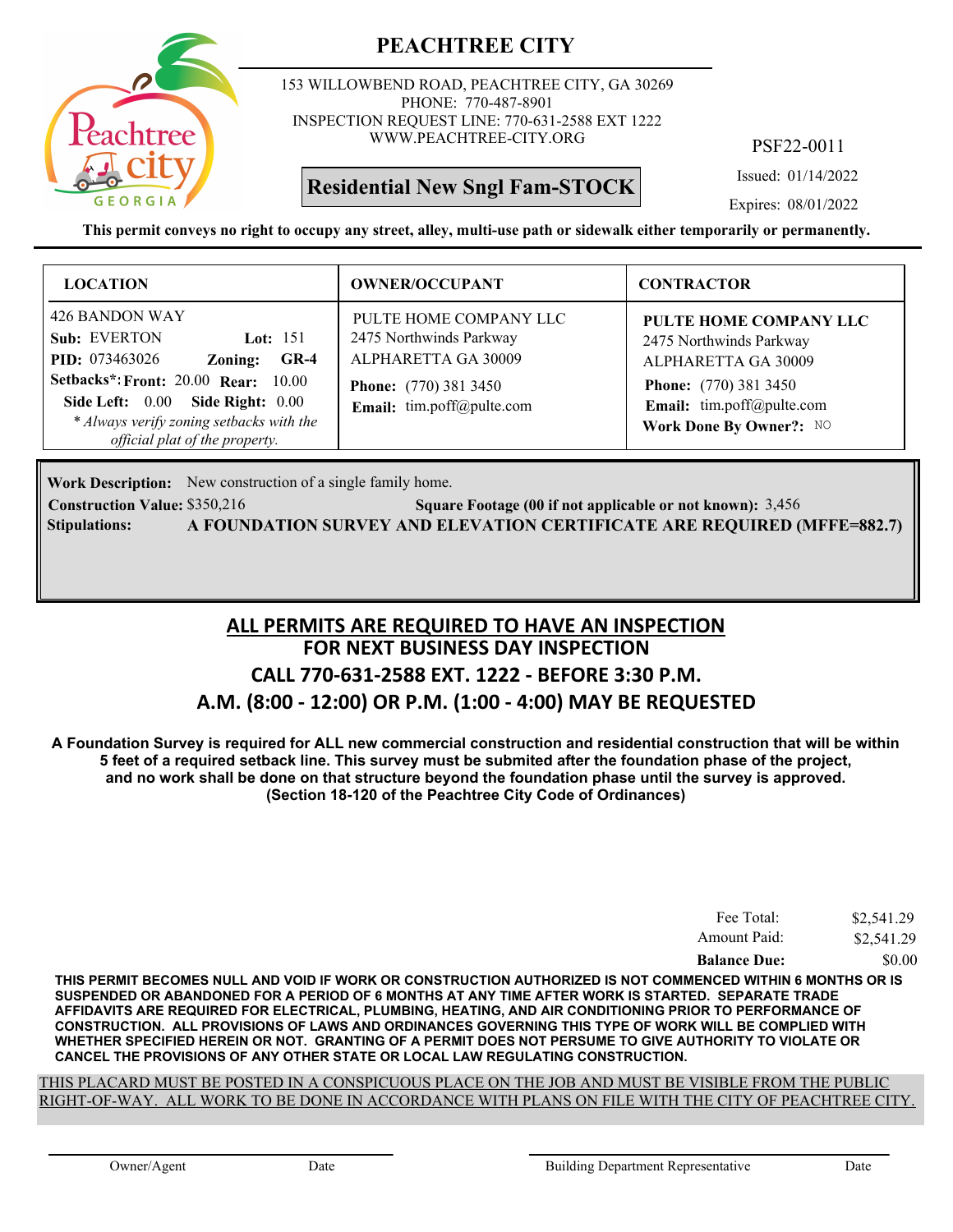

153 WILLOWBEND ROAD, PEACHTREE CITY, GA 30269 PHONE: 770-487-8901 INSPECTION REQUEST LINE: 770-631-2588 EXT 1222 WWW.PEACHTREE-CITY.ORG

# **Residential New Sngl Fam-STOCK**

PSF22-0012

Issued: 01/14/2022

Expires: 07/31/2022

**This permit conveys no right to occupy any street, alley, multi-use path or sidewalk either temporarily or permanently.**

| <b>LOCATION</b>                                                                                                                                                                                                                                                    | <b>OWNER/OCCUPANT</b>                                                                                                                 | <b>CONTRACTOR</b>                                                                                                                                                |
|--------------------------------------------------------------------------------------------------------------------------------------------------------------------------------------------------------------------------------------------------------------------|---------------------------------------------------------------------------------------------------------------------------------------|------------------------------------------------------------------------------------------------------------------------------------------------------------------|
| 542 COLEBROOK WAY<br>Sub: EVERTON<br><b>Lot:</b> 188<br><b>PID:</b> 073466011<br>$GR-4$<br>Zoning:<br><b>Setbacks*: Front: 20.00 Rear: 10.00</b><br>Side Left: 0.00 Side Right: 0.00<br>* Always verify zoning setbacks with the<br>official plat of the property. | PULTE HOME COMPANY LLC<br>2475 Northwinds Parkway<br>ALPHARETTA GA 30009<br><b>Phone:</b> (770) 381 3450<br>Email: tim.poff@pulte.com | PULTE HOME COMPANY LLC<br>2475 Northwinds Parkway<br>ALPHARETTA GA 30009<br><b>Phone:</b> (770) 381 3450<br>Email: tim.poff@pulte.com<br>Work Done By Owner?: NO |

Work Description: New construction of a single family home.

**Construction Value:** \$283,881 **3,117 Square Footage (00 if not applicable or not known):** 3,117 **Stipulations: A FOUNDATION SURVEY AND ELEVATION CERTIFICATE ARE REQUIRED (MFFE=889.8)**

# **FOR NEXT BUSINESS DAY INSPECTION CALL 770-631-2588 EXT. 1222 - BEFORE 3:30 P.M. A.M. (8:00 - 12:00) OR P.M. (1:00 - 4:00) MAY BE REQUESTED ALL PERMITS ARE REQUIRED TO HAVE AN INSPECTION**

**A Foundation Survey is required for ALL new commercial construction and residential construction that will be within 5 feet of a required setback line. This survey must be submited after the foundation phase of the project, and no work shall be done on that structure beyond the foundation phase until the survey is approved. (Section 18-120 of the Peachtree City Code of Ordinances)**

| Fee Total:          | \$2,143.28 |
|---------------------|------------|
| Amount Paid:        | \$2,143.28 |
| <b>Balance Due:</b> | \$0.00     |

**THIS PERMIT BECOMES NULL AND VOID IF WORK OR CONSTRUCTION AUTHORIZED IS NOT COMMENCED WITHIN 6 MONTHS OR IS SUSPENDED OR ABANDONED FOR A PERIOD OF 6 MONTHS AT ANY TIME AFTER WORK IS STARTED. SEPARATE TRADE AFFIDAVITS ARE REQUIRED FOR ELECTRICAL, PLUMBING, HEATING, AND AIR CONDITIONING PRIOR TO PERFORMANCE OF CONSTRUCTION. ALL PROVISIONS OF LAWS AND ORDINANCES GOVERNING THIS TYPE OF WORK WILL BE COMPLIED WITH WHETHER SPECIFIED HEREIN OR NOT. GRANTING OF A PERMIT DOES NOT PERSUME TO GIVE AUTHORITY TO VIOLATE OR CANCEL THE PROVISIONS OF ANY OTHER STATE OR LOCAL LAW REGULATING CONSTRUCTION.**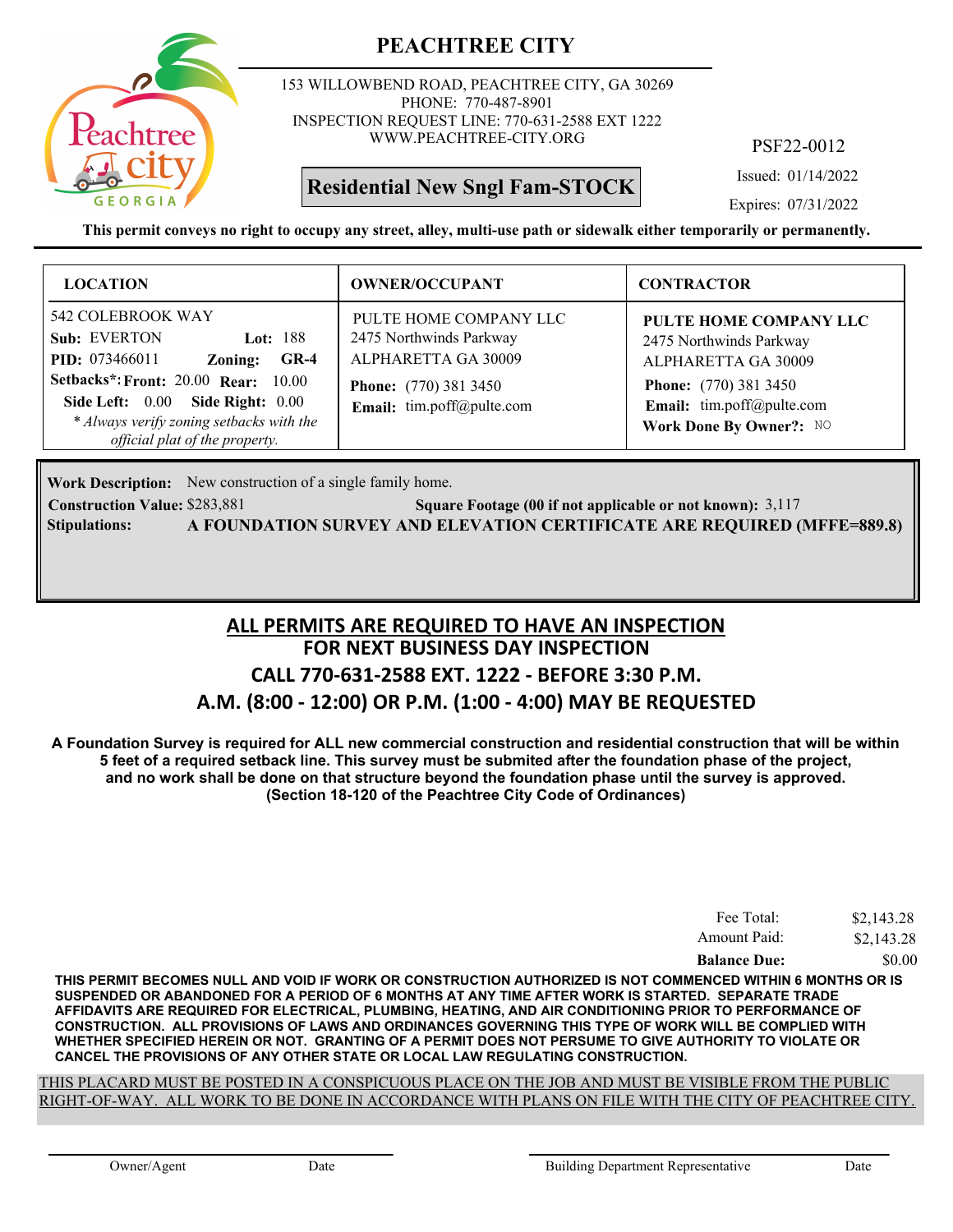

153 WILLOWBEND ROAD, PEACHTREE CITY, GA 30269 PHONE: 770-487-8901 INSPECTION REQUEST LINE: 770-631-2588 EXT 1222 WWW.PEACHTREE-CITY.ORG

# **Residential New Sngl Fam-STOCK**

PSF22-0013

Issued: 01/14/2022

Expires: 07/13/2022

**This permit conveys no right to occupy any street, alley, multi-use path or sidewalk either temporarily or permanently.**

| <b>LOCATION</b>                                                                                                                                                                                                                                         | <b>OWNER/OCCUPANT</b>                                                                                                                 | <b>CONTRACTOR</b>                                                                                                                                                |
|---------------------------------------------------------------------------------------------------------------------------------------------------------------------------------------------------------------------------------------------------------|---------------------------------------------------------------------------------------------------------------------------------------|------------------------------------------------------------------------------------------------------------------------------------------------------------------|
| 709 LILYKATE LN<br>Sub: EVERTON<br>Lot: $631$<br><b>PID:</b> 0746 004<br>Zoning: LUR-15<br><b>Setbacks*: Front: 15.00 Rear: 10.00</b><br>Side Left: 0.00 Side Right: 0.00<br>* Always verify zoning setbacks with the<br>official plat of the property. | PULTE HOME COMPANY LLC<br>2475 Northwinds Parkway<br>ALPHARETTA GA 30009<br><b>Phone:</b> (770) 381 3450<br>Email: tim.poff@pulte.com | PULTE HOME COMPANY LLC<br>2475 Northwinds Parkway<br>ALPHARETTA GA 30009<br><b>Phone:</b> (770) 381 3450<br>Email: tim.poff@pulte.com<br>Work Done By Owner?: NO |

Work Description: New construction of a single family home.

**Construction Value:** \$479,098 5quare Footage (00 if not applicable or not known): 4,335 **Stipulations: A FOUNDATION SURVEY IS REQUIRED**

# **FOR NEXT BUSINESS DAY INSPECTION CALL 770-631-2588 EXT. 1222 - BEFORE 3:30 P.M. A.M. (8:00 - 12:00) OR P.M. (1:00 - 4:00) MAY BE REQUESTED ALL PERMITS ARE REQUIRED TO HAVE AN INSPECTION**

**A Foundation Survey is required for ALL new commercial construction and residential construction that will be within 5 feet of a required setback line. This survey must be submited after the foundation phase of the project, and no work shall be done on that structure beyond the foundation phase until the survey is approved. (Section 18-120 of the Peachtree City Code of Ordinances)**

| Fee Total:          | \$3,314.58 |
|---------------------|------------|
| Amount Paid:        | \$3,314.58 |
| <b>Balance Due:</b> | \$0.00     |

**THIS PERMIT BECOMES NULL AND VOID IF WORK OR CONSTRUCTION AUTHORIZED IS NOT COMMENCED WITHIN 6 MONTHS OR IS SUSPENDED OR ABANDONED FOR A PERIOD OF 6 MONTHS AT ANY TIME AFTER WORK IS STARTED. SEPARATE TRADE AFFIDAVITS ARE REQUIRED FOR ELECTRICAL, PLUMBING, HEATING, AND AIR CONDITIONING PRIOR TO PERFORMANCE OF CONSTRUCTION. ALL PROVISIONS OF LAWS AND ORDINANCES GOVERNING THIS TYPE OF WORK WILL BE COMPLIED WITH WHETHER SPECIFIED HEREIN OR NOT. GRANTING OF A PERMIT DOES NOT PERSUME TO GIVE AUTHORITY TO VIOLATE OR CANCEL THE PROVISIONS OF ANY OTHER STATE OR LOCAL LAW REGULATING CONSTRUCTION.**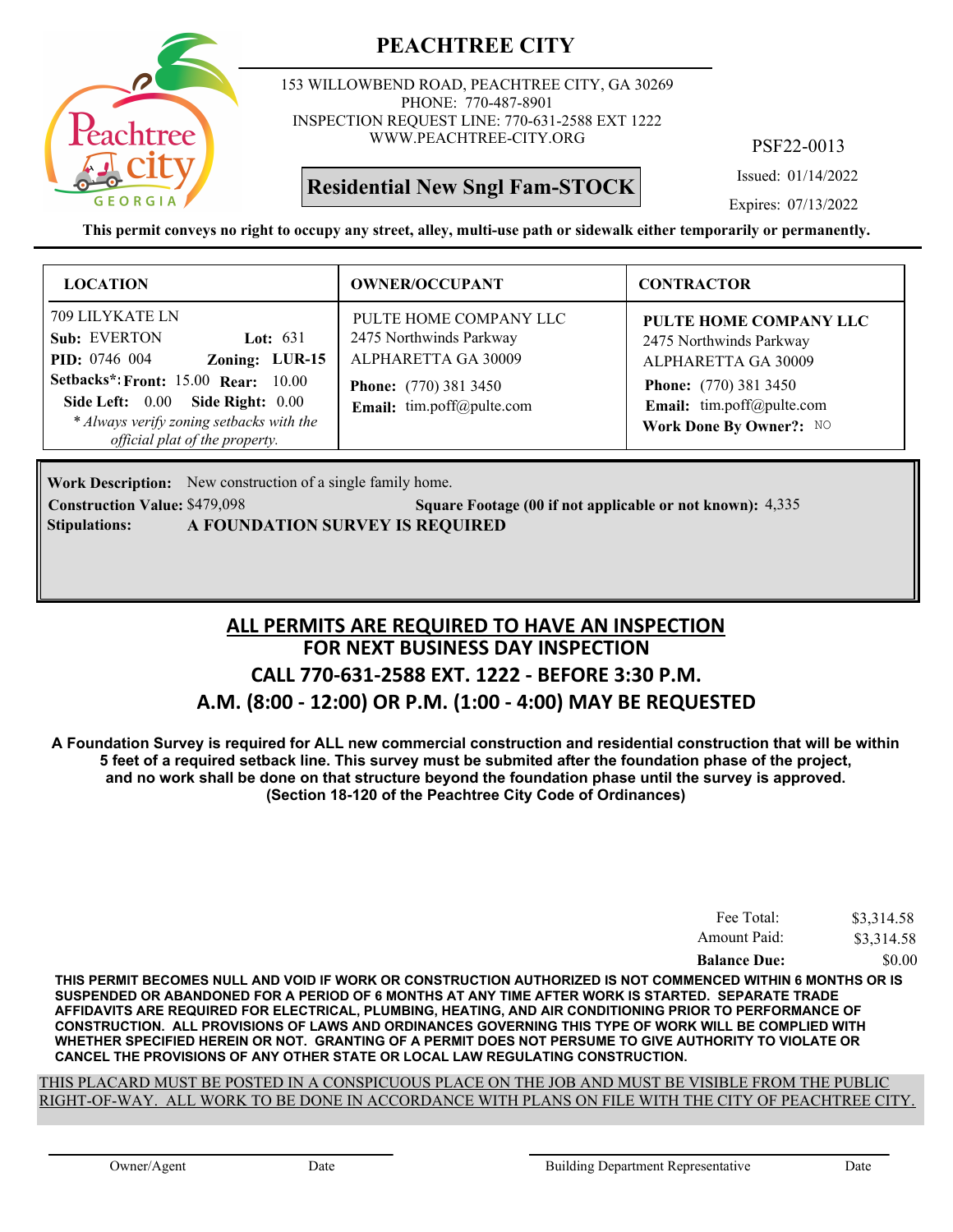

153 WILLOWBEND ROAD, PEACHTREE CITY, GA 30269 PHONE: 770-487-8901 INSPECTION REQUEST LINE: 770-631-2588 EXT 1222 WWW.PEACHTREE-CITY.ORG

# **Residential New Sngl Fam-STOCK**

PSF22-0014

Issued: 01/24/2022

Expires: 07/23/2022

**This permit conveys no right to occupy any street, alley, multi-use path or sidewalk either temporarily or permanently.**

| <b>LOCATION</b>                                                                                                                                                                                                                                                 | <b>OWNER/OCCUPANT</b>                                                                                                                 | <b>CONTRACTOR</b>                                                                                                                                                |
|-----------------------------------------------------------------------------------------------------------------------------------------------------------------------------------------------------------------------------------------------------------------|---------------------------------------------------------------------------------------------------------------------------------------|------------------------------------------------------------------------------------------------------------------------------------------------------------------|
| <b>145 WESTBERRY ST</b><br>Sub: EVERTON<br>Lot: $653$<br><b>PID:</b> 0746 004<br>Zoning: LUR-15<br><b>Setbacks*: Front: 15.00 Rear: 10.00</b><br>Side Left: 0.00 Side Right: 0.00<br>* Always verify zoning setbacks with the<br>official plat of the property. | PULTE HOME COMPANY LLC<br>2475 Northwinds Parkway<br>ALPHARETTA GA 30009<br><b>Phone:</b> (770) 381 3450<br>Email: tim.poff@pulte.com | PULTE HOME COMPANY LLC<br>2475 Northwinds Parkway<br>ALPHARETTA GA 30009<br><b>Phone:</b> (770) 381 3450<br>Email: tim.poff@pulte.com<br>Work Done By Owner?: NO |

Work Description: New construction of a single family home.

**Construction Value:** \$646,240 **Square Footage (00 if not applicable or not known):** 6,657 **Stipulations: FOUNDATION SURVEY AND ELEVATION CERTIFICATE REQUIRED FOR THIS LOT**

# **FOR NEXT BUSINESS DAY INSPECTION CALL 770-631-2588 EXT. 1222 - BEFORE 3:30 P.M. A.M. (8:00 - 12:00) OR P.M. (1:00 - 4:00) MAY BE REQUESTED ALL PERMITS ARE REQUIRED TO HAVE AN INSPECTION**

**A Foundation Survey is required for ALL new commercial construction and residential construction that will be within 5 feet of a required setback line. This survey must be submited after the foundation phase of the project, and no work shall be done on that structure beyond the foundation phase until the survey is approved. (Section 18-120 of the Peachtree City Code of Ordinances)**

| Fee Total:          | \$4,171.20 |
|---------------------|------------|
| Amount Paid:        | \$4,171.20 |
| <b>Balance Due:</b> | \$0.00     |

**THIS PERMIT BECOMES NULL AND VOID IF WORK OR CONSTRUCTION AUTHORIZED IS NOT COMMENCED WITHIN 6 MONTHS OR IS SUSPENDED OR ABANDONED FOR A PERIOD OF 6 MONTHS AT ANY TIME AFTER WORK IS STARTED. SEPARATE TRADE AFFIDAVITS ARE REQUIRED FOR ELECTRICAL, PLUMBING, HEATING, AND AIR CONDITIONING PRIOR TO PERFORMANCE OF CONSTRUCTION. ALL PROVISIONS OF LAWS AND ORDINANCES GOVERNING THIS TYPE OF WORK WILL BE COMPLIED WITH WHETHER SPECIFIED HEREIN OR NOT. GRANTING OF A PERMIT DOES NOT PERSUME TO GIVE AUTHORITY TO VIOLATE OR CANCEL THE PROVISIONS OF ANY OTHER STATE OR LOCAL LAW REGULATING CONSTRUCTION.**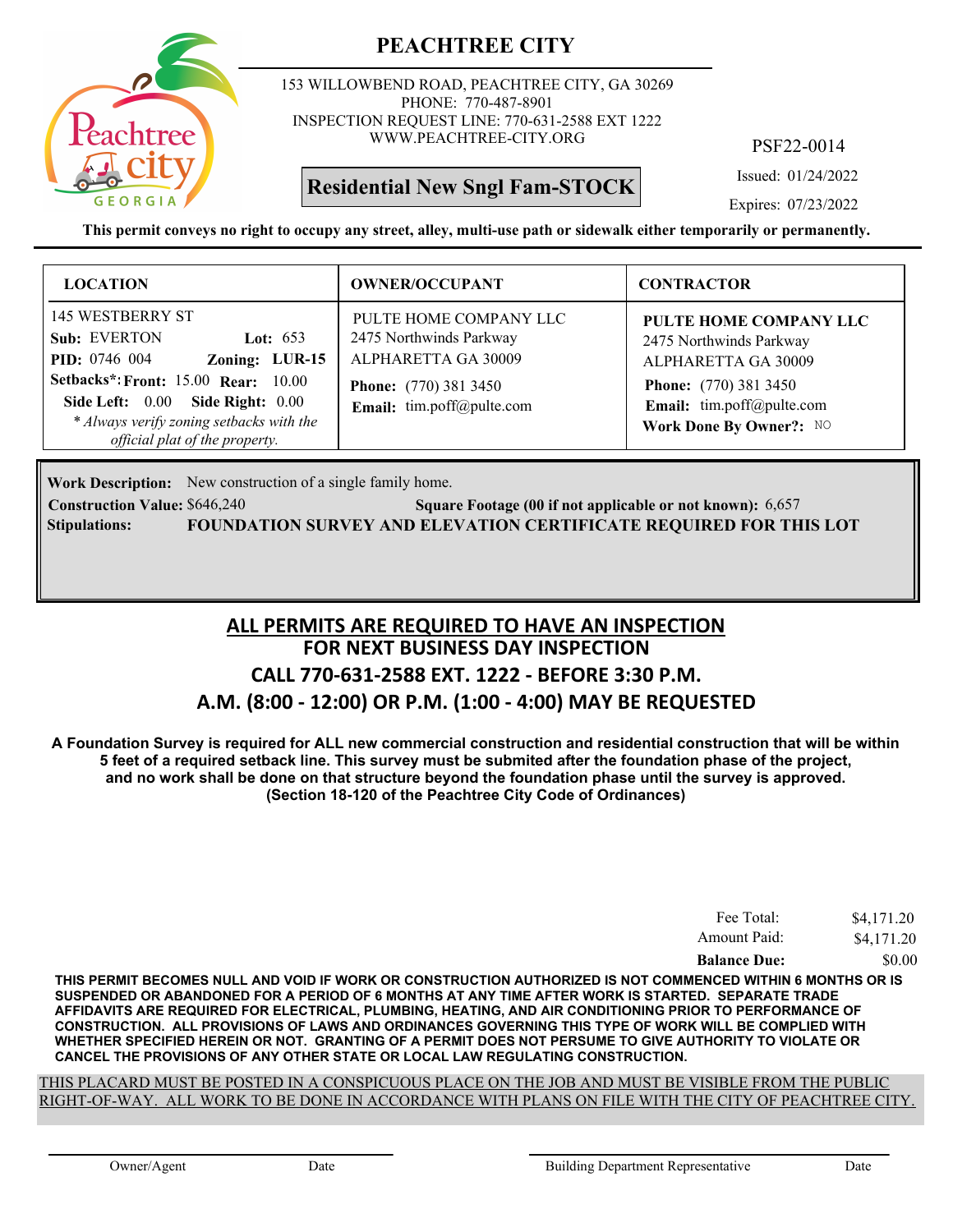

153 WILLOWBEND ROAD, PEACHTREE CITY, GA 30269 PHONE: 770-487-8901 INSPECTION REQUEST LINE: 770-631-2588 EXT 1222 WWW.PEACHTREE-CITY.ORG

# **Residential New Sngl Fam-STOCK**

PSF22-0015

Issued: 01/24/2022

Expires: 07/23/2022

**This permit conveys no right to occupy any street, alley, multi-use path or sidewalk either temporarily or permanently.**

| <b>LOCATION</b>                                                                                                                                                                                                                                         | <b>OWNER/OCCUPANT</b>                                                                                                                 | <b>CONTRACTOR</b>                                                                                                                                                |
|---------------------------------------------------------------------------------------------------------------------------------------------------------------------------------------------------------------------------------------------------------|---------------------------------------------------------------------------------------------------------------------------------------|------------------------------------------------------------------------------------------------------------------------------------------------------------------|
| 607 FRANCIS AVE<br>Sub: EVERTON<br>Lot: $643$<br><b>PID:</b> 0746 004<br>Zoning: LUR-15<br><b>Setbacks*: Front: 15.00 Rear: 10.00</b><br>Side Left: 0.00 Side Right: 0.00<br>* Always verify zoning setbacks with the<br>official plat of the property. | PULTE HOME COMPANY LLC<br>2475 Northwinds Parkway<br>ALPHARETTA GA 30009<br><b>Phone:</b> (770) 381 3450<br>Email: tim.poff@pulte.com | PULTE HOME COMPANY LLC<br>2475 Northwinds Parkway<br>ALPHARETTA GA 30009<br><b>Phone:</b> (770) 381 3450<br>Email: tim.poff@pulte.com<br>Work Done By Owner?: NO |

Work Description: New construction of a single family home. **Construction Value:** \$373,067 5,678 **Square Footage (00 if not applicable or not known):** 3,678 **Stipulations:**

# **FOR NEXT BUSINESS DAY INSPECTION CALL 770-631-2588 EXT. 1222 - BEFORE 3:30 P.M. ALL PERMITS ARE REQUIRED TO HAVE AN INSPECTION**

#### **A.M. (8:00 - 12:00) OR P.M. (1:00 - 4:00) MAY BE REQUESTED**

**A Foundation Survey is required for ALL new commercial construction and residential construction that will be within 5 feet of a required setback line. This survey must be submited after the foundation phase of the project, and no work shall be done on that structure beyond the foundation phase until the survey is approved. (Section 18-120 of the Peachtree City Code of Ordinances)**

| <b>Balance Due:</b> | \$0.00     |
|---------------------|------------|
| Amount Paid:        | \$2,678.40 |
| Fee Total:          | \$2,678.40 |

**THIS PERMIT BECOMES NULL AND VOID IF WORK OR CONSTRUCTION AUTHORIZED IS NOT COMMENCED WITHIN 6 MONTHS OR IS SUSPENDED OR ABANDONED FOR A PERIOD OF 6 MONTHS AT ANY TIME AFTER WORK IS STARTED. SEPARATE TRADE AFFIDAVITS ARE REQUIRED FOR ELECTRICAL, PLUMBING, HEATING, AND AIR CONDITIONING PRIOR TO PERFORMANCE OF CONSTRUCTION. ALL PROVISIONS OF LAWS AND ORDINANCES GOVERNING THIS TYPE OF WORK WILL BE COMPLIED WITH WHETHER SPECIFIED HEREIN OR NOT. GRANTING OF A PERMIT DOES NOT PERSUME TO GIVE AUTHORITY TO VIOLATE OR CANCEL THE PROVISIONS OF ANY OTHER STATE OR LOCAL LAW REGULATING CONSTRUCTION.**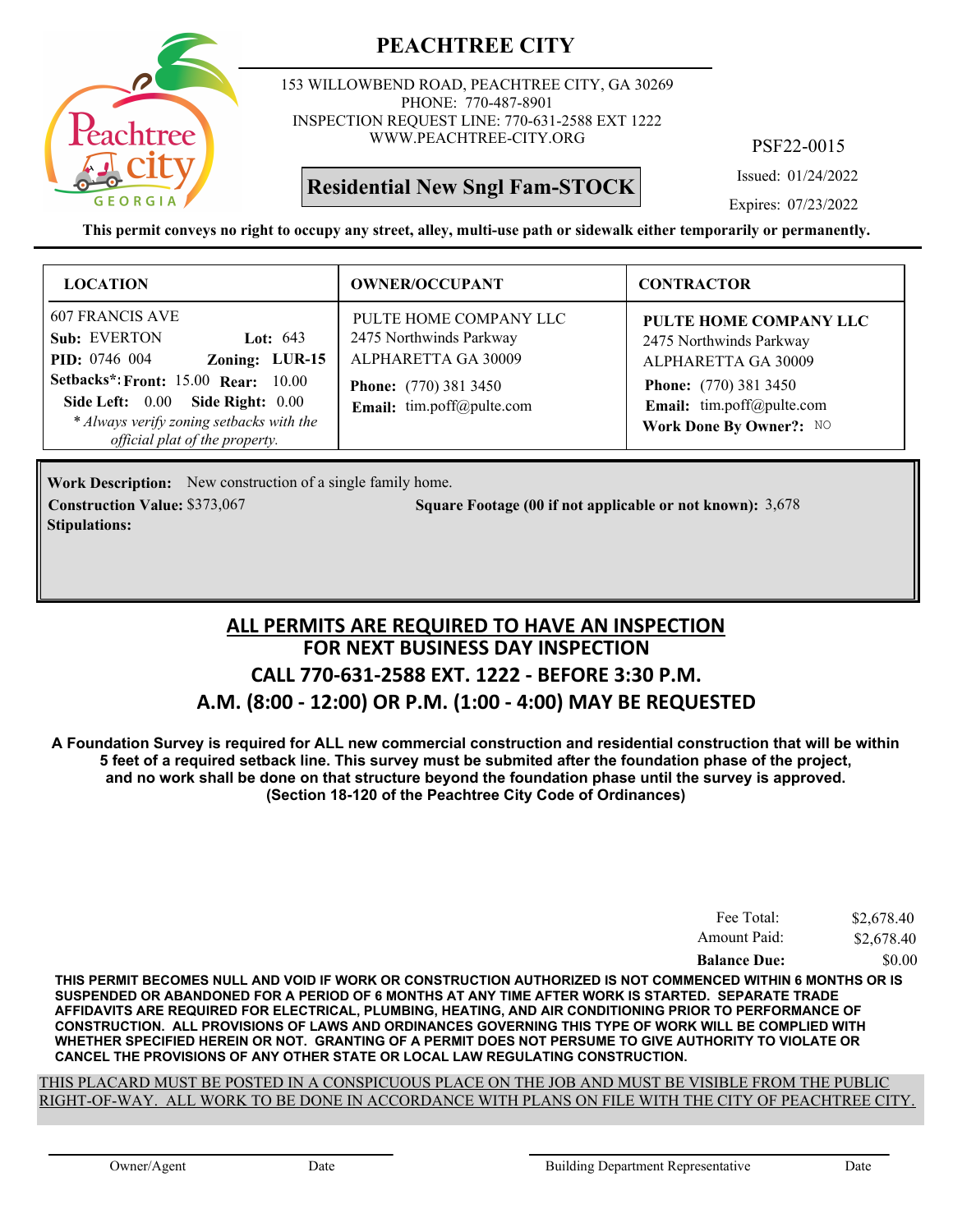

153 WILLOWBEND ROAD, PEACHTREE CITY, GA 30269 PHONE: 770-487-8901 INSPECTION REQUEST LINE: 770-631-2588 EXT 1222 WWW.PEACHTREE-CITY.ORG

**Residential New Sngl Fam-STOCK**

PSF22-0016

Issued: 01/25/2022

Expires: 07/24/2022

**This permit conveys no right to occupy any street, alley, multi-use path or sidewalk either temporarily or permanently.**

| <b>LOCATION</b>                                                                                                                                           | <b>OWNER/OCCUPANT</b>                                                       | <b>CONTRACTOR</b>                                          |
|-----------------------------------------------------------------------------------------------------------------------------------------------------------|-----------------------------------------------------------------------------|------------------------------------------------------------|
| 507 HAZELNUT DR<br>Sub: CRESSWIND<br>Lot: $614$<br>Zoning: LUR-14<br><b>PID:</b> 074546002                                                                | KOLTER SIGNATURE HOMES GA LI<br>146 RED MAPLE DR<br>Peachtree City GA 30269 |                                                            |
| Setbacks*: Front: $10.00$ Rear: $10.00$<br>Side Left: 0.00 Side Right: 0.00<br>* Always verify zoning setbacks with the<br>official plat of the property. | Phone: (770) 212 2099<br>Email: cbrandon@kolter.com                         | <b>Phone:</b><br>Email:<br><b>Work Done By Owner?: YES</b> |

Work Description: POC ALLEN BRANDON 770-780-8316 EMC **Construction Value:** \$331,108 **Square Footage (00 if not applicable or not known):** 3,445 **A FOUNDATION SURVEY AND ELEVATION CERTIFICATE ARE REQUIRED (MFFE = 929.40) Stipulations:**

#### **FOR NEXT BUSINESS DAY INSPECTION CALL 770-631-2588 EXT. 1222 - BEFORE 3:30 P.M. A.M. (8:00 - 12:00) OR P.M. (1:00 - 4:00) MAY BE REQUESTED ALL PERMITS ARE REQUIRED TO HAVE AN INSPECTION**

**A Foundation Survey is required for ALL new commercial construction and residential construction that will be within 5 feet of a required setback line. This survey must be submited after the foundation phase of the project, and no work shall be done on that structure beyond the foundation phase until the survey is approved. (Section 18-120 of the Peachtree City Code of Ordinances)**

| Fee Total:          | \$2,432.00 |
|---------------------|------------|
| Amount Paid:        | \$2,432.00 |
| <b>Balance Due:</b> | \$0.00     |

**THIS PERMIT BECOMES NULL AND VOID IF WORK OR CONSTRUCTION AUTHORIZED IS NOT COMMENCED WITHIN 6 MONTHS OR IS SUSPENDED OR ABANDONED FOR A PERIOD OF 6 MONTHS AT ANY TIME AFTER WORK IS STARTED. SEPARATE TRADE AFFIDAVITS ARE REQUIRED FOR ELECTRICAL, PLUMBING, HEATING, AND AIR CONDITIONING PRIOR TO PERFORMANCE OF CONSTRUCTION. ALL PROVISIONS OF LAWS AND ORDINANCES GOVERNING THIS TYPE OF WORK WILL BE COMPLIED WITH WHETHER SPECIFIED HEREIN OR NOT. GRANTING OF A PERMIT DOES NOT PERSUME TO GIVE AUTHORITY TO VIOLATE OR CANCEL THE PROVISIONS OF ANY OTHER STATE OR LOCAL LAW REGULATING CONSTRUCTION.**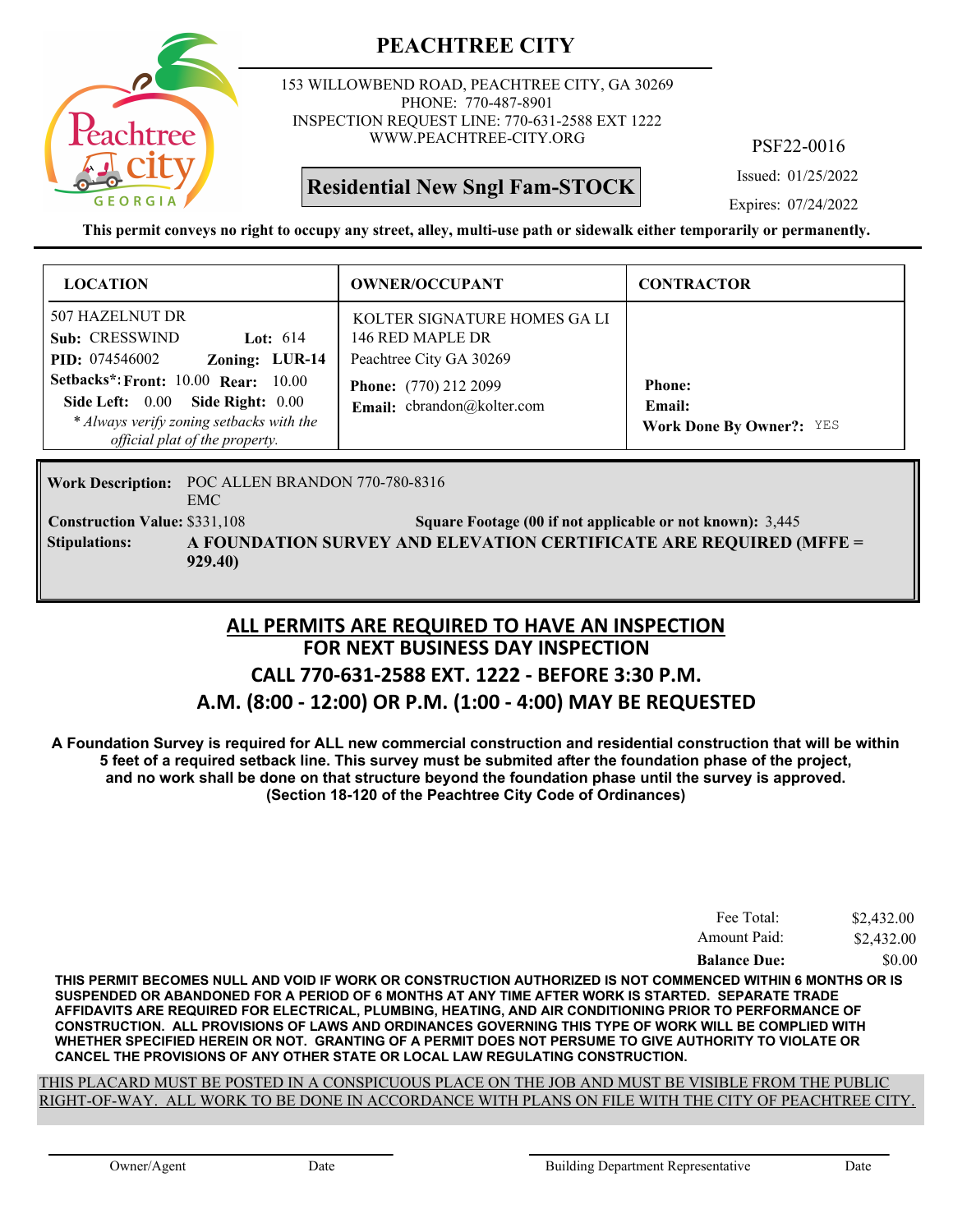

153 WILLOWBEND ROAD, PEACHTREE CITY, GA 30269 PHONE: 770-487-8901 INSPECTION REQUEST LINE: 770-631-2588 EXT 1222 WWW.PEACHTREE-CITY.ORG

**Residential New Sngl Fam-STOCK**

PSF22-0018

Issued: 01/25/2022

Expires: 07/24/2022

**This permit conveys no right to occupy any street, alley, multi-use path or sidewalk either temporarily or permanently.**

| <b>LOCATION</b>                                                                                                                                              | <b>OWNER/OCCUPANT</b>                                                       | <b>CONTRACTOR</b>                                          |
|--------------------------------------------------------------------------------------------------------------------------------------------------------------|-----------------------------------------------------------------------------|------------------------------------------------------------|
| 513 HAZELNUT DR<br>Sub: CRESSWIND<br>Lot: $611$<br>Zoning: LUR-14<br><b>PID:</b> 074546005                                                                   | KOLTER SIGNATURE HOMES GA LI<br>146 RED MAPLE DR<br>Peachtree City GA 30269 |                                                            |
| <b>Setbacks*: Front: 10.00 Rear: 10.00</b><br>Side Left: 0.00 Side Right: 0.00<br>* Always verify zoning setbacks with the<br>official plat of the property. | Phone: (770) 212 2099<br>Email: cbrandon@kolter.com                         | <b>Phone:</b><br>Email:<br><b>Work Done By Owner?: YES</b> |

Work Description: POC ALLEN BRANDON 770-780-8316 EMC **Construction Value:** \$224,114 2,447 **Square Footage (00 if not applicable or not known):** 2,447 **Stipulations:**

#### **FOR NEXT BUSINESS DAY INSPECTION CALL 770-631-2588 EXT. 1222 - BEFORE 3:30 P.M. A.M. (8:00 - 12:00) OR P.M. (1:00 - 4:00) MAY BE REQUESTED ALL PERMITS ARE REQUIRED TO HAVE AN INSPECTION**

**A Foundation Survey is required for ALL new commercial construction and residential construction that will be within 5 feet of a required setback line. This survey must be submited after the foundation phase of the project, and no work shall be done on that structure beyond the foundation phase until the survey is approved. (Section 18-120 of the Peachtree City Code of Ordinances)**

| Fee Total:          | \$1,790.00 |
|---------------------|------------|
| Amount Paid:        | \$1,790.00 |
| <b>Balance Due:</b> | \$0.00     |

**THIS PERMIT BECOMES NULL AND VOID IF WORK OR CONSTRUCTION AUTHORIZED IS NOT COMMENCED WITHIN 6 MONTHS OR IS SUSPENDED OR ABANDONED FOR A PERIOD OF 6 MONTHS AT ANY TIME AFTER WORK IS STARTED. SEPARATE TRADE AFFIDAVITS ARE REQUIRED FOR ELECTRICAL, PLUMBING, HEATING, AND AIR CONDITIONING PRIOR TO PERFORMANCE OF CONSTRUCTION. ALL PROVISIONS OF LAWS AND ORDINANCES GOVERNING THIS TYPE OF WORK WILL BE COMPLIED WITH WHETHER SPECIFIED HEREIN OR NOT. GRANTING OF A PERMIT DOES NOT PERSUME TO GIVE AUTHORITY TO VIOLATE OR CANCEL THE PROVISIONS OF ANY OTHER STATE OR LOCAL LAW REGULATING CONSTRUCTION.**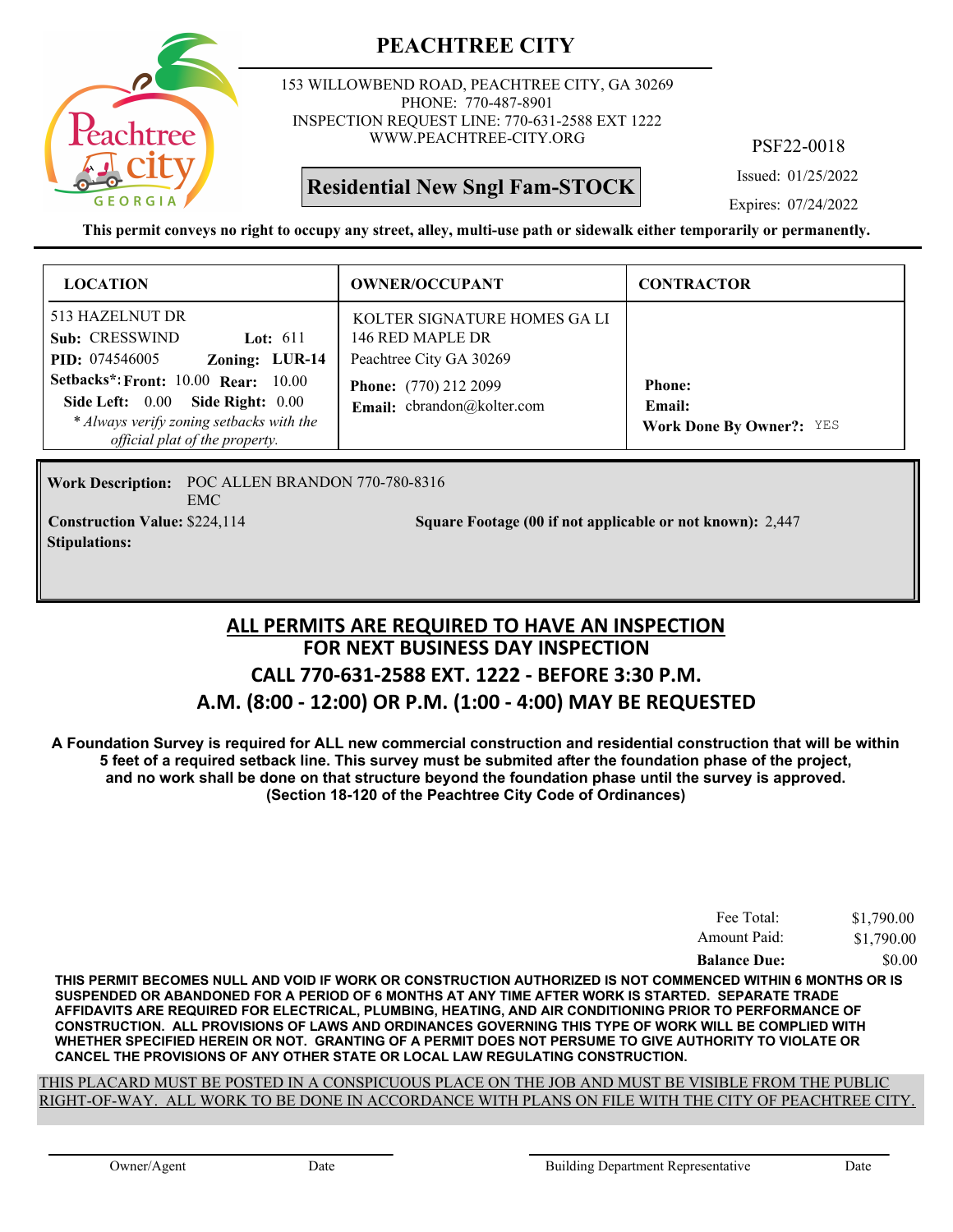

153 WILLOWBEND ROAD, PEACHTREE CITY, GA 30269 PHONE: 770-487-8901 INSPECTION REQUEST LINE: 770-631-2588 EXT 1222 WWW.PEACHTREE-CITY.ORG

PSF22-0019

Issued: 01/25/2022

Expires: 07/24/2022

**This permit conveys no right to occupy any street, alley, multi-use path or sidewalk either temporarily or permanently.**

**Residential New Sngl Fam-STOCK**

| <b>LOCATION</b>                                                                                                                                              | <b>OWNER/OCCUPANT</b>                                                       | <b>CONTRACTOR</b>                                          |
|--------------------------------------------------------------------------------------------------------------------------------------------------------------|-----------------------------------------------------------------------------|------------------------------------------------------------|
| 511 HAZELNUT DR<br>Sub: CRESSWIND<br>Lot: $612$<br>Zoning: LUR-14<br><b>PID:</b> 074546004                                                                   | KOLTER SIGNATURE HOMES GA LI<br>146 RED MAPLE DR<br>Peachtree City GA 30269 |                                                            |
| <b>Setbacks*: Front: 10.00 Rear: 10.00</b><br>Side Left: 0.00 Side Right: 0.00<br>* Always verify zoning setbacks with the<br>official plat of the property. | <b>Phone:</b> (770) 212 2099<br>Email: cbrandon@kolter.com                  | <b>Phone:</b><br>Email:<br><b>Work Done By Owner?: YES</b> |

EMC **Work Description:**

POC ALLEN BRANDON 770-780-8316

**Construction Value:** \$265,960 3,401 Square Footage (00 if not applicable or not known): 3,401 **A FOUNDATION SURVEY AND ELEVATION CERTIFICATE ARE REQUIRED (MFFE = 937.20) Stipulations:**

#### **FOR NEXT BUSINESS DAY INSPECTION CALL 770-631-2588 EXT. 1222 - BEFORE 3:30 P.M. A.M. (8:00 - 12:00) OR P.M. (1:00 - 4:00) MAY BE REQUESTED ALL PERMITS ARE REQUIRED TO HAVE AN INSPECTION**

**A Foundation Survey is required for ALL new commercial construction and residential construction that will be within 5 feet of a required setback line. This survey must be submited after the foundation phase of the project, and no work shall be done on that structure beyond the foundation phase until the survey is approved. (Section 18-120 of the Peachtree City Code of Ordinances)**

| Fee Total:          | \$2,036.00 |
|---------------------|------------|
| Amount Paid:        | \$2,036.00 |
| <b>Balance Due:</b> | \$0.00     |

**THIS PERMIT BECOMES NULL AND VOID IF WORK OR CONSTRUCTION AUTHORIZED IS NOT COMMENCED WITHIN 6 MONTHS OR IS SUSPENDED OR ABANDONED FOR A PERIOD OF 6 MONTHS AT ANY TIME AFTER WORK IS STARTED. SEPARATE TRADE AFFIDAVITS ARE REQUIRED FOR ELECTRICAL, PLUMBING, HEATING, AND AIR CONDITIONING PRIOR TO PERFORMANCE OF CONSTRUCTION. ALL PROVISIONS OF LAWS AND ORDINANCES GOVERNING THIS TYPE OF WORK WILL BE COMPLIED WITH WHETHER SPECIFIED HEREIN OR NOT. GRANTING OF A PERMIT DOES NOT PERSUME TO GIVE AUTHORITY TO VIOLATE OR CANCEL THE PROVISIONS OF ANY OTHER STATE OR LOCAL LAW REGULATING CONSTRUCTION.**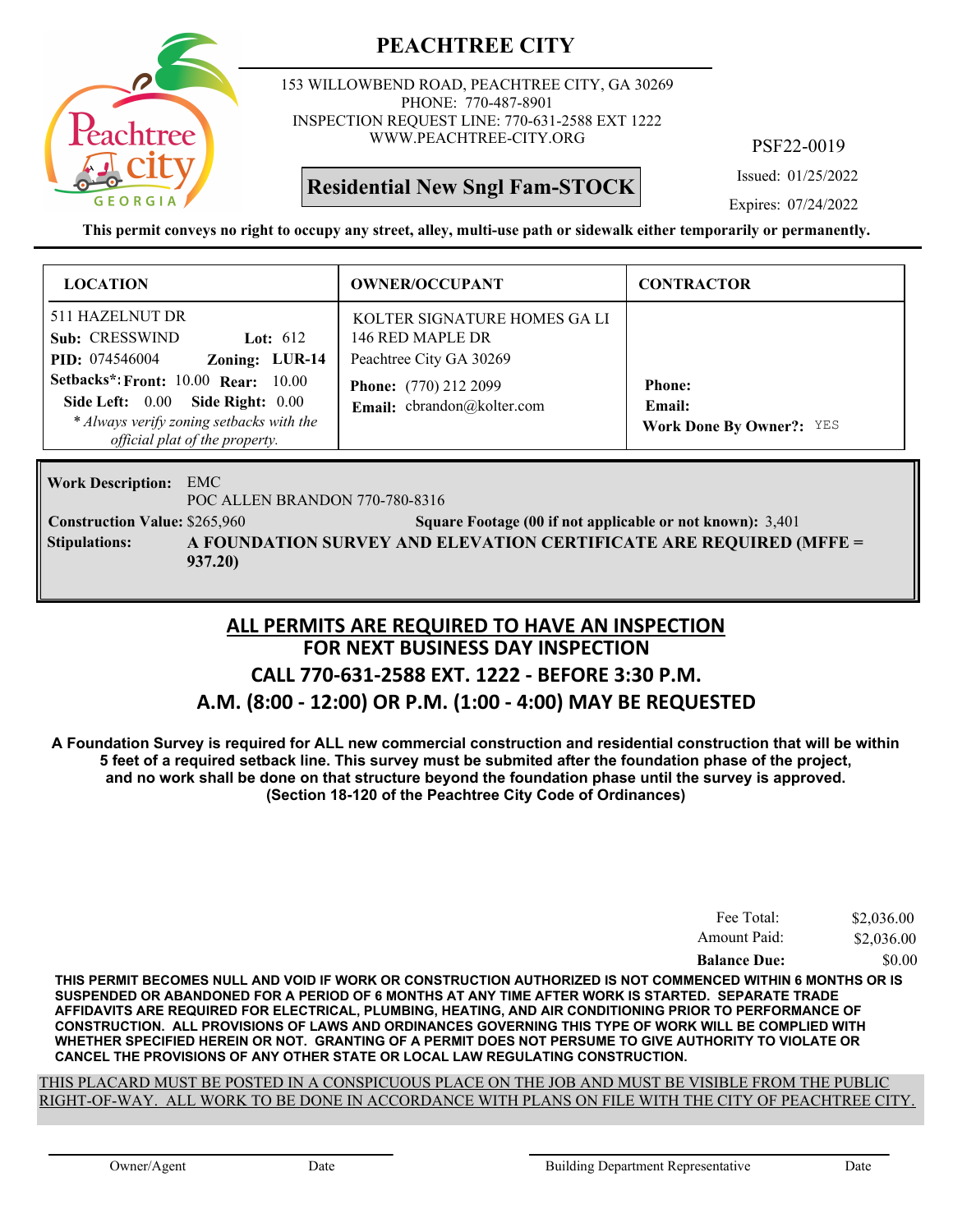

153 WILLOWBEND ROAD, PEACHTREE CITY, GA 30269 PHONE: 770-487-8901 INSPECTION REQUEST LINE: 770-631-2588 EXT 1222 WWW.PEACHTREE-CITY.ORG

**Residential New Sngl Fam-STOCK**

PSF22-0020

Issued: 01/25/2022

Expires: 07/24/2022

**This permit conveys no right to occupy any street, alley, multi-use path or sidewalk either temporarily or permanently.**

| <b>LOCATION</b>                                                                                                                                           | <b>OWNER/OCCUPANT</b>                                                       | <b>CONTRACTOR</b>                                          |
|-----------------------------------------------------------------------------------------------------------------------------------------------------------|-----------------------------------------------------------------------------|------------------------------------------------------------|
| 202 COTTONWOOD CIR<br>Sub: CRESSWIND<br>Lot: $524$<br>Zoning: LUR-14<br><b>PID:</b> 074540002                                                             | KOLTER SIGNATURE HOMES GA LI<br>146 RED MAPLE DR<br>Peachtree City GA 30269 |                                                            |
| Setbacks*: Front: $10.00$ Rear: $10.00$<br>Side Left: 0.00 Side Right: 0.00<br>* Always verify zoning setbacks with the<br>official plat of the property. | <b>Phone:</b> (770) 212 2099<br>Email: cbrandon@kolter.com                  | <b>Phone:</b><br>Email:<br><b>Work Done By Owner?: YES</b> |

**Work Description: NSFH WILLOW PLAN** POC ALLEN BRANDON 770-780-8316

**Construction Value:** \$604,266 500 Square Footage (00 if not applicable or not known): 4,513 **A FOUNDATION SURVEY AND ELEVATION CERTIFICATE ARE REQUIRED (MFFE = 914.00) Stipulations:**

#### **FOR NEXT BUSINESS DAY INSPECTION CALL 770-631-2588 EXT. 1222 - BEFORE 3:30 P.M. A.M. (8:00 - 12:00) OR P.M. (1:00 - 4:00) MAY BE REQUESTED ALL PERMITS ARE REQUIRED TO HAVE AN INSPECTION**

**A Foundation Survey is required for ALL new commercial construction and residential construction that will be within 5 feet of a required setback line. This survey must be submited after the foundation phase of the project,**

**and no work shall be done on that structure beyond the foundation phase until the survey is approved. (Section 18-120 of the Peachtree City Code of Ordinances)**

| Fee Total:          | \$3,965.00 |
|---------------------|------------|
| Amount Paid:        | \$3,965.00 |
| <b>Balance Due:</b> | \$0.00     |

**THIS PERMIT BECOMES NULL AND VOID IF WORK OR CONSTRUCTION AUTHORIZED IS NOT COMMENCED WITHIN 6 MONTHS OR IS SUSPENDED OR ABANDONED FOR A PERIOD OF 6 MONTHS AT ANY TIME AFTER WORK IS STARTED. SEPARATE TRADE AFFIDAVITS ARE REQUIRED FOR ELECTRICAL, PLUMBING, HEATING, AND AIR CONDITIONING PRIOR TO PERFORMANCE OF CONSTRUCTION. ALL PROVISIONS OF LAWS AND ORDINANCES GOVERNING THIS TYPE OF WORK WILL BE COMPLIED WITH WHETHER SPECIFIED HEREIN OR NOT. GRANTING OF A PERMIT DOES NOT PERSUME TO GIVE AUTHORITY TO VIOLATE OR CANCEL THE PROVISIONS OF ANY OTHER STATE OR LOCAL LAW REGULATING CONSTRUCTION.**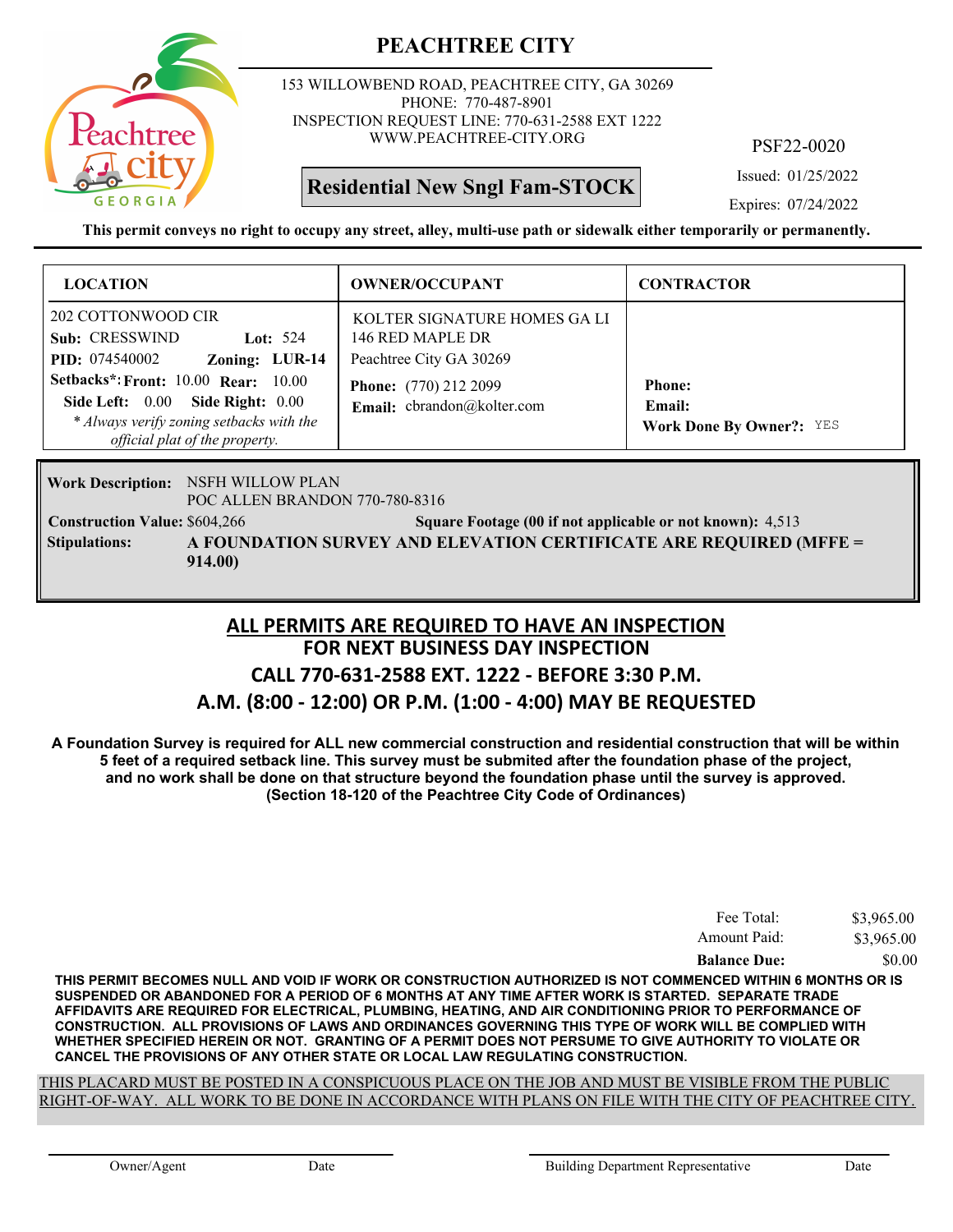

153 WILLOWBEND ROAD, PEACHTREE CITY, GA 30269 PHONE: 770-487-8901 INSPECTION REQUEST LINE: 770-631-2588 EXT 1222 WWW.PEACHTREE-CITY.ORG

**Residential New Sngl Fam-STOCK**

PSF22-0023

Issued: 01/24/2022

Expires: 07/23/2022

**This permit conveys no right to occupy any street, alley, multi-use path or sidewalk either temporarily or permanently.**

| <b>LOCATION</b>                                                                                                                                                                                                                                          | <b>OWNER/OCCUPANT</b>                                                                                                                                     | <b>CONTRACTOR</b>                                                                                                                                                             |
|----------------------------------------------------------------------------------------------------------------------------------------------------------------------------------------------------------------------------------------------------------|-----------------------------------------------------------------------------------------------------------------------------------------------------------|-------------------------------------------------------------------------------------------------------------------------------------------------------------------------------|
| 413 KINROSS LN<br>Sub: WILKSMOOR WOOD! Lot: 86<br><b>PID:</b> 0735 021<br>Zoning: LUR-18<br><b>Setbacks*: Front: 20.00 Rear: 10.00</b><br>Side Left: 5.00 Side Right: 5.00<br>* Always verify zoning setbacks with the<br>official plat of the property. | <b>CENTURY COMMUNITIES OF GEOR</b><br><b>3091 GOVERNORS LAKE DRIVE</b><br>NORCROSS GA 30071<br><b>Phone:</b> (678) 758-3261<br>Email: MFOUNTAIN@CENTURYCC | <b>CENTURY COMMUNITIES</b><br>3091 Governors Lake Drive<br>NORCROSS GA 30071<br><b>Phone:</b> (770) 862 6722<br>Email: mfountain@centurycommunitie<br>Work Done By Owner?: NO |

GREY BIRCH A4 **Work Description:** PSF20-0022 EMC

**Construction Value:** \$385,000 3,855 Square Footage (00 if not applicable or not known): 3,855 **Stipulations: A FOUNDATION SURVEY AND ELEVATION CERTIFICATE ARE REQUIRED (MFFE=891.3)**

#### **FOR NEXT BUSINESS DAY INSPECTION CALL 770-631-2588 EXT. 1222 - BEFORE 3:30 P.M. A.M. (8:00 - 12:00) OR P.M. (1:00 - 4:00) MAY BE REQUESTED ALL PERMITS ARE REQUIRED TO HAVE AN INSPECTION**

**A Foundation Survey is required for ALL new commercial construction and residential construction that will be within 5 feet of a required setback line. This survey must be submited after the foundation phase of the project, and no work shall be done on that structure beyond the foundation phase until the survey is approved. (Section 18-120 of the Peachtree City Code of Ordinances)**

| Fee Total:          | \$2,749.99 |
|---------------------|------------|
| Amount Paid:        | \$2,749.99 |
| <b>Balance Due:</b> | \$0.00     |

**THIS PERMIT BECOMES NULL AND VOID IF WORK OR CONSTRUCTION AUTHORIZED IS NOT COMMENCED WITHIN 6 MONTHS OR IS SUSPENDED OR ABANDONED FOR A PERIOD OF 6 MONTHS AT ANY TIME AFTER WORK IS STARTED. SEPARATE TRADE AFFIDAVITS ARE REQUIRED FOR ELECTRICAL, PLUMBING, HEATING, AND AIR CONDITIONING PRIOR TO PERFORMANCE OF CONSTRUCTION. ALL PROVISIONS OF LAWS AND ORDINANCES GOVERNING THIS TYPE OF WORK WILL BE COMPLIED WITH WHETHER SPECIFIED HEREIN OR NOT. GRANTING OF A PERMIT DOES NOT PERSUME TO GIVE AUTHORITY TO VIOLATE OR CANCEL THE PROVISIONS OF ANY OTHER STATE OR LOCAL LAW REGULATING CONSTRUCTION.**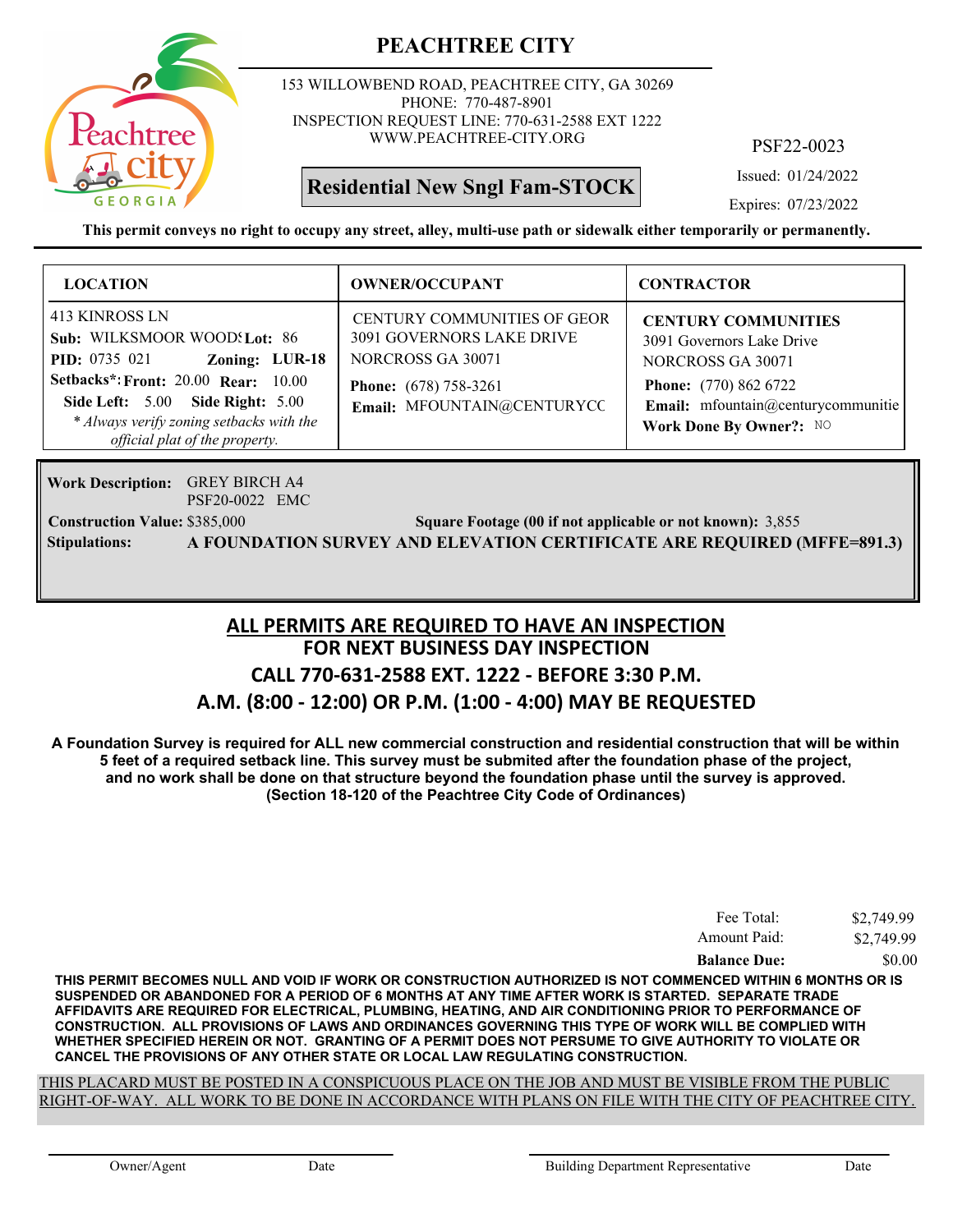

153 WILLOWBEND ROAD, PEACHTREE CITY, GA 30269 PHONE: 770-487-8901 INSPECTION REQUEST LINE: 770-631-2588 EXT 1222 WWW.PEACHTREE-CITY.ORG

**Residential New Sngl Fam-STOCK**

PSF22-0024

Issued: 01/24/2022

Expires: 07/23/2022

**This permit conveys no right to occupy any street, alley, multi-use path or sidewalk either temporarily or permanently.**

| <b>LOCATION</b>                                                                                                                                                                                                                                          | <b>OWNER/OCCUPANT</b>                                                                                                                                     | <b>CONTRACTOR</b>                                                                                                                                                             |
|----------------------------------------------------------------------------------------------------------------------------------------------------------------------------------------------------------------------------------------------------------|-----------------------------------------------------------------------------------------------------------------------------------------------------------|-------------------------------------------------------------------------------------------------------------------------------------------------------------------------------|
| 417 KINROSS LN<br>Sub: WILKSMOOR WOOD! Lot: 84<br>Zoning: LUR-18<br><b>PID:</b> 0735 021<br><b>Setbacks*: Front: 20.00 Rear: 10.00</b><br>Side Left: 5.00 Side Right: 5.00<br>* Always verify zoning setbacks with the<br>official plat of the property. | <b>CENTURY COMMUNITIES OF GEOR</b><br><b>3091 GOVERNORS LAKE DRIVE</b><br>NORCROSS GA 30071<br><b>Phone:</b> (678) 758-3261<br>Email: MFOUNTAIN@CENTURYCC | <b>CENTURY COMMUNITIES</b><br>3091 Governors Lake Drive<br>NORCROSS GA 30071<br><b>Phone:</b> (770) 862 6722<br>Email: mfountain@centurycommunitie<br>Work Done By Owner?: NO |

GREY BIRCH A4 **Work Description:** PSF20-0022 EMC

**Construction Value:** \$385,000 3,855 Square Footage (00 if not applicable or not known): 3,855 **Stipulations: A FOUNDATION SURVEY AND ELEVATION CERTIFICATE ARE REQUIRED (MFFE=891.3)**

#### **FOR NEXT BUSINESS DAY INSPECTION CALL 770-631-2588 EXT. 1222 - BEFORE 3:30 P.M. A.M. (8:00 - 12:00) OR P.M. (1:00 - 4:00) MAY BE REQUESTED ALL PERMITS ARE REQUIRED TO HAVE AN INSPECTION**

**A Foundation Survey is required for ALL new commercial construction and residential construction that will be within 5 feet of a required setback line. This survey must be submited after the foundation phase of the project, and no work shall be done on that structure beyond the foundation phase until the survey is approved. (Section 18-120 of the Peachtree City Code of Ordinances)**

| Fee Total:          | \$2,749.99 |
|---------------------|------------|
| Amount Paid:        | \$2,749.99 |
| <b>Balance Due:</b> | \$0.00     |

**THIS PERMIT BECOMES NULL AND VOID IF WORK OR CONSTRUCTION AUTHORIZED IS NOT COMMENCED WITHIN 6 MONTHS OR IS SUSPENDED OR ABANDONED FOR A PERIOD OF 6 MONTHS AT ANY TIME AFTER WORK IS STARTED. SEPARATE TRADE AFFIDAVITS ARE REQUIRED FOR ELECTRICAL, PLUMBING, HEATING, AND AIR CONDITIONING PRIOR TO PERFORMANCE OF CONSTRUCTION. ALL PROVISIONS OF LAWS AND ORDINANCES GOVERNING THIS TYPE OF WORK WILL BE COMPLIED WITH WHETHER SPECIFIED HEREIN OR NOT. GRANTING OF A PERMIT DOES NOT PERSUME TO GIVE AUTHORITY TO VIOLATE OR CANCEL THE PROVISIONS OF ANY OTHER STATE OR LOCAL LAW REGULATING CONSTRUCTION.**